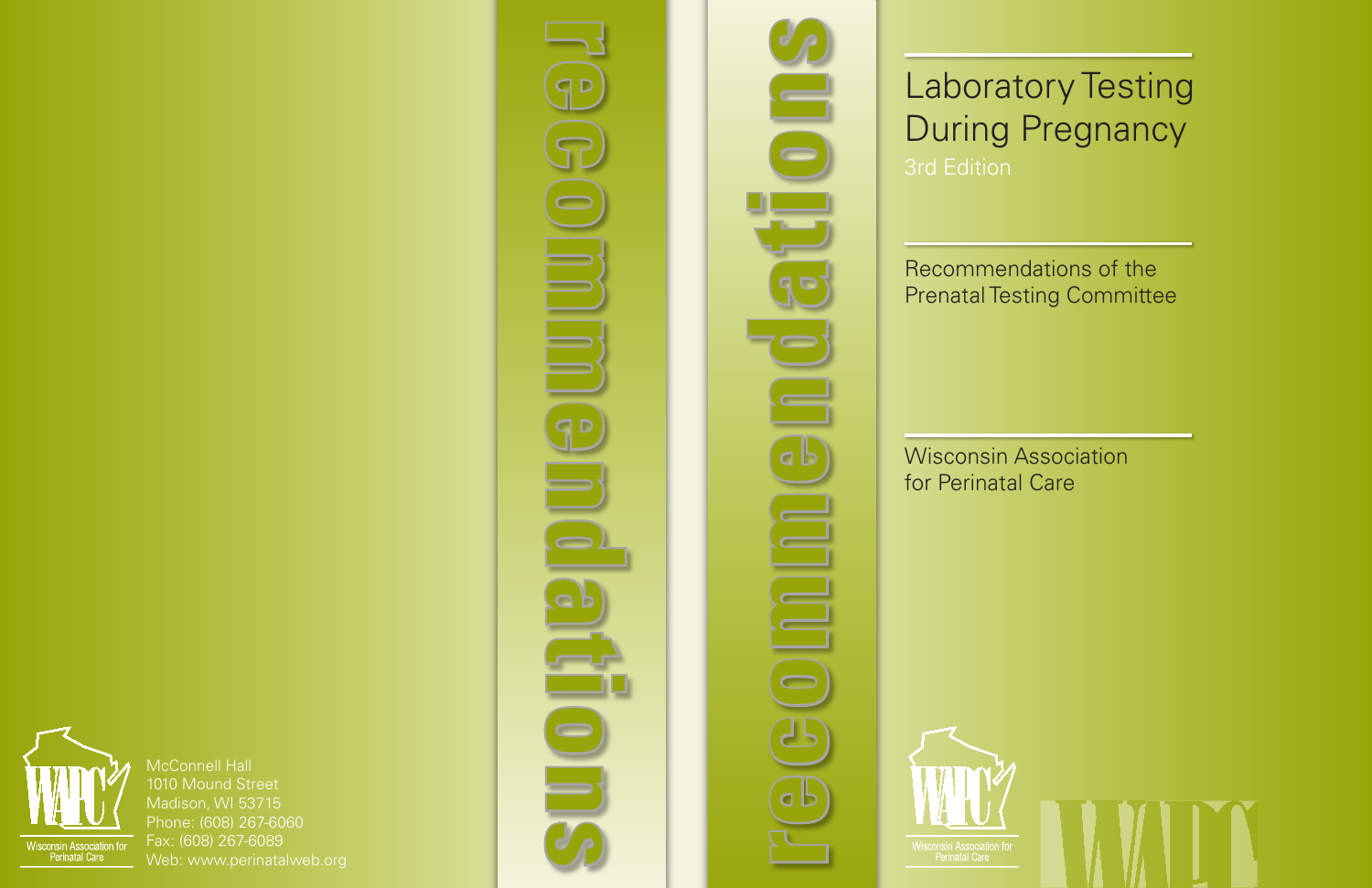### Laboratory Testing During Pregnancy 3rd Edition

Recommendations of the Prenatal Testing Committee

Wisconsin Association for Perinatal Care

The Wisconsin Association for Perinatal Care is funded in part by the Perinatal Foundation and an MCH Title V Services Block Grant, through the Maternal & Child Health Bureau of the Health Resources and Services Administration, U.S. Department of Health and Human Services.

The recommendations in this report are intended to serve as a resource and guideline for clinicians who are involved in the design and implementation of prenatal care services. As such, they should not be interpreted as excluding other acceptable courses of care based on medical judgment and patient preferences.

Wisconsin Association for Perinatal Care McConnell Hall 1010 Mound Street Madison, WI 53715 608-267-6060 608-267-6089 (facsimile) E-mail: wapc@perinatalweb.org January 2006 First edition 1997 Second edition 2000

Copyright ©2006, Wisconsin Association for Perinatal Care

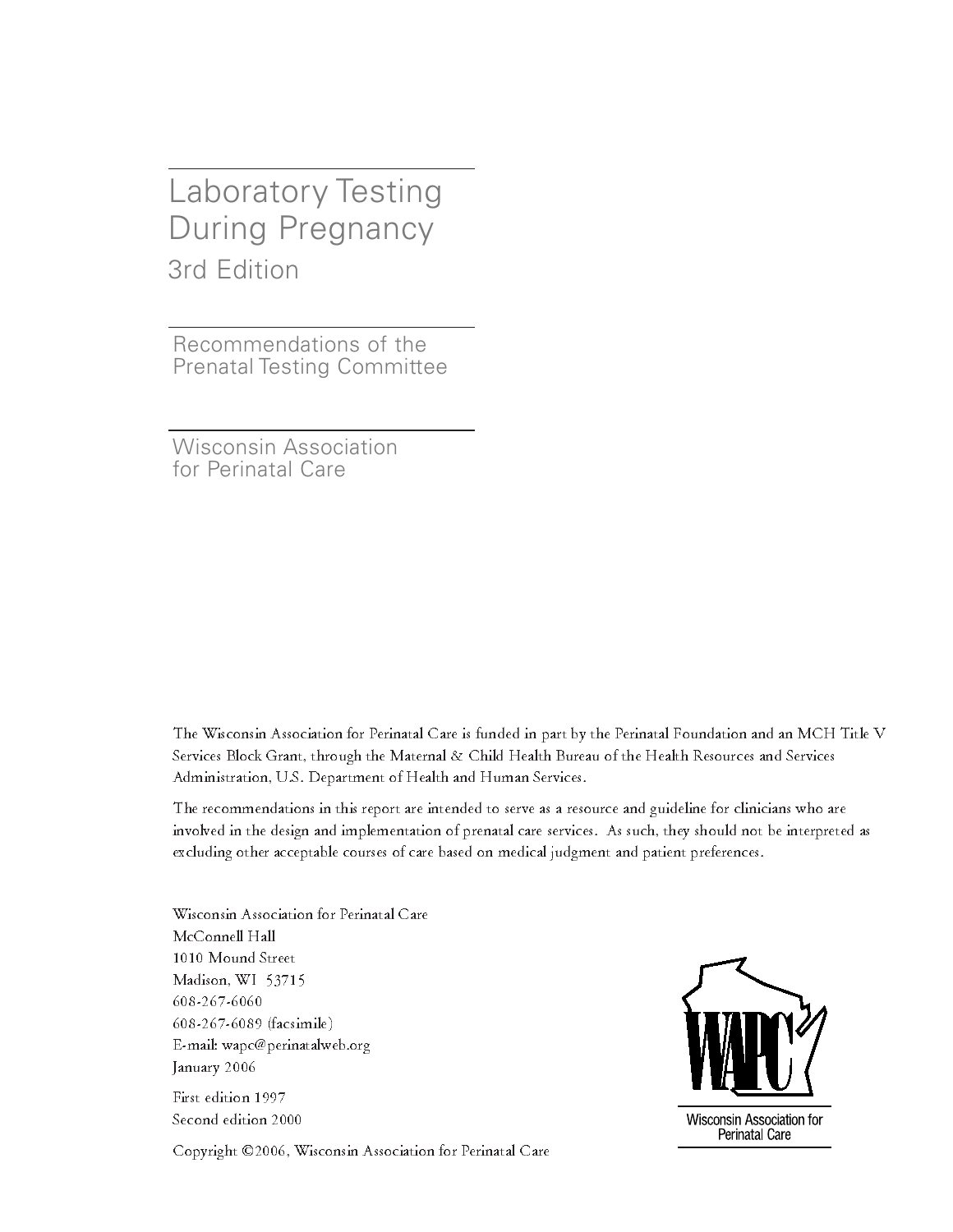2 Recommendations of the Prenatal Testing Committee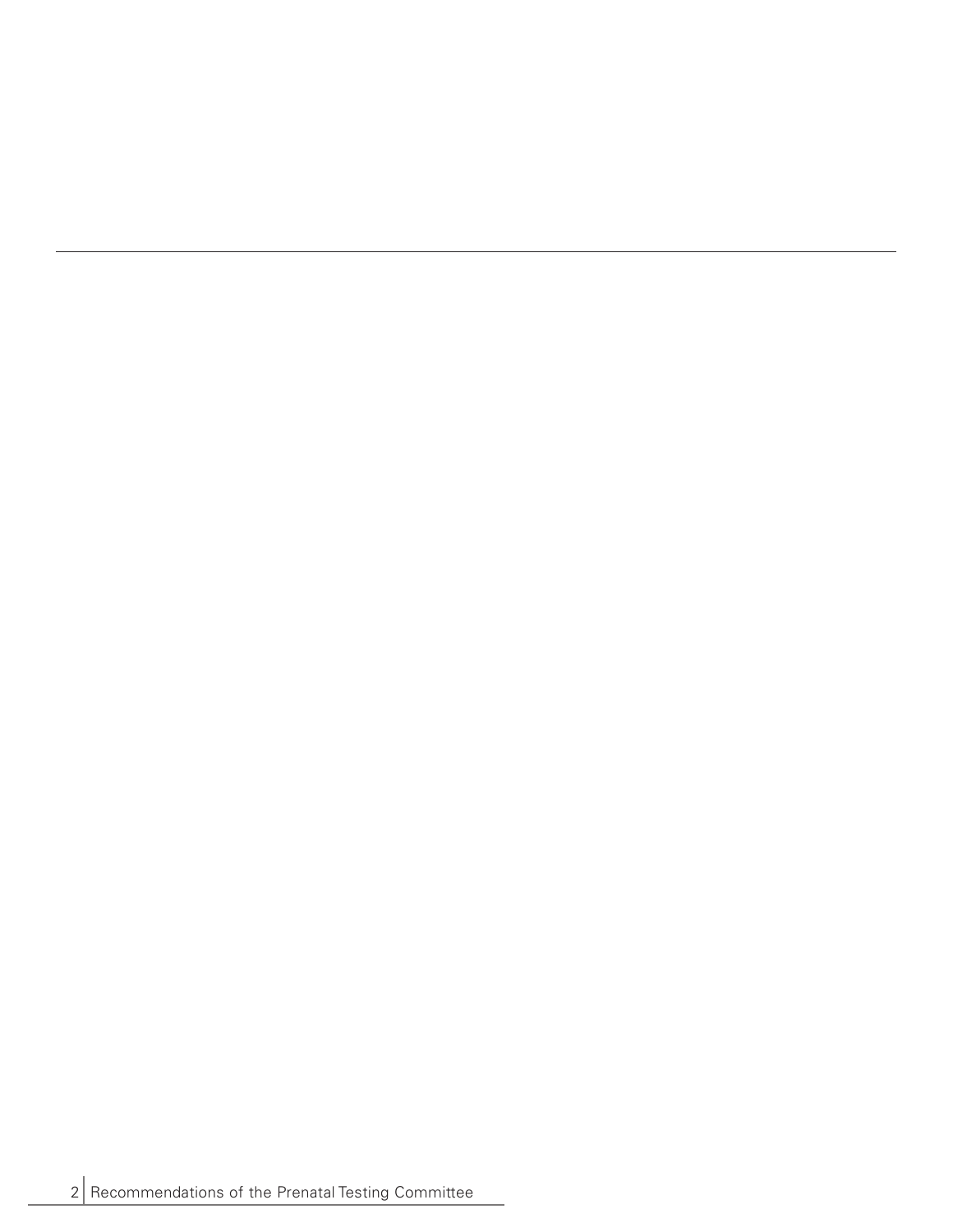# Contents

| <b>Prenatal Screens and Tests</b> |  |
|-----------------------------------|--|
|                                   |  |
|                                   |  |
|                                   |  |
|                                   |  |
|                                   |  |
|                                   |  |
|                                   |  |
|                                   |  |
|                                   |  |
|                                   |  |
|                                   |  |
|                                   |  |
|                                   |  |
|                                   |  |
|                                   |  |
|                                   |  |
|                                   |  |
|                                   |  |
|                                   |  |
|                                   |  |
|                                   |  |
|                                   |  |

 $\overline{3}$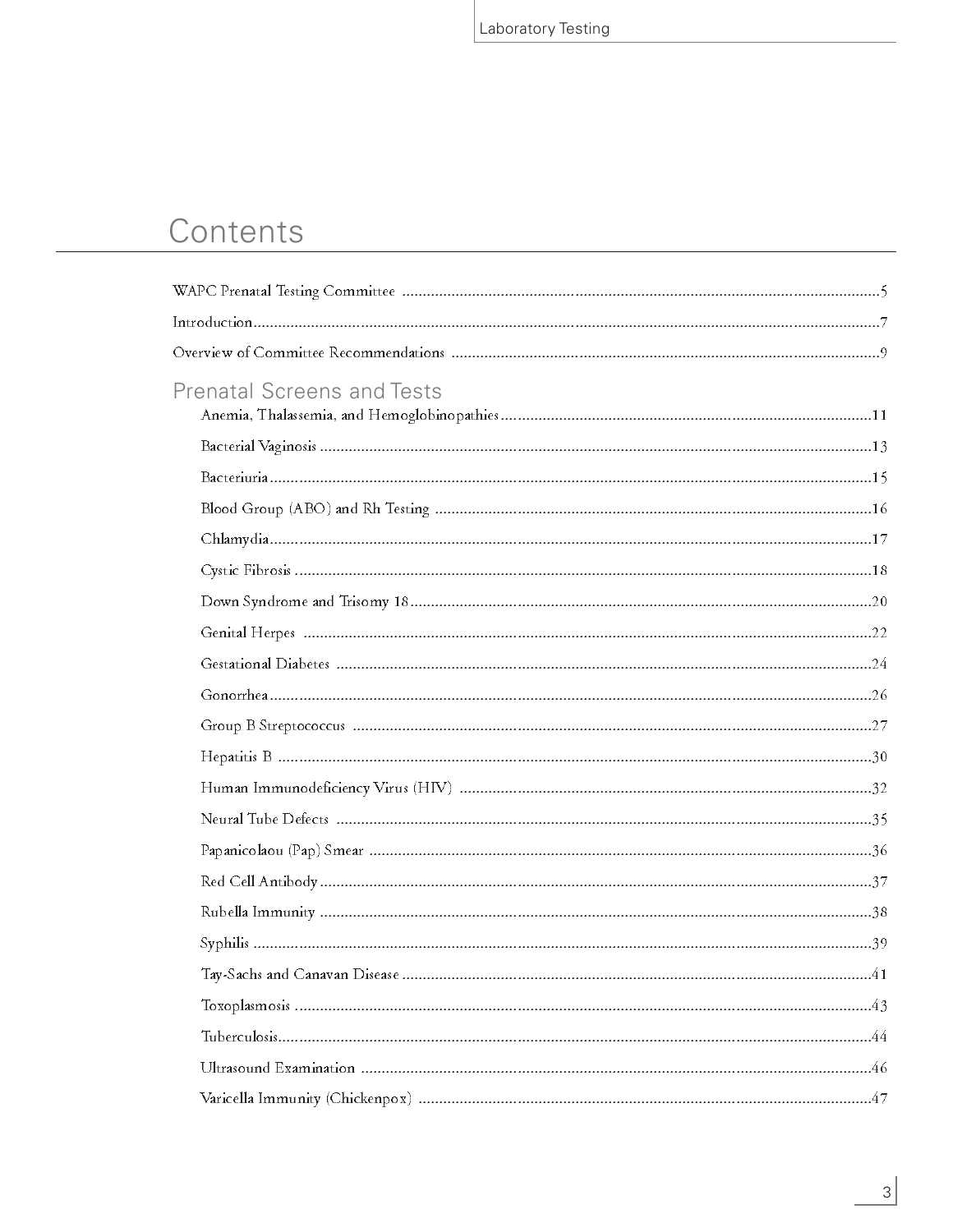4 Recommendations of the Prenatal Testing Committee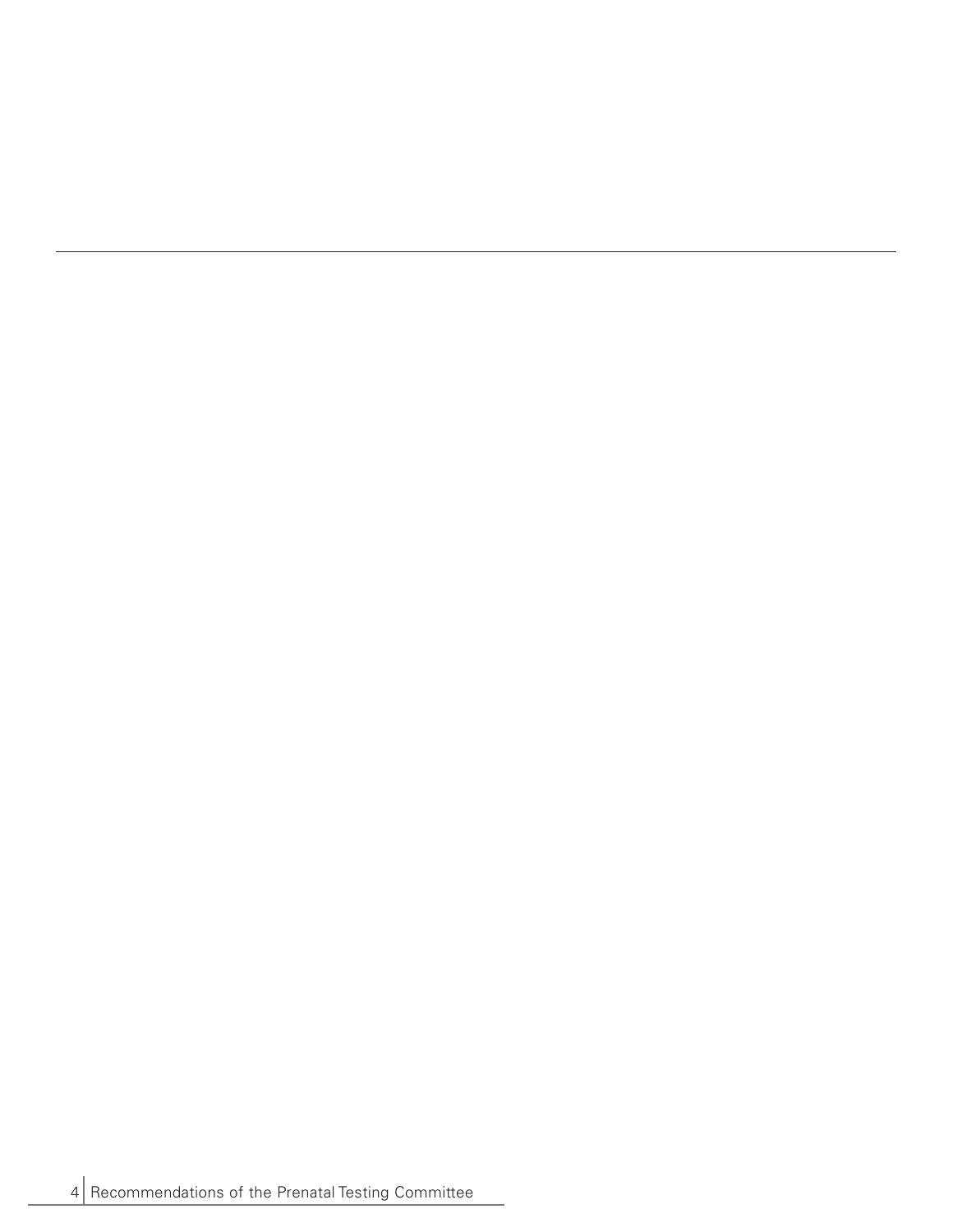### WAPC Prenatal Testing Committee

The WAPC Prenatal Testing Committee began its work on 1995, based on the recommendation of prenatal care clinicians throughout the state and staff in the Wisconsin Division of Public Heath and the State Laboratory of Hygiene. The Committee was originally charged to study various prenatal laboratory tests and to offer recommendations on what tests should be considered during the course of prenatal care.

The members of the 2005 committee who contributed to the current revisions include:

### Committee Chair:

Dwight P. Cruikshank, MD The Jack A. and Elaine D. Klieger Professor & Chairman Department of Obstetrics & Gynecology Medical College of Wisconsin Froedtert Memorial Lutheran Hospital Milwaukee, WI

### Committee Members:

Jacqueline Akert, RNC, MSN Wisconsin Nurse Practitioners in Reproductive Health Women's OB/GYN Care. S.C. Waukesha, WI

Margo Grady, MS Genetic Counselor Meriter Hospital Madison, WI

Jurgen Herrmann, MD Great Lakes Genetics Milwaukee, WI

Steven Leuthner, MD, MA Associate Professor of Pediatrics and Bioethics Medical College of Wisconsin Milwaukee, WI

Lorraine Meisner, PhD State Laboratory of Hygiene Madison, WI

Ann Rifenberg, CNM, MSN, RN WI Chapter American College of Nurse Midwives UW Hospital and Clinics Madison, WI

Thomas N. Saari, MD, FAAP WI Chapter, American Academy of Pediatrics Department of Pediatrics (retired) Division of Pediatric Infectious Disease UW School of Medicine Madison, WI

Dennis Sobczak, MD WI Section, American College of Obstetricians & Gynecologists OB/GYN Affiliates, S.C. Brookfield, WI

Diane Wendland, MD Family Physician Cambridge Clinic Cambridge, WI

WAPC Staff: Ann E. Conway, RN, MSN, MPA Jennifer Wilen, MPH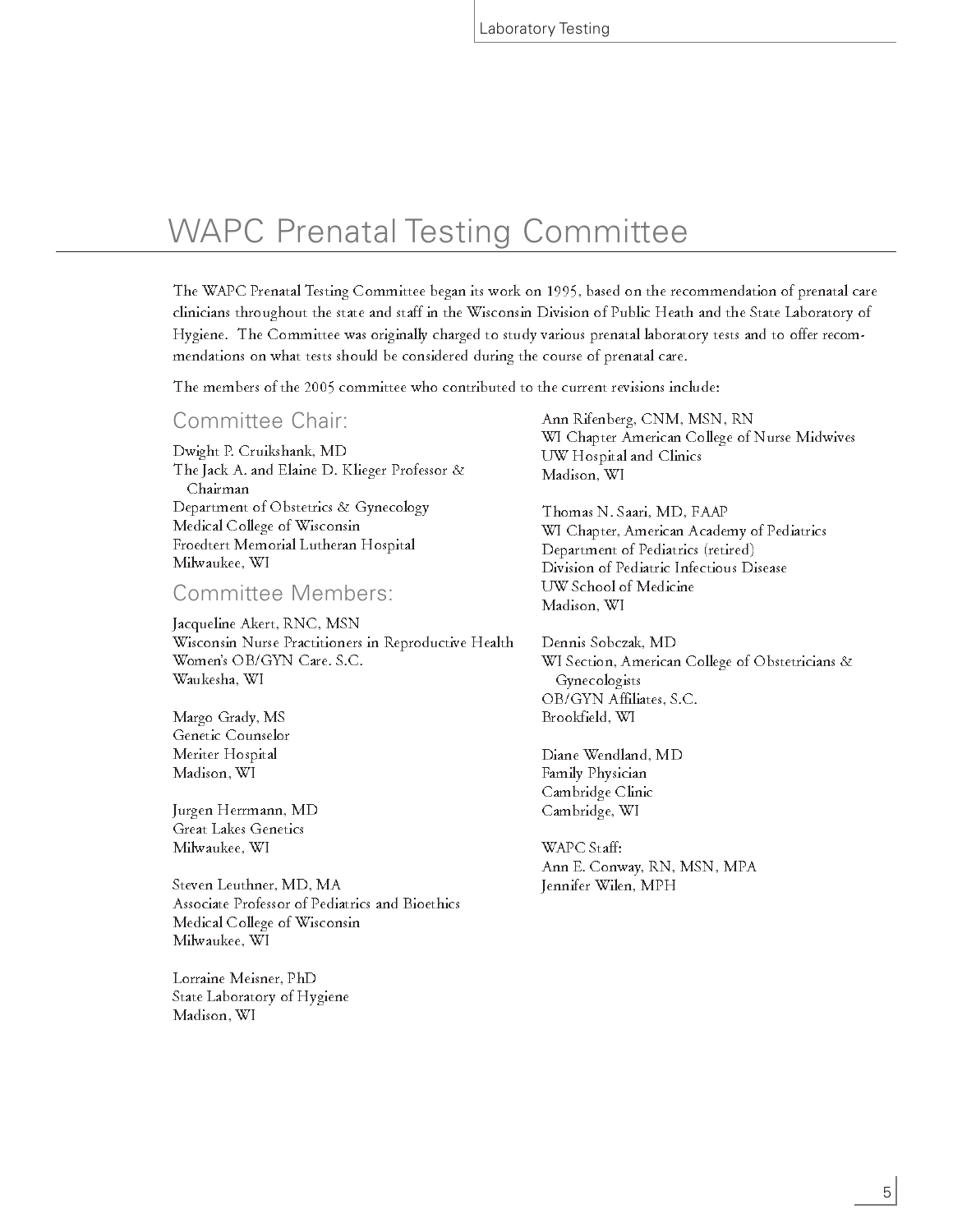6 Recommendations of the Prenatal Testing Committee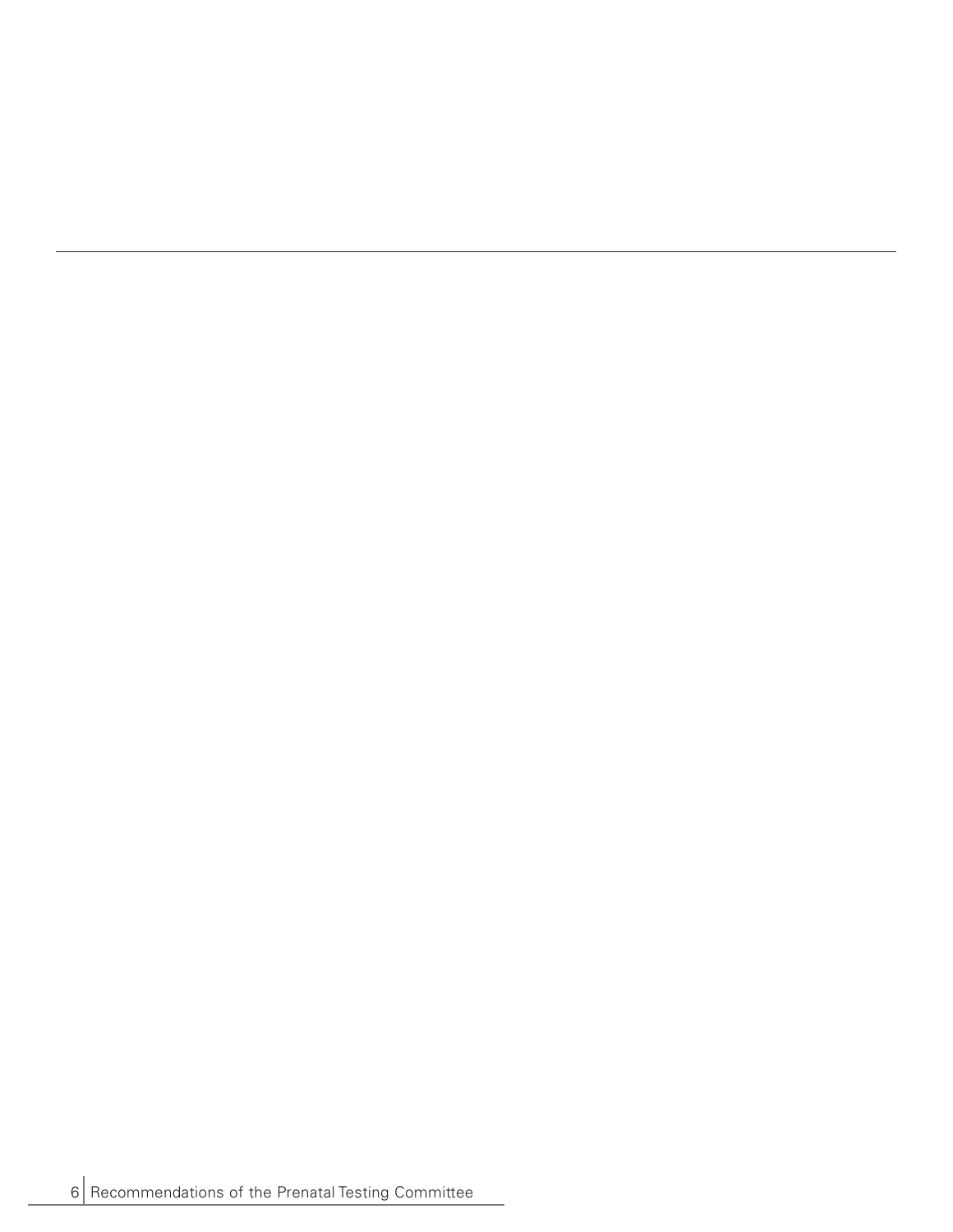### Introduction

Prenatal care has three major components: a comprehensive history, a thorough physical examination, and laboratory testing. The purpose of this report is to address the third component of prenatal care, laboratory testing.

Results from laboratory tests can provide information on chronic conditions such as diabetes, anemia and hypertension; communicable diseases such as sexually transmitted diseases, rubella and hepatitis B; and genetic conditions such as neural tube defects, Down syndrome and other chromosomal abnormalities. With such information, the clinician is better able to determine if a woman may be at risk for pregnancy complications and if further testing or treatment is warranted.

This report offers recommendations on specific laboratory tests that should be considered during the course of prenatal care and describes the circumstances under which the tests should be performed. For example, information on some conditions such as rubella status should be known on all patients. Information on other conditions such as risk for Tay-Sachs disease should be known for those patients at greater risk for that condition. A recommendation on ultrasound scanning is included in the report because it is relevant to prenatal diagnosis. While the focus of the recommendations is on prenatal testing, many of the conditions could be assessed preconceptionally.

In developing its recommendations, the Committee relied heavily on positions that have been developed by the major national groups such as the American College of Obstetricians and Gynecologists, American Academy of Pediatrics, the Centers for Disease Control and Prevention, and the United States Public Health Service. The original recommendations were published in April 1997 and revised in October 2000. The current recommendations represent the thinking of Committee members as of the date of publication, January 2006.

Given that the science and technology of laboratory testing is ever changing, the Committee continually reviews the professional literature on prenatal testing. Updated recommendations will be issued as the committee deems it necessary. In an attempt to make these recommendations quickly accessible, clinicians can contact WAPC at 608-267-6060 or look for changes posted on the WAPC Website at:

#### www.perinatalweb.org

The recommendations in this report are intended to serve as a resource and guideline for clinicians. As such, they should not be interpreted as excluding other acceptable courses of care based upon clinical judgment and patient preferences.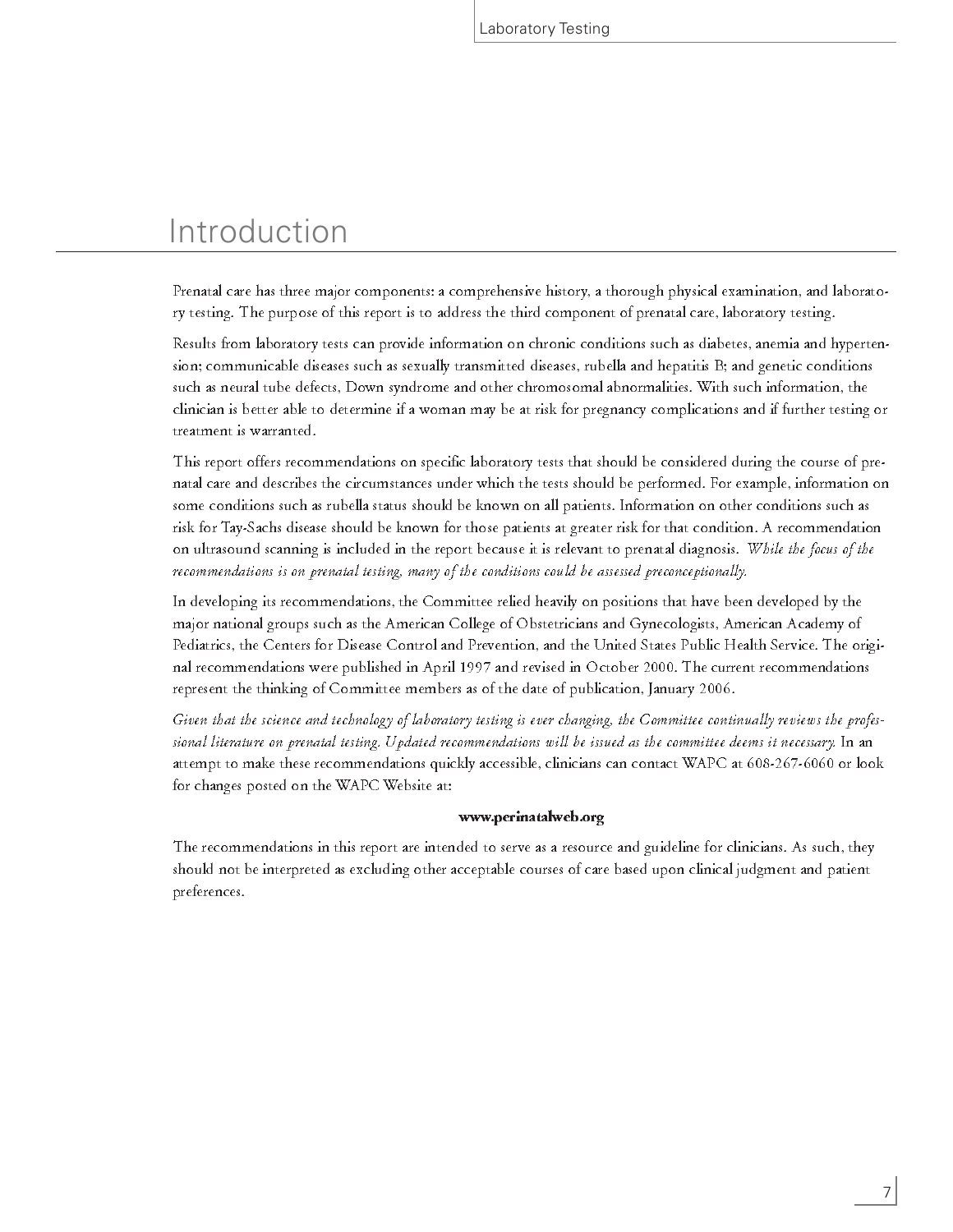8 Recommendations of the Prenatal Testing Committee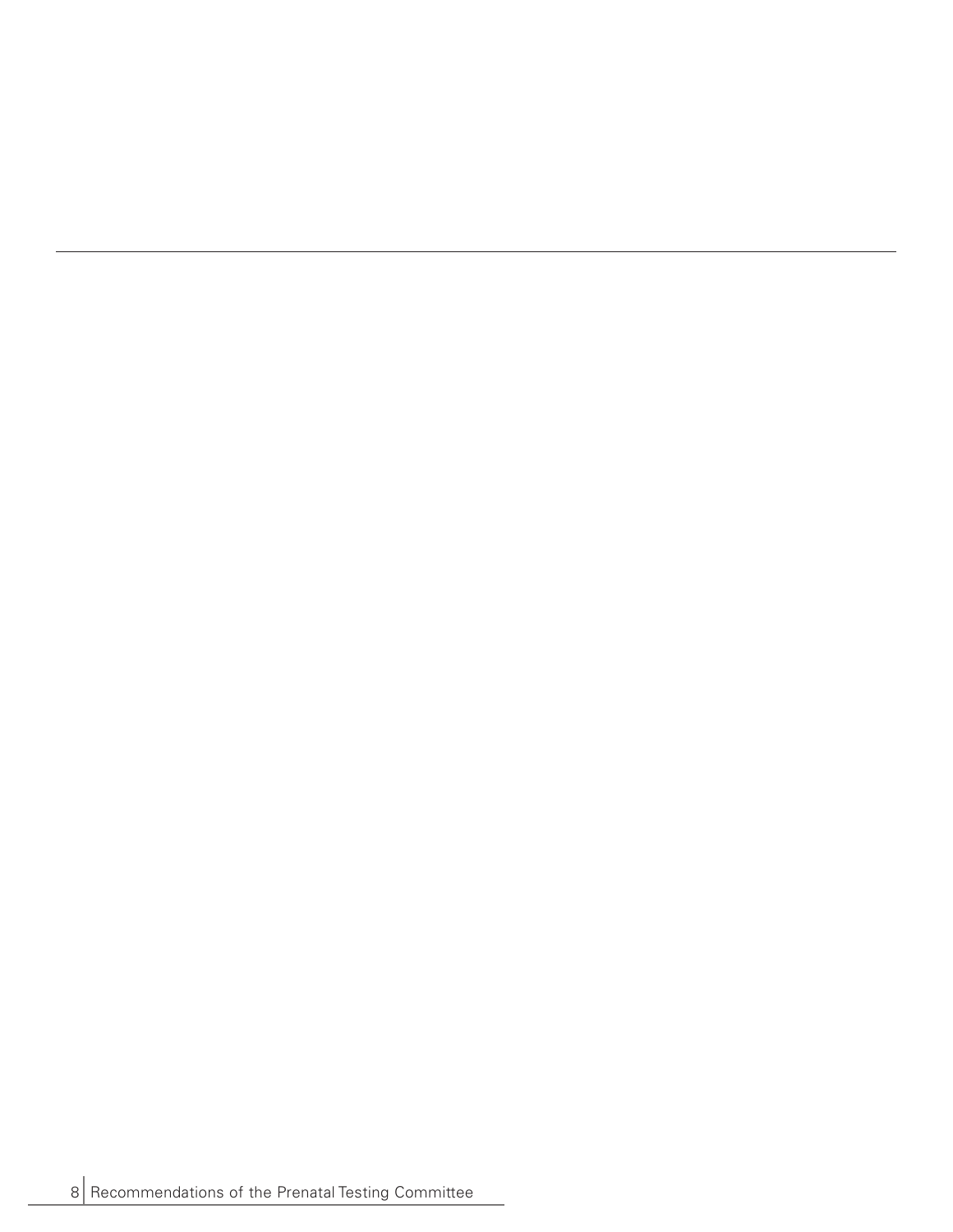### Overview of Committee Recommendations

Patients should receive information from their health care providers about the purpose of all the laboratory tests done during the course of prenatal care.

Information on the following should be known on all prenatal patients, regardless of their risk status.

Anemia Bacteriuria Blood Group (ABO) and Rh Testing Chlamydia Group B Streptococcus (GBS) Hepatitis B Human Immunodeficiency Virus (HIV) Papanicolaou (Pap) Smear Red Cell Antibody Rubella Immunity Syphilis Varicella Immunity (Chickenpox)

Information on the following conditions should be known on patients who have been identified to be at risk. Refer to the narrative sections of the specific conditions that are included within this report for information on who is at risk for various conditions. Some conditions, noted by an asterisk, require counseling and acceptance of testing.

> Bacterial Vaginosis Cystic Fibrosis\* Down Syndrome and Trisomy 18\* Genital Herpes Gestational Diabetes Gonorrhea Hemoglobinopathies Neural Tube Defects Tay-Sachs and Canavan Disease\* Tuberculosis

Notes:

- According to state law, the following prenatal conditions discussed in this report are reportable as communicable diseases to your local health officer: chlamydia, genital herpes (first clinical episode only), gonorrhea, hepatitis B, rubella, syphilis, toxoplasmosis, tuberculosis, and varicella. HIV infection is to be reported to the state epidemiologist.
- Clinical references are cited for recommendations that incorporate relatively new approaches to testing. For additional information, the reader could consult a basic obstetrical text such as:

Cunningham, F.G. & Williams, J.W. (2005). Williams Obstetrics (22nd ed). New York: McGraw-Hill, Medical Pub. Division.

Gabbe, S.G., Niebyl, J.R., Simpson, J.L. (Eds) (2002) Obstetrics: Normal and Problem Pregnancies (4th Ed) New York: Churchill Livingston.

9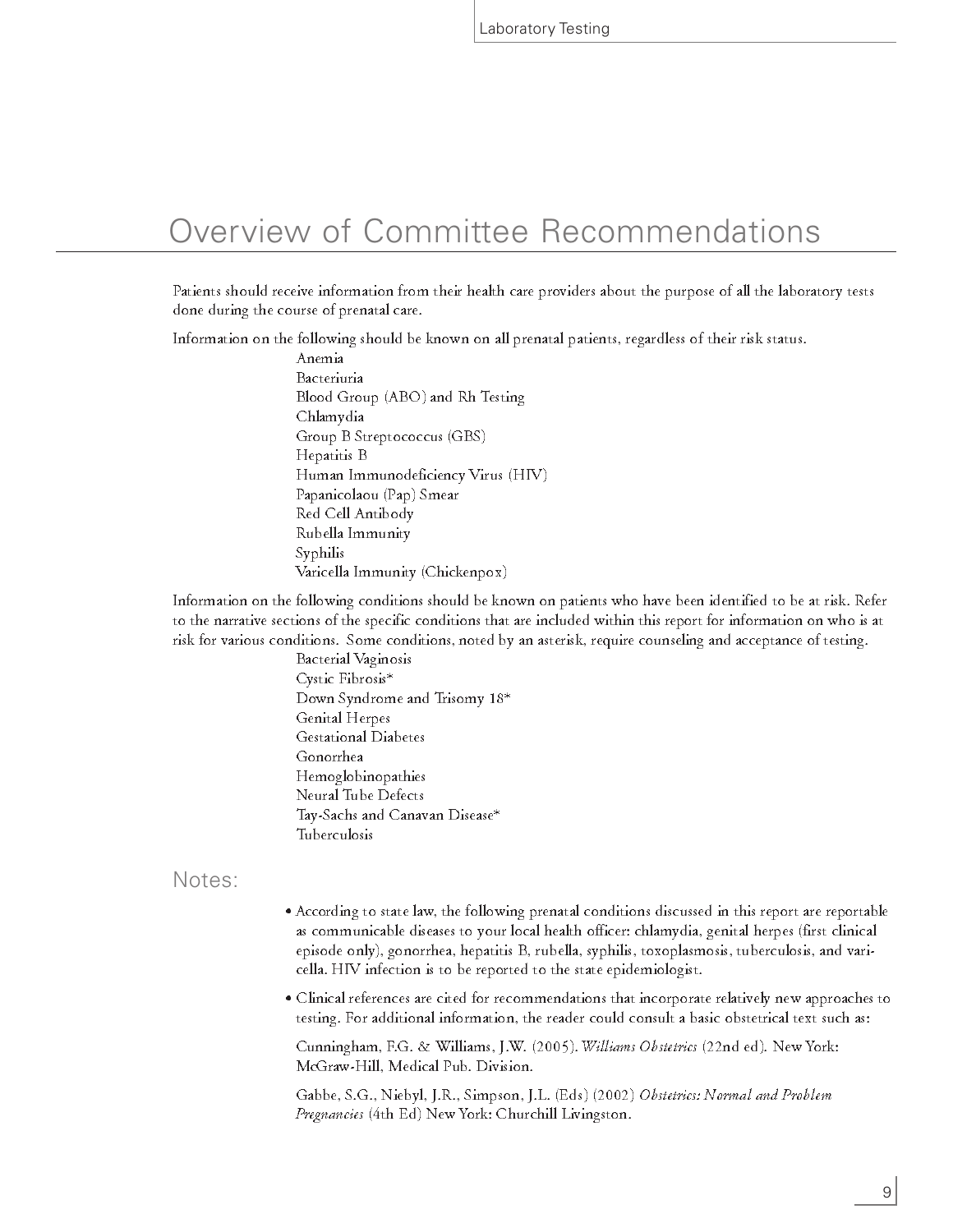10 Recommendations of the Prenatal Testing Committee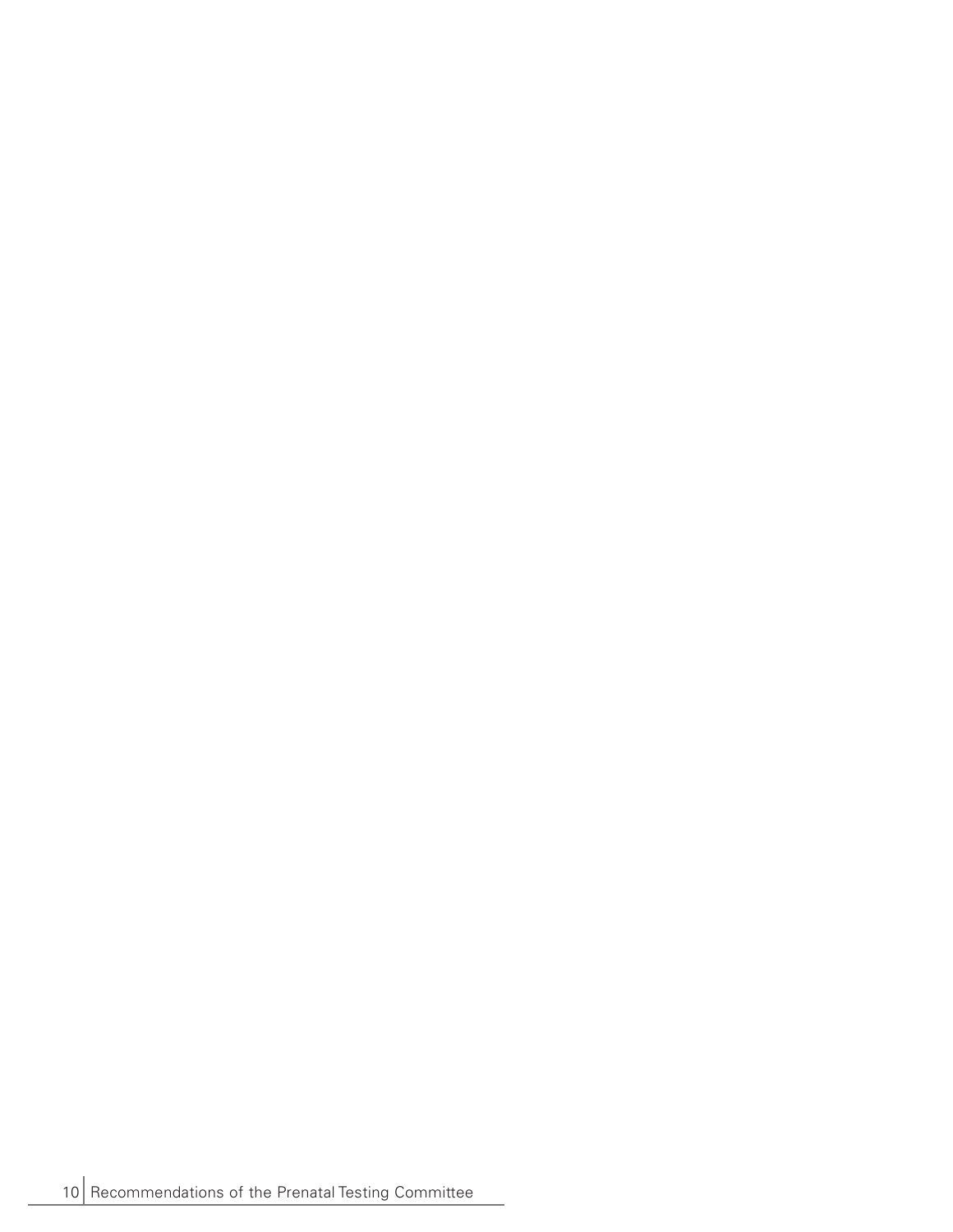# Anemia, Thalassemia and Hemoglobinopathies

#### Recommendations

All pregnant women should have a complete blood count with red blood cell indices (CBC with RBC indices). Patients with abnormal values should be evaluated for iron deficiency. Patients with ongoing risk factors should have a repeat hemoglobin/hematocrit at appropriate intervals throughout pregnancy.

Black pregnant women should be screened with a hemoglobin electrophoresis. If this test was previously normal, it need not be repeated. Male partners of patients with an abnormal electrophoresis should also be offered electrophoresis.

Consideration should be given to a hemoglobin electrophoresis in anemic women, especially those of Greek, Corsican or Italian descent, or Latinas of Caribbean origin.

### Clinical Considerations and Rationale for Testing

The Centers for Disease Control and Prevention has defined anemia in pregnancy as a hemoglobin concentration less than 11 g/dL (hematocrit 33%) in the first and third trimesters, or 10.5 g/dL (hematocrit 31%) in the second trimester. The reason for the lower cut-off in the second trimester is the so called physiologic anemia of pregnancy, due to the more rapid expansion of maternal plasma volume than red cell mass. Anemia is the most common medical complication of pregnancy, and depending on the population being studied, occurs in 5-25% of pregnant women.

The most common cause of anemia in pregnancy is iron deficiency. The differential diagnosis includes anemia due to blood loss (menorrhagia, intestinal parasites, gastrointestinal bleeding), megaloblastic anemia due to folate deficiency (vitamin B12 deficiency in pregnancy is exceedingly rare), and disorders of hemoglobin synthesis (thalassemia, sickle hemoglobinopathies).

Iron supplementation appears to prevent low hemoglobin at delivery and at six weeks postpartum. Little information is available on pregnancy outcomes for the mother or baby.

Maternal testing of patients in high risk groups for hemoglobinopathies is recommended for several reasons. Maternal hemoglobinopathies may put the pregnancy at risk for such things as preterm birth, stillbirth and growth restriction because of diminished oxygen carrying capacity. Detection of a hemoglobinopathy may have implications for optimum pregnancy management. Detection of the asymptomatic carrier state is important because the fetus may be at risk for a serious hemoglobinopathy if the father is also a carrier of an abnormal hemoglobin. Prenatal diagnosis is available for almost all hemoglobinopathies.

Specific groups at risk for hemoglobinopathies include: Black women (sickle cell disease), women of Italian, Greek or Corsican descent (beta thalassemia and sickle cell disease), and women of Southeastern Asian descent (alpha thalassemia).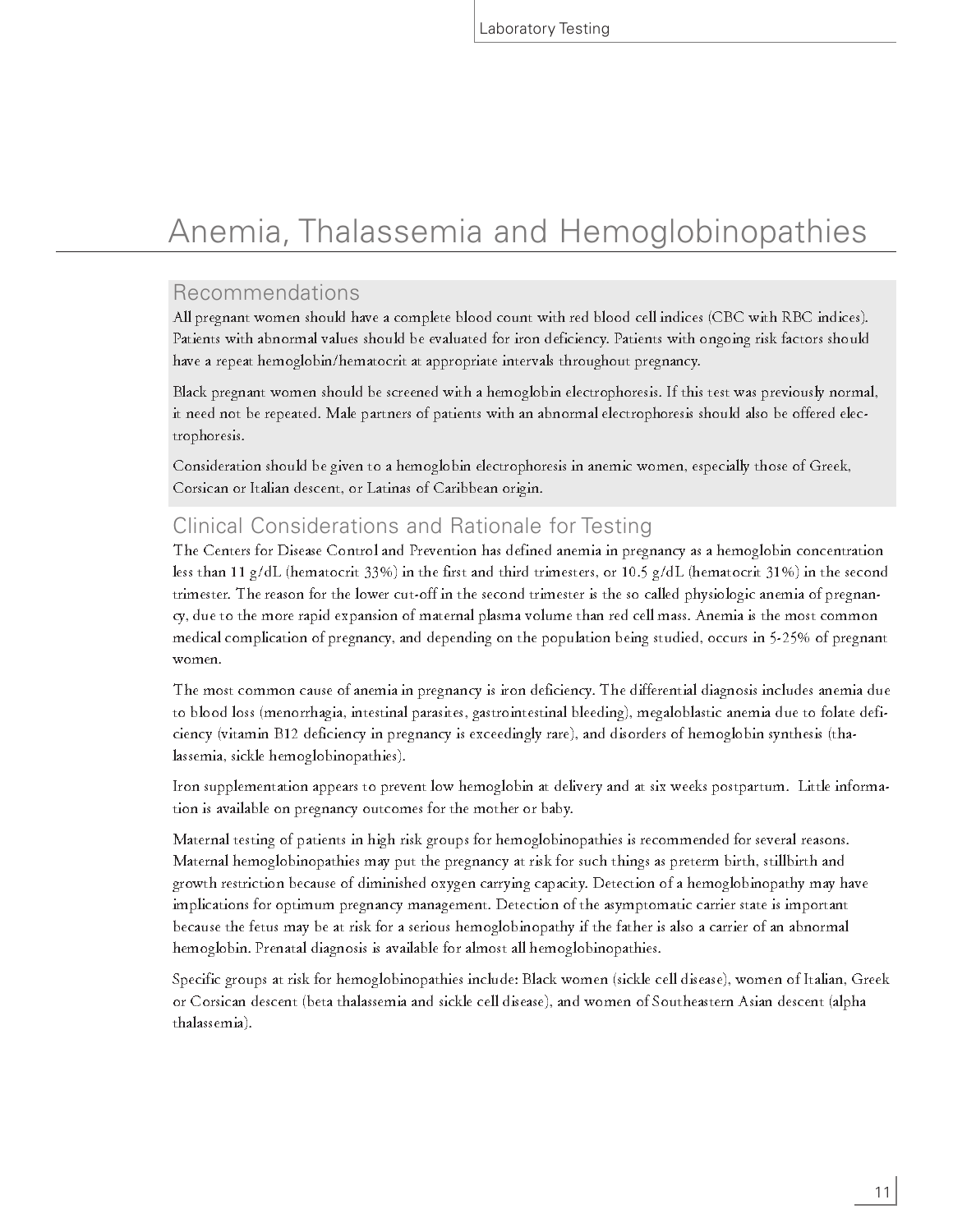# Anemia, Thalassemia and Hemoglobinopathies

### Testing Procedure

Screening and diagnostic tests commonly used include a CBC with RBC indices and hemoglobin electrophoresis.

A CBC with RBC indices can screen for the carrier state of many hemoglobinopathies. Normal values include an MCV >80, Hb >11 and MCH >27%. Values less than these may indicate iron deficiency or the presence of abnormal hemoglobin. Further testing, including serum iron studies and a hemoglobin electrophoresis, may be indicated.

A Sickledex™ detects 70% of the carriers of sickle cell genes, but does not detect other hemoglobinopathies, such as hemoglobin C or thalassemia, that are relatively prevalent in the same population. It is because of this limitation that the Sickledex™ should not be used to screen for hemoglobinopathies during pregnancy.

A hemoglobin electrophoresis provides qualitative and quantitative analysis of most hemoglobins. Alpha thalassemia will produce a normal hemoglobin electrophoresis and must be detected by DNA analysis.

#### References

Cuervo, L.G., Mahomed, K. (2001). Treatments for iron deficiency anaemia in pregnancy. The Cochrane Database of Systematic Reviews Issue 2. Art. No.: CD003094. DOI: 10.1002/14651858.CD003094.

Cunningham, G., Leveno, K.J., Bloom, S.L., Hauth, J.C., Gilstarp, L.C., & Wenstrom, K.D. (2001). Williams Obstetrics, 21st ed. McGraw-Hill: New York.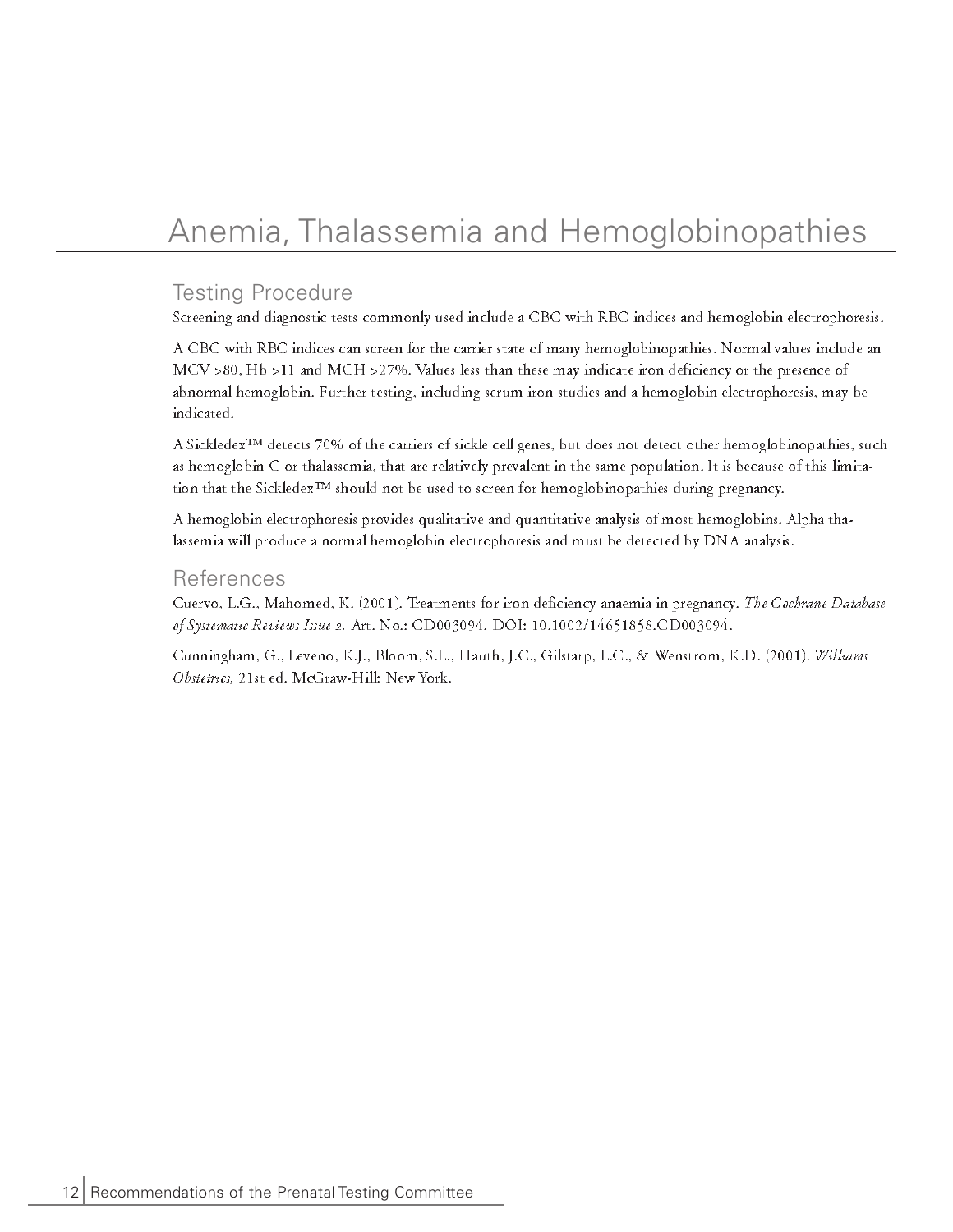# Bacterial Vaginosis

### Recommendation

Women who have risk factors for preterm birth (e.g., previous preterm birth, multiple gestation) should be screened for bacterial vaginosis and treated if positive. There is not sufficient evidence to support routine screening of asymptomatic average risk women.

### Clinical Considerations and Rationale for Testing

Bacterial vaginosis is a condition of the vagina in which there is an overgrowth of anaerobic species that produce protease, collagenase and phospholipase A2, and a reduced number of normal vaginal lactobacilli. Pregnant women with bacterial vaginosis may be at increased risk for preterm delivery. Bacterial vaginosis has been found in 15-23% of pregnant women, with up to 50% of patients being asymptomatic. Studies have found an association (two to three times) with preterm labor, premature rupture of membranes and postpartum endometritis. However, there is no convincing evidence that treatment reduces the risk of preterm delivery.

### Testing Procedure

Screening is accomplished by clinical examination to determine the presence of a gray discharge at the introitus. The vulva is usually not edematous or erythematous.

The diagnosis can be established when at least three of the following four criteria are met:

- Homogeneous gray discharge that adheres to but is easily wiped from the vaginal vault
- Elevated  $pH > 4.5$
- Fishy odor on addition of 10% KOH to discharge
- Clue cells

Clue cells plus the presence of amine odor has a specificity of 99.5% and a positive predictive value of 98.8%. Elevated pH and presence of odor has a specificity of 96%.

| <b>Characteristic</b>              | <b>Women Without</b>        | <b>Women With</b>          |  |
|------------------------------------|-----------------------------|----------------------------|--|
|                                    | <b>Bacterial Vaginosis</b>  | <b>Bacterial Vaginosis</b> |  |
| рH                                 | Less than or equal to $4.5$ | Greater than 4.5           |  |
| Clue Cells                         | Absent                      | Present                    |  |
| Lactobacilli: Other bacteria ratio | Greater than 1              | Less than 1                |  |

### Characteristics of Vaginal Secretions with Bacterial Vaginosis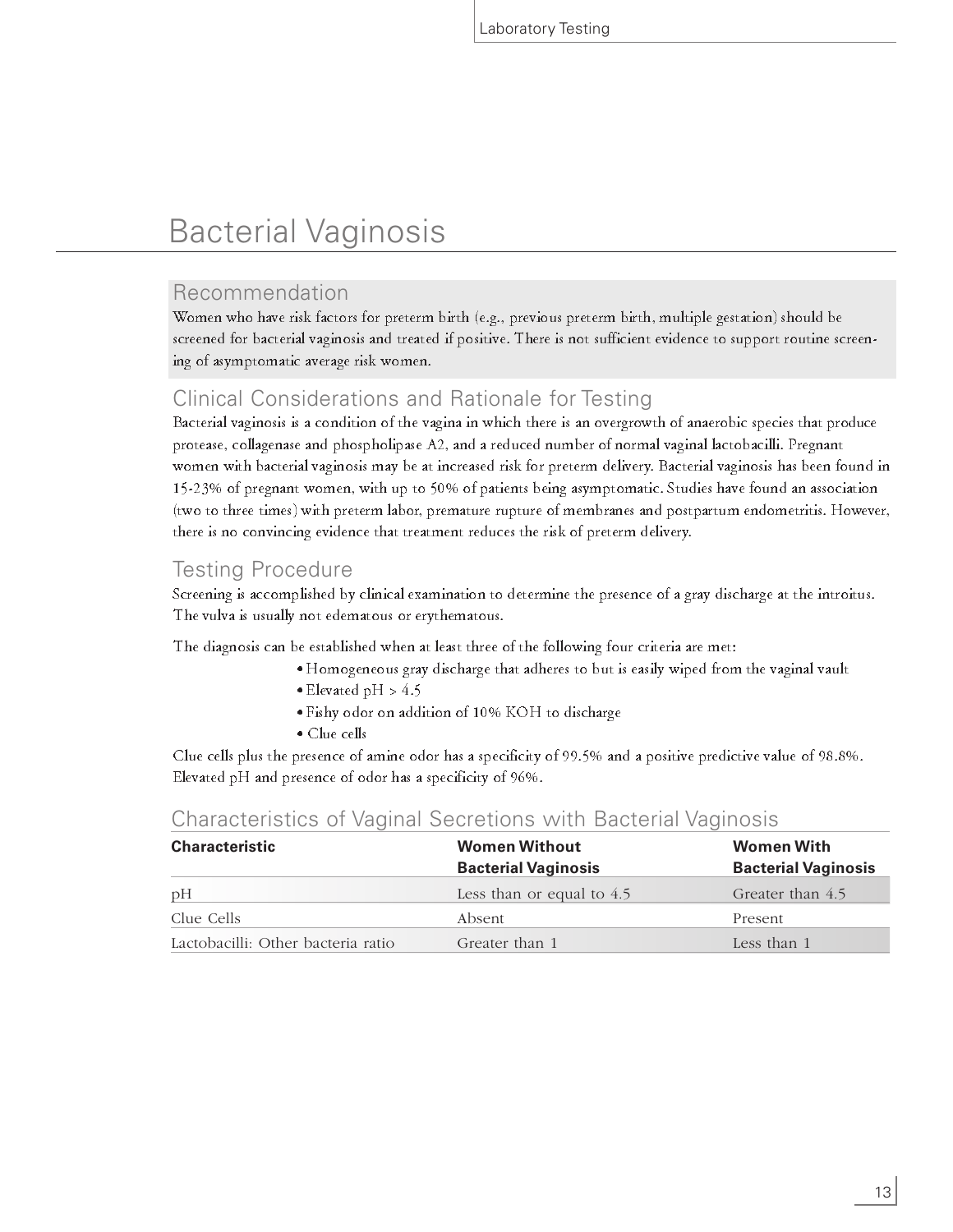### Bacterial Vaginosis

### References

American College of Obstetricians and Gynecologists (2001, October). ACOG practice bulletin #198: Bacterial vaginosis screening for prevention of preterm delivery. Washington, D.C.: Author.

American College of Obstetricians and Gynecologists (2001, October). ACOG practice bulletin #31: Assessment of risk factors for preterm birth: Clinical management guidelines for obstetrician-gynecologists. Washington, D.C.: Author.

Carey, J.C., Klebanoff, M.A., Hauth, J.C., Hillier, S.L., Thom, E.A., Ernest, J.M., et al. (2000). Metronidazole to prevent preterm delivery in pregnant women with asymptomatic bacterial vaginosis. New England Journal of Medicine, 342(8),534-40.

Hiller, S.L., Nugent, R.P., Eschenbach, D.A., Krohn, M.A., Gibbs, R.S., Martin, D.H., et al. (1995). Association between bacterial vaginosis and preterm delivery of a low-birth-weight infant. New England Journal of Medicine, 333(26),1737- 42.

United States Preventive Services Task Force (2001). New USPSTF guidelines: Integrating into clinical practice. American Journal of Preventive Medicine, 20(3 Sup.), 7-9.

Vermeulen, G.M. & Bruinse, H.W. (1999). Prophylactic administration of clindamycin 2% vaginal cream to reduce the incidence of spontaneous preterm birth in women with an increased recurrence risk: A randomized placebo-controlled double-blind trial. British Journal of Obstetrics and Gynecology, 106,652-7.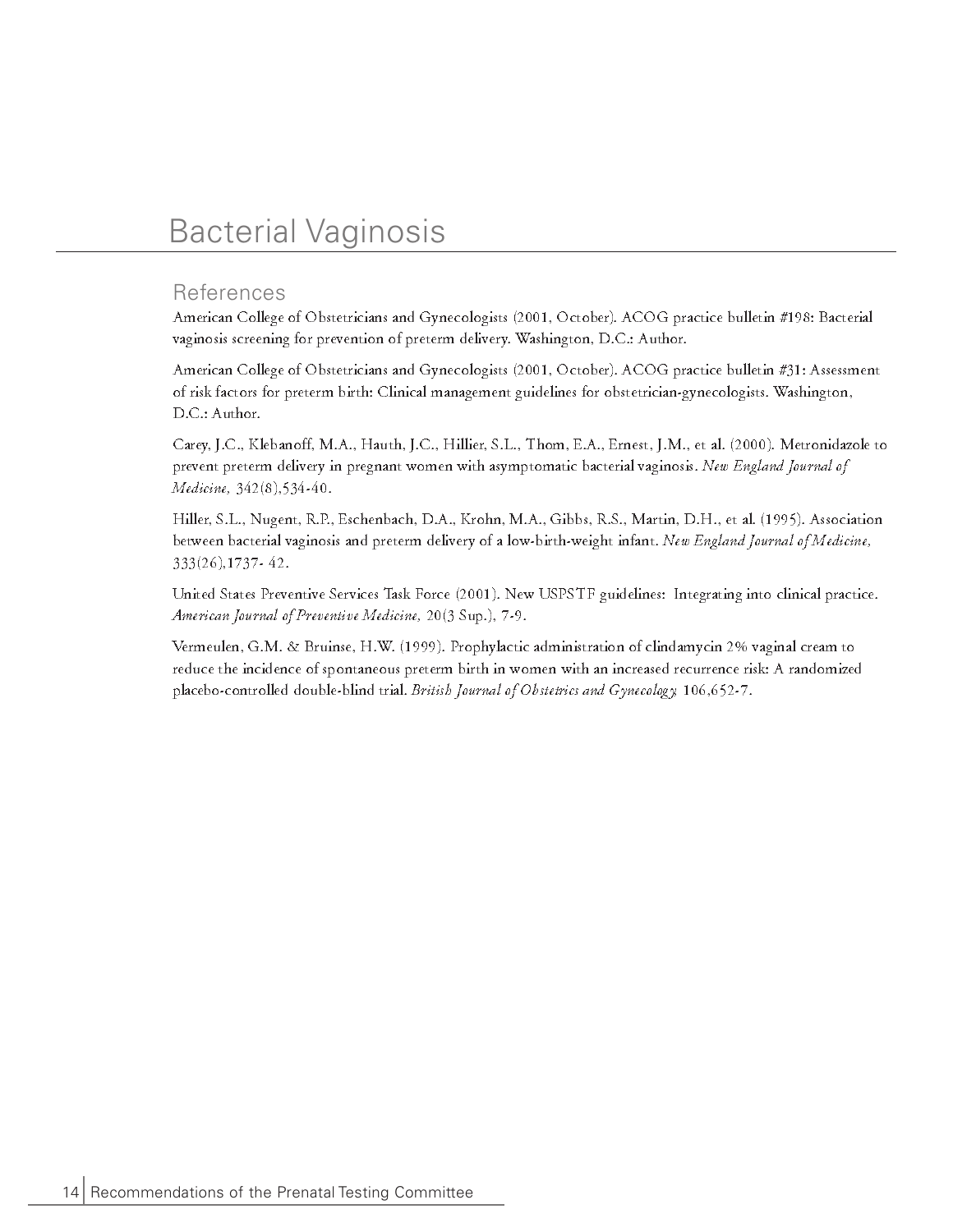### **Bacteriuria**

### Recommendation

All pregnant women should be screened for asymptomatic bacteriuria early in pregnancy. Those with asymptomatic bacteriuria should be treated. Women with Group B Streptococcus bacteriuria should be given intrapartum antiobiotic therapy. A test of cure culture should be done following the antibiotic therapy. Patients at increased risk for recurrent urinary tract infections, particularly patients with hemoglobin SS and AS, should be screened once each trimester. (See section on Group B Streptococcus, page 27.)

### Clinical Considerations and Rationale for Testing

Pyelonephritis is the most common, non-obstetric cause of hospitalization during pregnancy. Recurrent pyelonephritis has been implicated as a cause of fetal death and intrauterine growth restriction. While asymptomatic bacteriuria is not increased in pregnancy, it occurs in 2-8% of pregnant women. Pyelonephritis occurs in 1-2% of pregnant women. This increase is caused by bacteria in the presence of stasis and dilation of the upper urinary tract in pregnancy, and undiagnosed or inadequately treated lower urinary tract infection. These infections are usually caused by aerobic gram negative rods. E.coli is responsible for 80-90% of cases of initial infections and 70-80% of recurrent cases. Klebsiella pneumoniae and Proteus species also are important pathogens, particularly in patients who have a history of recurrent infection. Approximately 3-7% of infections will be caused by gram-positive organisms such as group B streptococci, enterococci and staphylococci. Most urinary tract infections can be easily detected by urine culture.

Patients with sickle cell anemia or hemoglobin AS disease are at increased risk for urinary infectious morbidity during pregnancy. Urinary tract infections are common, occurring in 50-67% of women with hemoglobin SS. Patients with acute cystitis usually have symptoms of frequency, dysuria, urgency, suprapubic pain, hesitancy and dribbling. Gross or microscopic hematuria may be present, but fever and systemic symptoms are uncommon.

Two major physiologic changes occur during pregnancy that predispose women to ascending infection of the urinary tract. First, progesterone synthesized by the placenta has an inhibitory effect on ureteral peristalsis and causes ureteral dilitation. Second, the enlarging gravid uterus often compresses the ureters, particularly the right, at the pelvic brim, thus creating additional stasis. Stasis, in turn, facilitates migration of bacteria from the bladder into the ureters and renal parenchyma.

### Testing Procedure

Recent data suggests that screening for asymptomatic bacteriuria with a leukocyte esterase-nitrite dipstick is as efficacious as screening by culture and is less costly. However, definitive diagnosis of asymptomatic bacteriuria is based on a clean catch, voided urine culture, revealing greater than 100,000 colonies per ml of a single organism.

### References

Cram, L.F., Zapata, M.I., Toy, E.C., & Baker, B. (2002) Genitourinary infections and their association with preterm labor. American Family Physician, 65(2),241-50.

Rouse, D.J., Andrews, W.W., Goldenberg, R.L., & Owen, J. (1995). Screening and treatment of asymptomatic bacteriuria of pregnancy to prevent pyelonephritis: A cost-effectiveness and cost-benefit analysis. Obstetrics & Gynecology, 86(1),119-23.

United States Preventive Services Task Force (2005). Screening for asymptomatic bacteriuria: Recommendation statement. American Family Physician, 71(8),1575-80.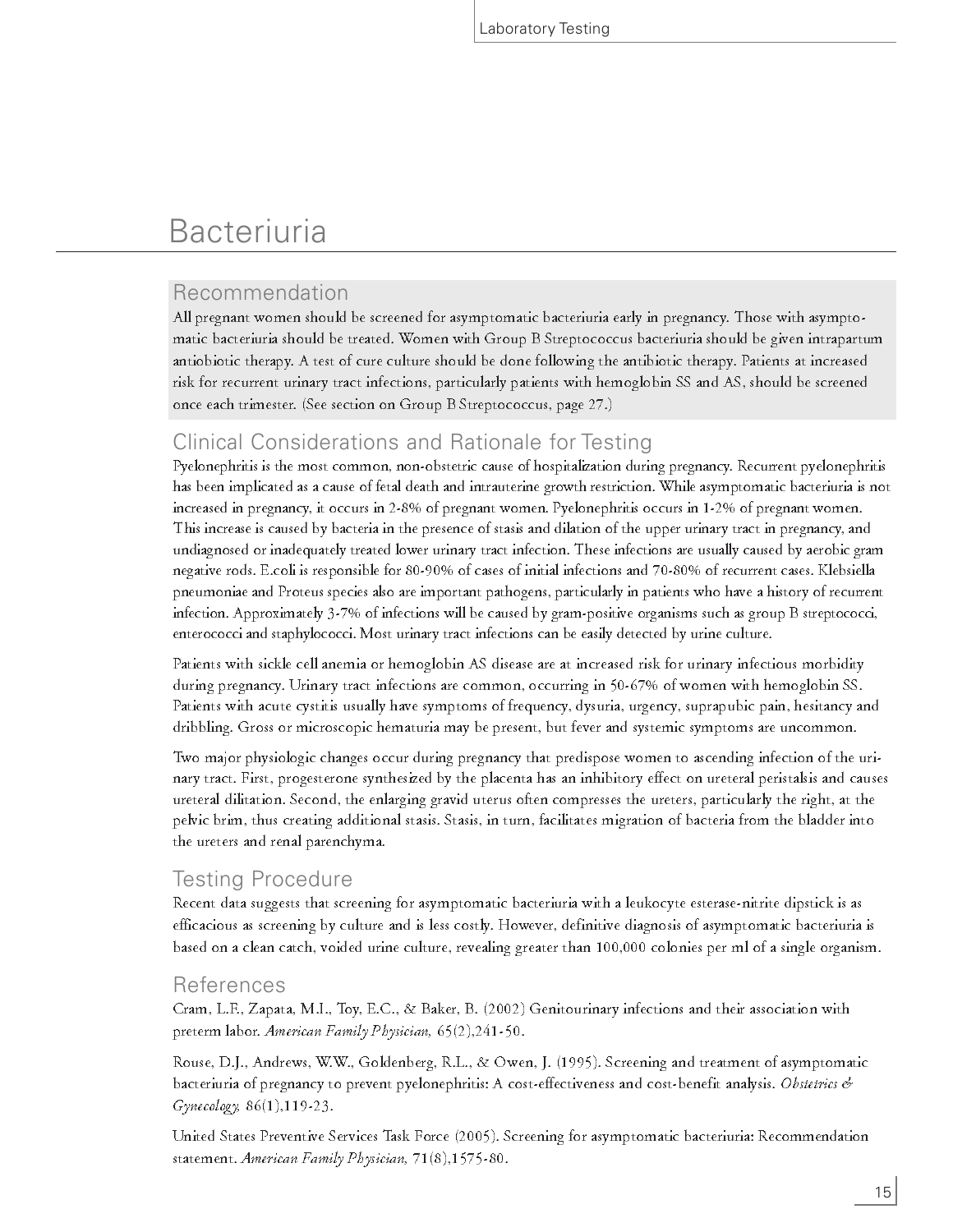# Blood Group (ABO) and Rh Testing

#### Recommendation

All pregnant women should have ABO and Rh typing early in each pregnancy.

### Clinical Considerations and Rationale for Testing

The frequency of the various blood types in Wisconsin is type O: 46%; type A: 42%; type B: 9%; and type AB: 3%. It is important to know a pregnant woman's ABO type so that steps can be taken to assure that type specific blood is available for transfusion if she has an uncommon type. Blood type information is also important if ABO incompatibility is being considered in the differential diagnosis of neonatal jaundice.

In the United States, 15% of white, 8% of black, and 2% of American Indian women are Rh negative. Therefore, depending on race, there is a 75-98% chance that an Rh negative woman's baby has been fathered by an Rh positive man. Because these men can be either heterozygous or homozygous for Rh positivity, overall there is approximately a 70-75% chance that the fetus being carried by an Rh negative woman is Rh positive. In that circumstance, without Rh immunoglobulin (RhoGam) prophylaxis, there is a 16% incidence of maternal isoimmunization in an ABO compatible pregnancy, and a 2% incidence in an ABO incompatible pregnancy.

Greater than 99% of Rh isoimmunization can be prevented with the appropriate use of Rh immunoglobulin administered to the mother. All Rh negative women should receive 300 micrograms of Rh immune globulin if they have a first trimester abortion (spontaneous, induced or ectopic), an amniocentesis or chorionic villus sampling, antepartum bleeding, or significant abdominal trauma during pregnancy. All Rh negative unsensitized women should receive 300 micrograms of Rh immune globulin at 28 weeks gestation. After delivery, the infant of an Rh negative mother should have Rh type determination, and if the infant is found to be Rh positive, additional Rh immune globulin should be administered to the mother within 72 hours of delivery. With such a regimen, more than 99% of cases of Rh isoimmunization can be prevented.

### Testing Procedure

ABO and Rh blood typing is a serologic test that uses maternal red cells and reagent sera containing known antibodies. The end point is visible agglutination of the red cells. Most errors in blood typing which have been reported are clerical, with erroneous transcription of the data into the chart, or mixing of samples in the testing laboratory.

### Reference

American College of Obstetricians and Gynecologists (1996, August). ACOG educational bulletin #227: Management of isoimmunization in pregnancy. Washington, D.C.: Author.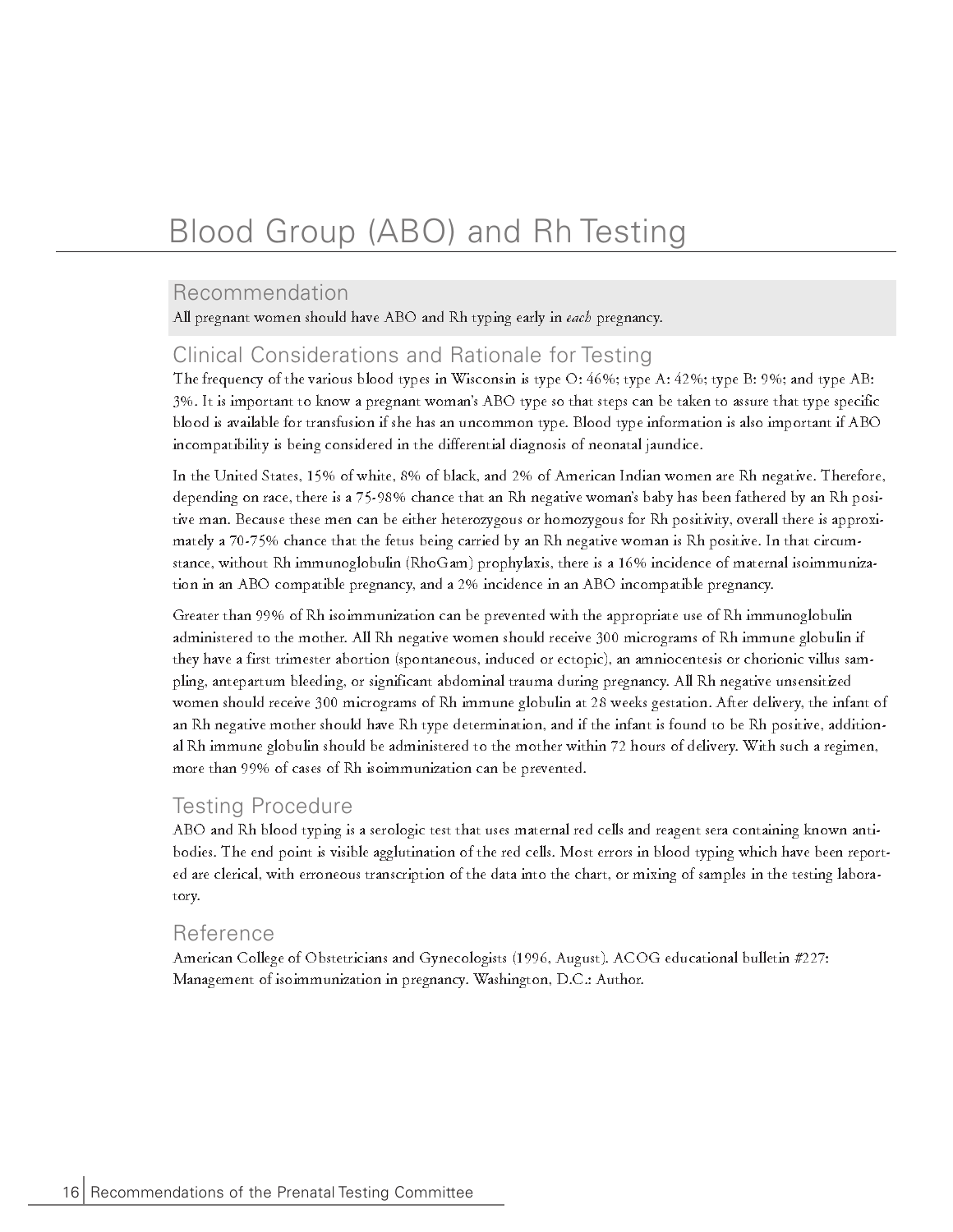### Chlamydia

### Recommendation

Due to the significant incidence of chlamydia infections in all populations, and the potentially serious neonatal sequelae, this committee concurs with the Centers for Disease Control and Prevention and recommends that all pregnant women be screened for chlamydia infection early in pregnancy. Patients with risk factors should be screened again in the third trimester.

### Clinical Considerations and Rationale for Testing

Genital infection with Chlamydia trachomatis is the most common bacterial sexually transmitted infection in women. Cervical infection with chlamydia is present in 2-25% of women. The lowest reported incidence is 2% in a series of unselected private obstetrical patients. Other series of private obstetrical patients report a 5% incidence, while the incidence approaches 25% in inner-city indigent women attending public clinics.

Women infected with chlamydia may demonstrate mucopurulent cervicitis, urethritis and acute salpingitis. Salpingitis is unusual in pregnancy and probably cannot occur after 12 weeks gestation. Whether maternal chlamydia infection adversely affects pregnancy is controversial. Some studies have shown that recent chlamydia infections increase the incidence of premature rupture of the membranes, preterm labor and chorioamnionitis. Other studies have not supported these findings.

It is clear that there are serious neonatal sequelae for infants born of mothers infected with chlamydia. Chlamydia conjunctivitis occurs in as many as one-third of neonates born to mothers with cervical infection. There is some evidence that neonatal ophthalmic prophylaxis is less effective in preventing chlamydia conjunctivitis than gonorrheal. In addition, up to 10% of infants born to mothers with chlamydia cervicitis will develop neonatal chlamydia pneumonia.

The Centers for Disease Control and Prevention recommends that chlamydia diagnostic testing be performed on all pregnant women at the first prenatal visit, and that testing be repeated for high-risk women in the third trimester. The American College of Obstetricians and Gynecologists does not recommend routine testing, but recommends testing in high risk women, defined as those women under age 25, women with a past or present history of other sexually transmitted infections, women with a new sexual partner within the preceding three months, and/or women with multiple sexual partners.

### Testing Procedure

Culture methods of detecting chlamydia are time consuming, difficult and expensive. The most useful methods are non-culture methods, such as polymerase chain reaction (PCR), which have shown to be 97% sensitive and 100% specific. Other immunologic and colorimetric tests for the presence of chlamydia antigens are less sensitive and less specific. Non-culture testing for chlamydia is probably best done in laboratories that have experience with the test.

### References

American College of Obstetricians and Gynecologists (1994, May). ACOG technical bulletin #190: Gonorrhea and chlamydial infections. Washington, DC.: Author.

Centers for Disease Control and Prevention (2002) Sexually transmitted diseases treatment guidelines. Morbidity and Mortality Weekly Report 51 (RR-6),1-78.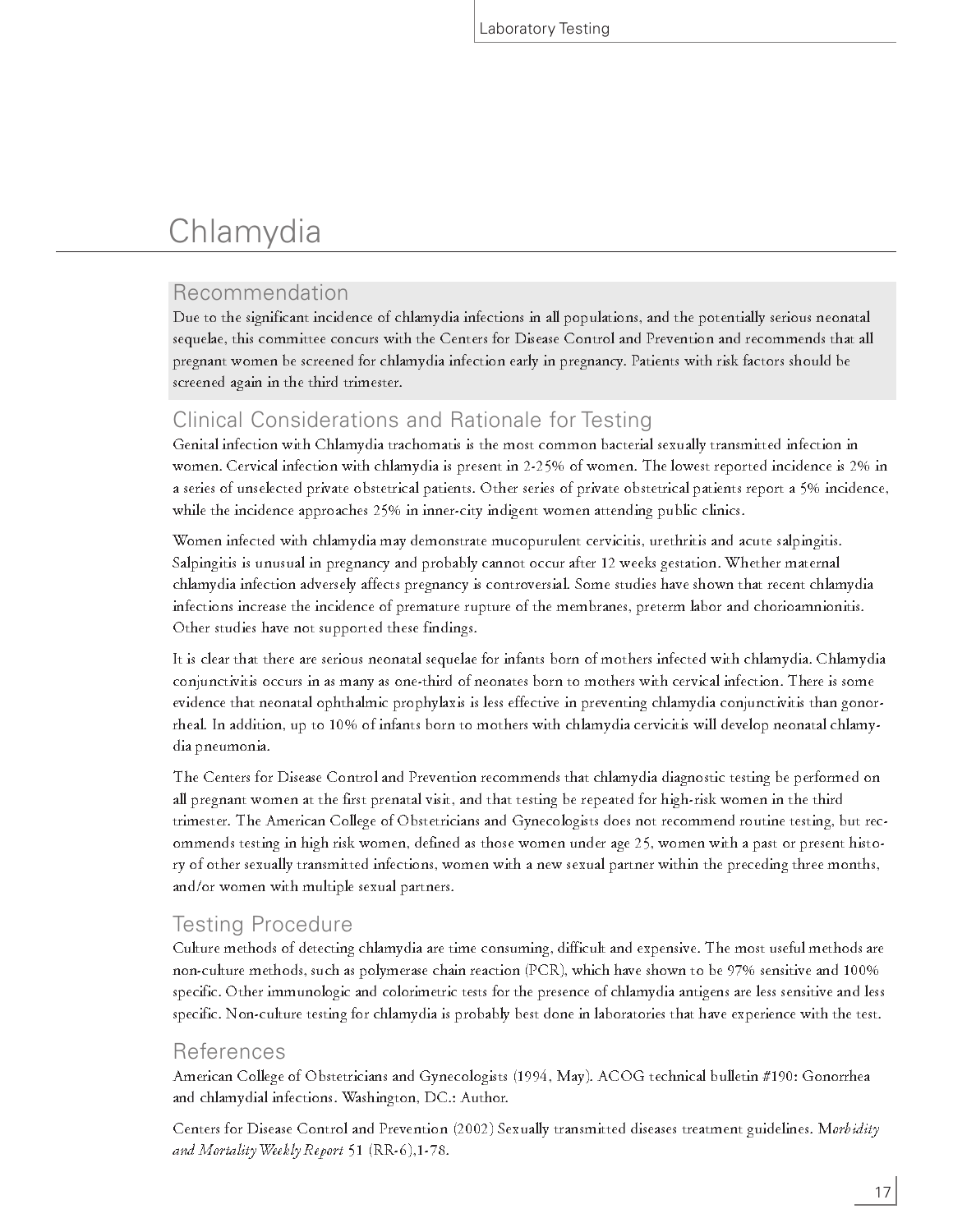# Cystic Fibrosis

### Recommendations

Screening for the cystic fibrosis (CF) carrier state should be offered to couples in which one or both are Caucasian, and made available to those of other racial/ethnic groups. It should also be offered to individuals with a family history of CF and those whose reproductive partners have CF.

### Clinical Considerations and Rationale for Testing

CF is the most common autosomal recessive disease among Caucasians (including Ashkenazi Jews), the incidence of disease being 1/3,300 and the carrier state 1/29. It is much less common among members of other racial/ethnic groups (see Table 1.) Because CF is autosomal recessive, both parents must be carriers to produce an affected child. They need not be carriers of the same mutation. When both partners are carriers, the chance is 1 in 4 that any given offspring will have the disease. Furthermore, two-thirds of their unaffected children will be carriers.

CF is characterized by progressive pulmonary disease. In addition, 85% of affected individuals have pancreatic insufficiency and intestinal malabsorption. Most affected individuals have reduced life expectancy, serious morbidity, and require lifelong medical care.

There are over 900 mutations of the CF gene which cause the disease. The most common in Caucasians (except Ashkenazi Jews) is ΔF508, which accounts for 70% of mutations (30% in Ashkenazi Jews). The most common mutation among Ashkenazi Jews is W1282X. The detection rate with screening for the 25 most common mutations is 80% in non-Jewish Caucasians and 97% in Ashkenazi Jews (see Table 1.) Because of the lower carrier rate and less common mutations in other racial/ethnic groups, their detection rate is considerably lower. Furthermore, since no screening panel can realistically test for all 900 known mutations, a negative test reduces significantly an individual's carrier risk, but not to zero.

Because of the lower carrier risk and disease incidence and the presence of less common mutations in non-white racial/ethnic groups, it is recommended that testing be "made available" to individuals in these groups. The American College of Obstetricians and Gynecologists says that provision of an informational pamphlet is sufficient for such individuals. High risk (white) individuals on the other hand, should be "offered" the test verbally along with appropriate counseling early in prenatal care or preconceptionally.

The usual screening strategy is sequential. The woman is offered screening during preconception counseling or early in prenatal care, and only if she tests positive is screening of her partner carried out. However, in high risk couples where time may be important for early prenatal diagnosis of the fetus, concurrent screening of both parents may be preferred.

If both parents are found to be carriers, prenatal diagnosis may be carried out on fetal DNA obtained either by chorionic villus sampling (CVS) or amniocentesis.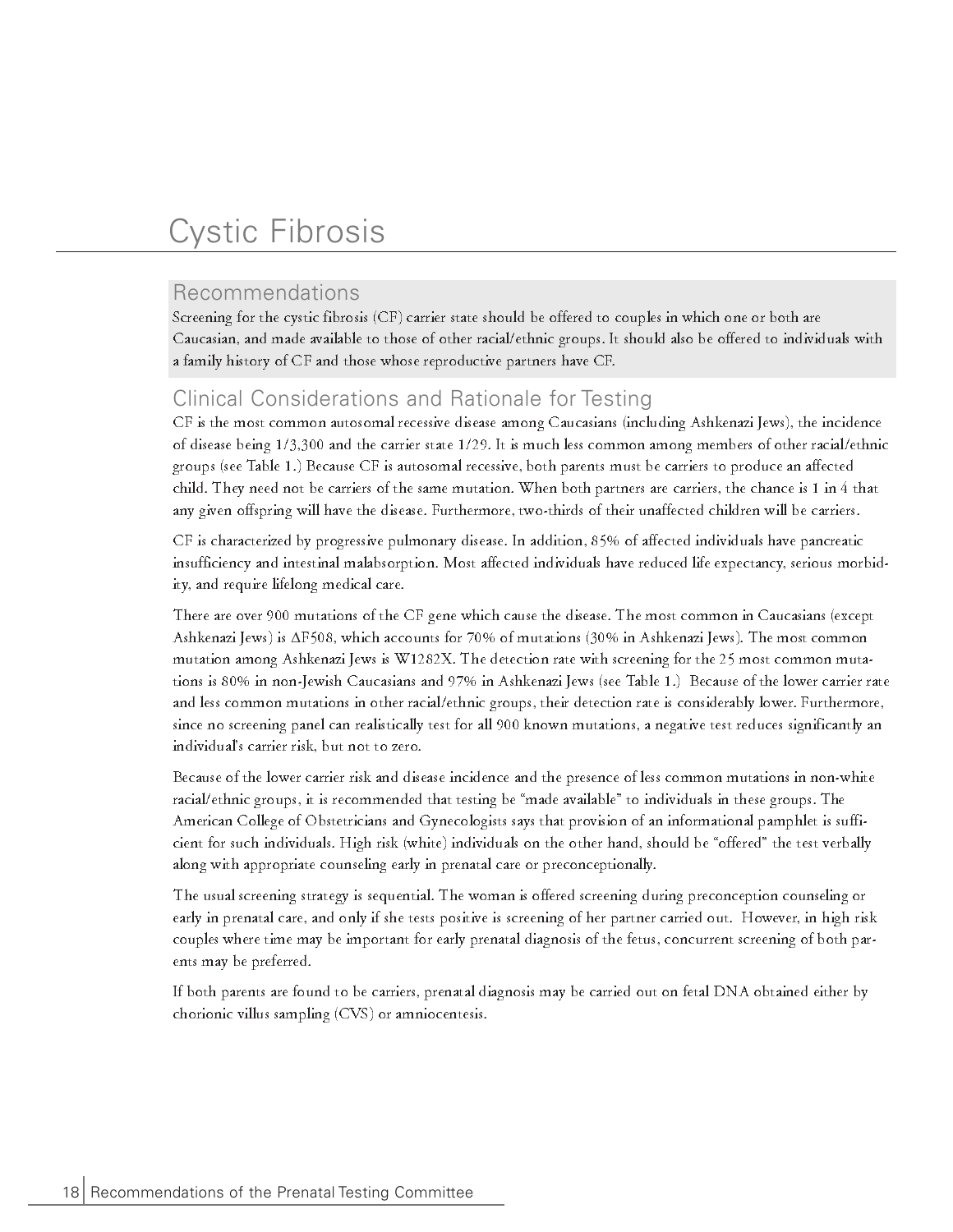# Cystic Fibrosis

### Testing Procedure

The standard screening test for CF is a pan-ethnic panel of at least 25 mutations, which includes all CF-causing mutations known to have allele frequency of greater than 0.1% (1 in 1000) among North American patients with CF. Testing for very rare mutations results in only tiny increases in the sensitivity of screening, and is not cost effective. Testing for CF mutations is a highly complex laboratory procedure requiring a facility with sophisticated molecular biology techniques. In addition to testing for the more common mutations, labs must be able "reflex test" carriers they identify for the 4-5 mutations that give false positive results.

| Racial/ethnic    | <b>Incidence</b> | <b>Carrier</b> | <b>Detection</b> | <b>Carrier Risk</b>        |
|------------------|------------------|----------------|------------------|----------------------------|
| <b>Group</b>     | of CF            | <b>Risk</b>    | Rate             | <b>After Negative Test</b> |
| Ashkenazi Jewish | 1/3300           | 1/29           | 97%              | 1/930                      |
| Other Caucasians | 1/3300           | 1/29           | 80%              | 1/140                      |
| Latino           | 1/8500           | 1/46           | 57%              | 1/105                      |
| African American | 1/15,300         | 1/62           | 69%              | 1/207                      |
| Asian            | 1/32,000         | 1/90           | low              | unknown                    |

### Table 1: Approximate Risk

#### Reference

American College of Obstetricians and Gynecologists & American College of Medical Genetics (2001, Oct. ) Preconception and prenatal carrier screening for cystic fibrosis. Washington, D.C.: Author.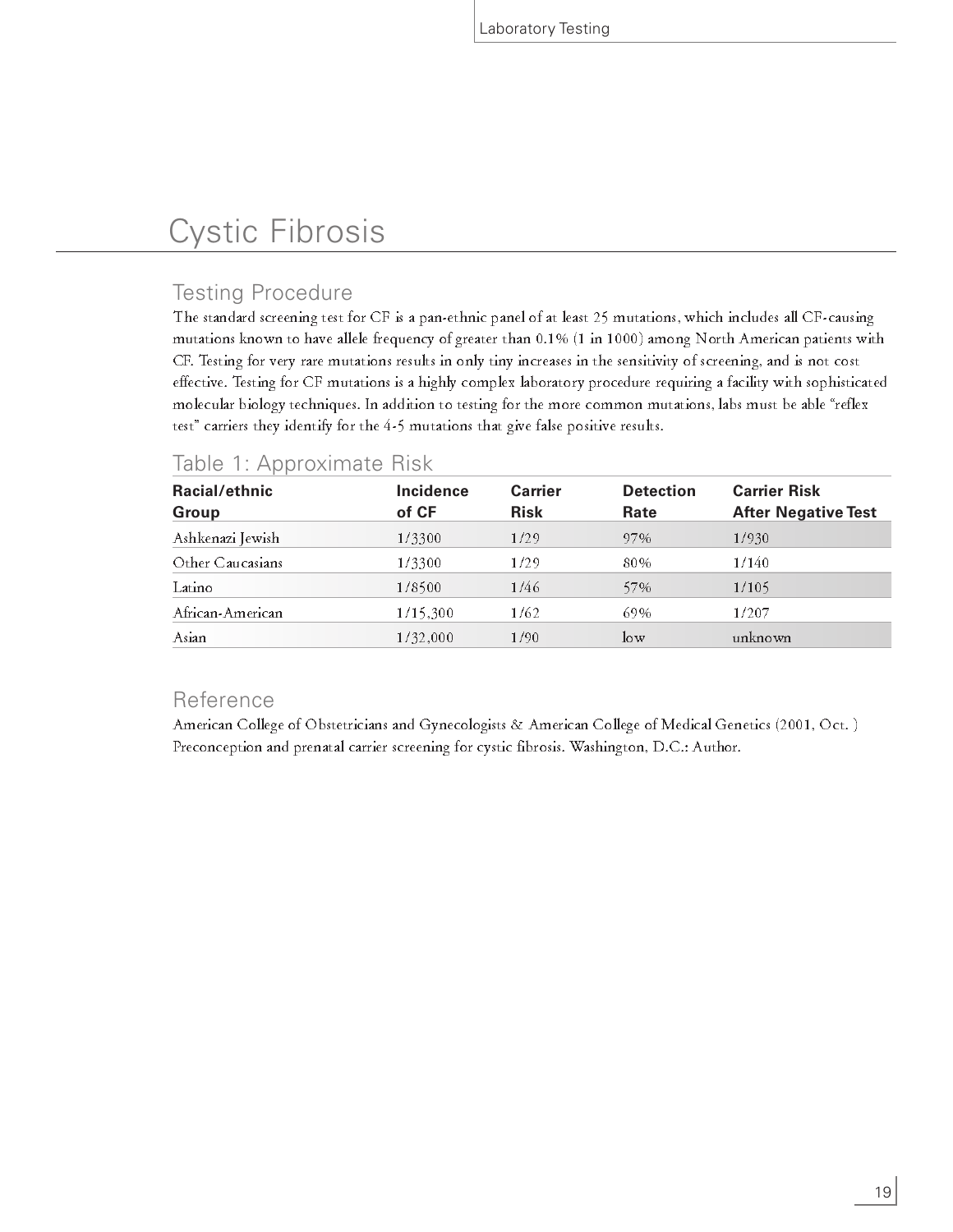# Down Syndrome and Trisomy 18

### Recommendation

All pregnant women should be counseled about and offered testing for the detection of Down syndrome and Trisomy 18.

### Clinical Considerations and Rationale for Testing

The incidence of Down syndrome is about 1/800 births. The incidence of Trisomy 18 is 1/5,000 births. There are several different screening strategies. The incidence of Down syndrome and other chromosome abnormalities increases with advancing maternal age. Therefore, women over 35 may elect to go directly to invasive diagnostic testing, including chorionic villus sampling and amniocentesis.

### First Trimester Screening

First trimester screening uses the fetal nuchal translucency measurement by ultrasound and two maternal serum markers, PAPP-A and beta hCG with a detection rate of 82% for Down syndrome and 90% for Trisomy 18 at a false positive rate of 5%. This test is currently limited to facilities that have been certified in the measurement of the nuchal translucency. Nuchal translucency should be done by experienced personnel.

### Second Trimester Screening

Maternal serum screening uses three or four markers to identify those women with an increased risk for having a child with Down syndrome, Trisomy 18 or neural tube defect (NTD). Using maternal serum alpha fetoprotein (AFP), human chorionic gonadotrophin (hCG), estriol and inhibin results in a Down syndrome detection rate of about 70% with a false positive rate of 5%. Trisomy 18 is also identified by low levels of AFP, hCG and estriol with a detection rate of 60% and a false positive rate of 0.1%. Neural tube defect detection is approximately 80% for spina bifida and almost 100% for anencephaly.

Maternal serum testing is a screening process and the results should be used by the clinician and the patient to determine if further testing is appropriate and desirable. Screening test results by definition, whether positive or negative, do not necessarily mean that there is or is not an abnormal fetus.

The likelihood of a positive screening result increases with maternal age. Currently, women age 35 years and older should be offered amniocentesis or chorionic villus sampling for the definitive diagnosis of fetal chromosome abnormalities. Women in this age group who decline invasive testing should be counseled about maternal serum screening.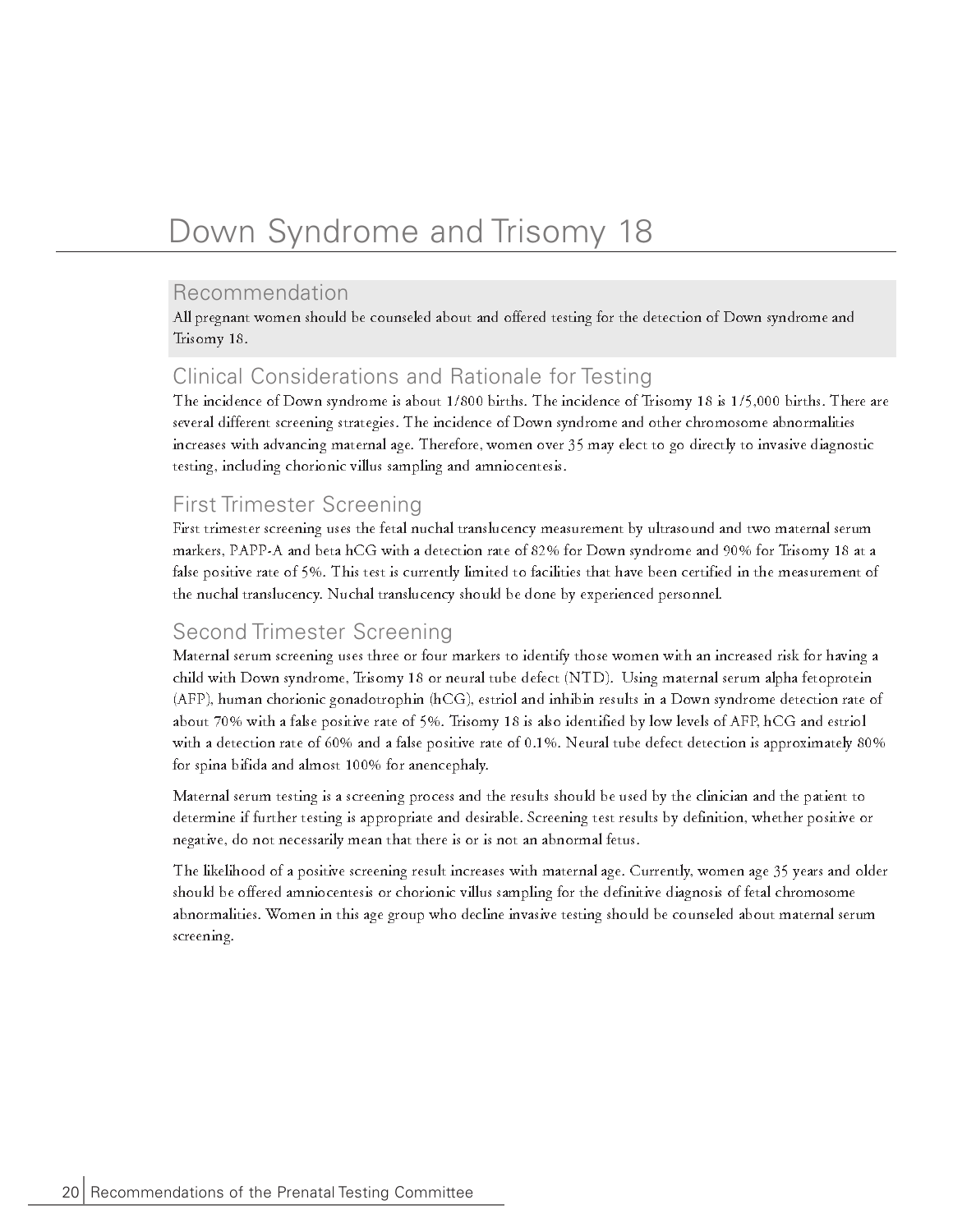# Down Syndrome and Trisomy 18

### Testing Procedure

First trimester screening is performed between 11 and 14 weeks gestation. The nuchal translucency is measured by ultrasound and maternal serum levels of PAPP-A and beta hCG are determined. An increased nuchal translucency measurement suggests an increased risk for Down syndrome, Trisomy 18 or heart defects. Low levels of PAPP-A and increased levels of hCG suggest an increased risk for Down syndrome, while low levels of both markers are associated with Trisomy 18.

Second trimester screening is typically performed between 15 and 20 weeks gestation. Maternal serum is obtained for measurement of AFP, hCG and estriol (triple screen), and may include inhibin A (quad screen). In multiple marker screening, maternal age is used in risk interpretation. In general, an increase in Down syndrome risk is associated with low levels of AFP and estriol, and elevated levels of hCG and inhibin. AFP, estriol and hCG are substantially lower than expected in Trisomy 18. This pattern is not affected by gestational age.

Repeat testing based on positive results is not recommended because the low values statistically tend to normalize toward the mean. This will erroneously misclassify some patients' results as negative. An ultrasound is recommended to verify gestational age. If the gestational age is confirmed by ultrasound, then genetic counseling should be offered and amniocentesis considered.

If the multiple marker screen suggests an increased risk for Trisomy 18, confirmation of gestational age is not helpful since this syndrome is often associated with significant fetal growth restriction. Targeted ultrasound for fetal anomalies is helpful, genetic counseling and amniocentesis should be offered for diagnostic confirmation.

### Reference

American College of Obstetricians and Gynecologists (2001, May). ACOG practice bulletin #27: Prenatal diagnosis of fetal chromosomal abnormalities. Washington, DC.: Author.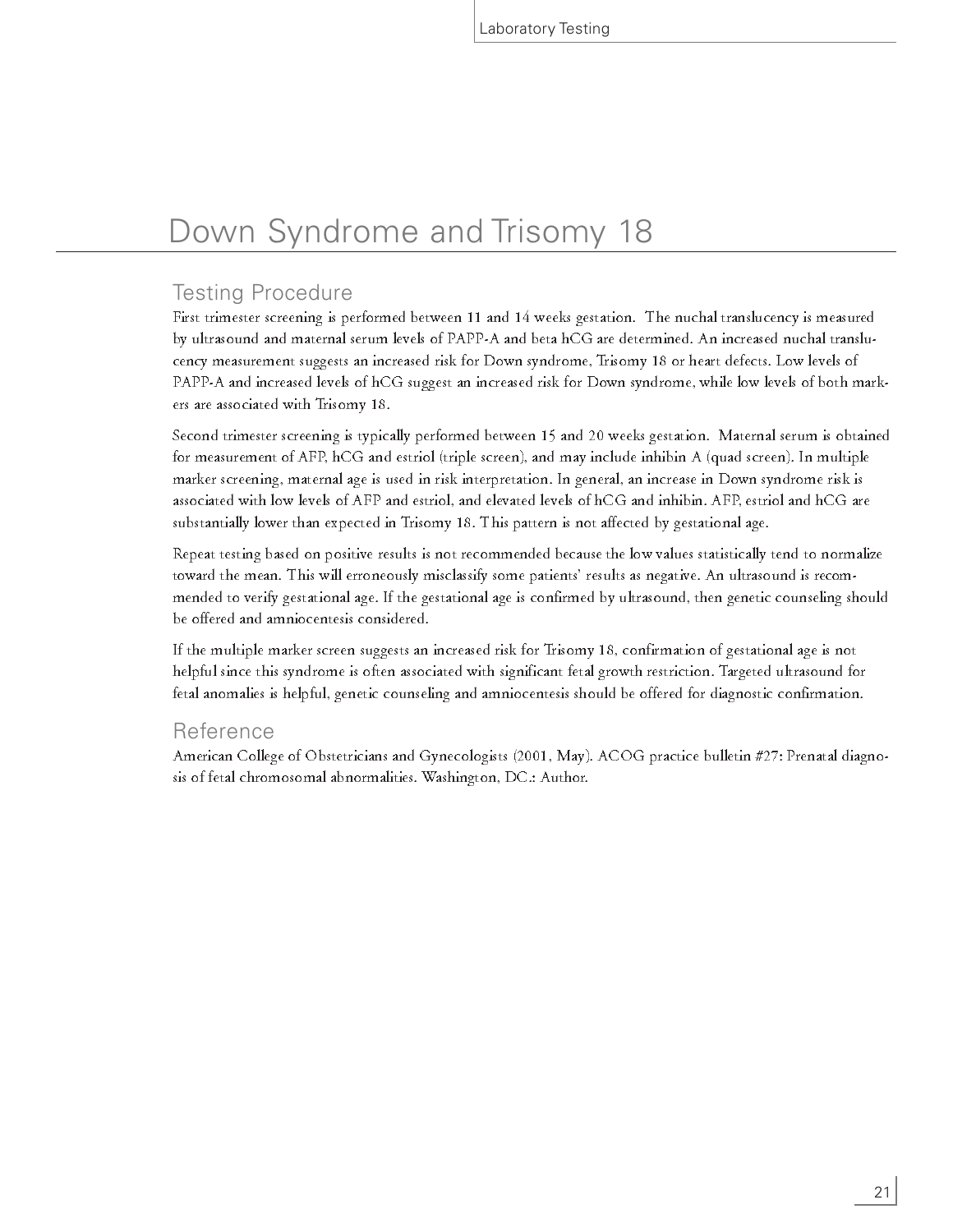# Genital Herpes

### Recommendation

Surveillance cultures of pregnant women with a history of Herpes Simplex Virus (HSV) but no visible lesions are not recommended. Cultures or a polymerase chain reaction (PCR) swab from the lesion should be done when a woman has an active lesion to confirm the diagnosis of HSV.

### Clinical Considerations and Rationale for Testing

Genital herpes is a sexually transmitted infection causing recurrent vesicles and ulcerations on the genitalia. Approximately 85% of genital herpes is caused by Herpes Simplex Virus Type II (HSV-II) with the remainder caused by HSV-1. This infection can be transmitted vertically at the time of delivery if the mother is actively shedding herpes virus. Neonatal infection can include 1) local skin, eye or oral herpes with or without systemic involvement, 2) CNS infection with significant residua occurring in survivors or, 3) rapidly progressive sepsis-like disease frequently progressing to death. Maternal infection can either be primary localized genital disease of two to three weeks duration or recurrent disease ranging from asymptomatic lesions to those lasting 5 to 10 days. Primary infection presents the greatest risk of transmission to the fetus. Up to 50% of infants delivered vaginally to mothers with primary HSV disease may become infected as compared to a 4% transmission rate to infants born to women with recurrent HSV infection. The true incidence of neonatal HSV infection is unknown because reporting of neonatal herpes to the public health authorities is not mandatory. However, from a study of 58,000 women, it is estimated that the incidence of neonatal herpes is 1/3,200 live births.

There are several mechanisms by which the neonate may acquire HSV infection. These include:

- Vaginal delivery through an infected birth canal
- Ascending infection, especially with ruptured membranes
- Close contact with an infected care giver
- Transplacental transmission (this can only occur with primary infection)

### Testing Procedure

Making the diagnosis of HSV in pregnancy, especially at term, is of special importance because of the possibility of adverse neonatal effects. Virus isolation by tissue culture or by PCR swab from suspicious lesions remains the most accurate method of confirming the diagnosis of HSV infection.

It was previously recommended that pregnant women with a history of genital herpes be monitored closely for recurrent infection or asymptomatic viral shedding. This monitoring generally included weekly HSV surveillance cultures of the lower genital tract beginning at 36 weeks gestation. If cultures were negative prior to onset of labor, patients were allowed to deliver vaginally. If cultures were positive, cesarean delivery was recommended. This practice had little effect on the incidence of neonatal HSV infection. Eighty percent of women who deliver infants with HSV infection have no history of infection and no lesions at the time of delivery and would therefore not have met criteria for monitoring in the first place. The current recommendation is that any woman with active lesions or a prodrome at the time of labor or ruptured membranes be delivered by cesarean.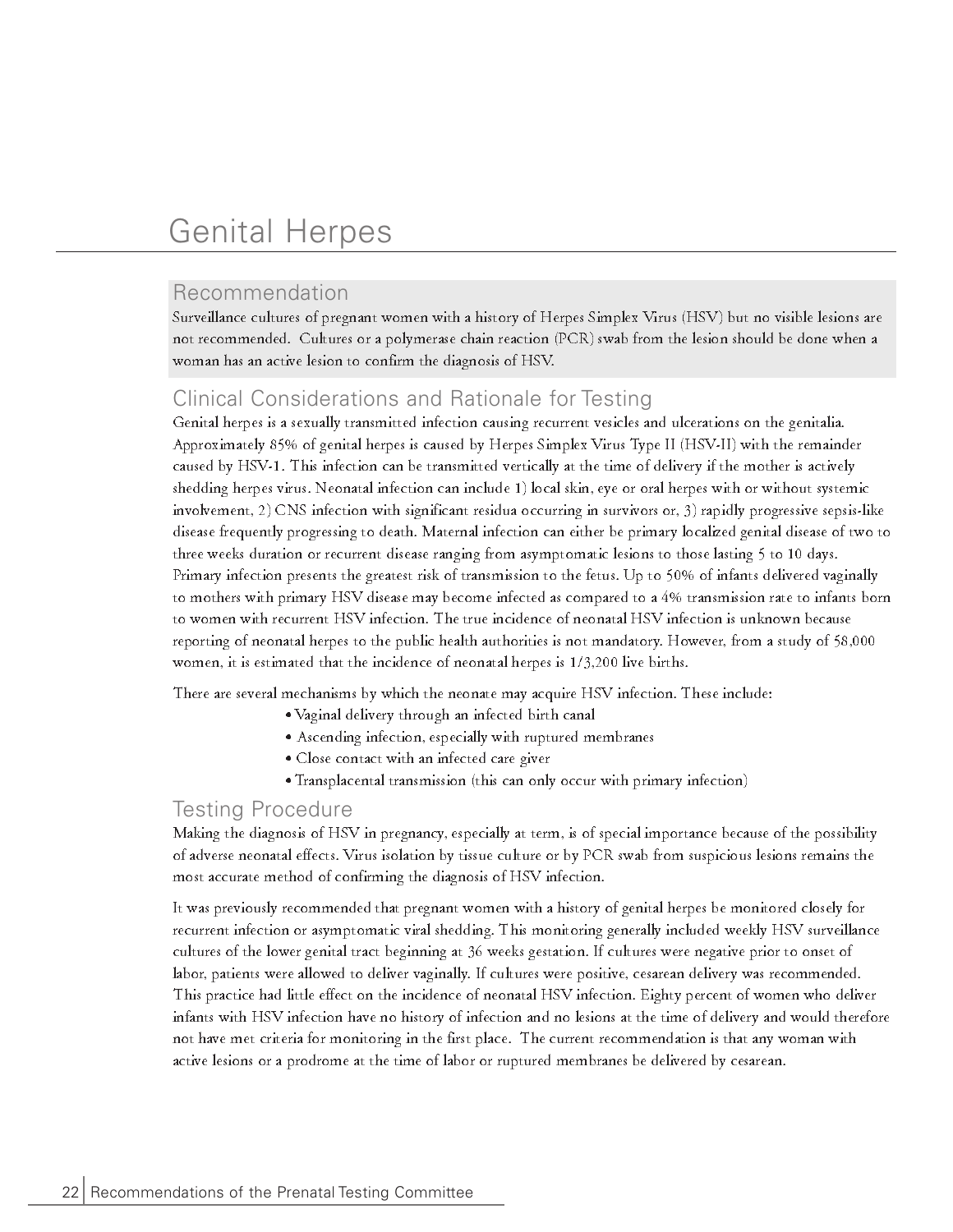### Genital Herpes

### References

Ashley, R.L. (2001) Sorting out the new HSV type-specific tests. Sexually Transmitted Infections, 77,232-37.

Brown, Z.A., Wald, A., Morrow, R.A., Selke, S., Zeh, J., Corey, L. (2003). Effect of serologic status and cesarean delivery on transmission rates of herpes simplex virus from mother to infant. Journal of the American Medical Association, 289,203-09.

American College of Obstetricians and Gynecologists (2004) ACOG practice bulletin #57: Gynecologic herpes simplex virus infections. Washington, D.C.: Author.

American College of Obstetricians and Gynecologists (1999). ACOG practice bulletin #8: Management of herpes in pregnancy. Washington, DC.: Author.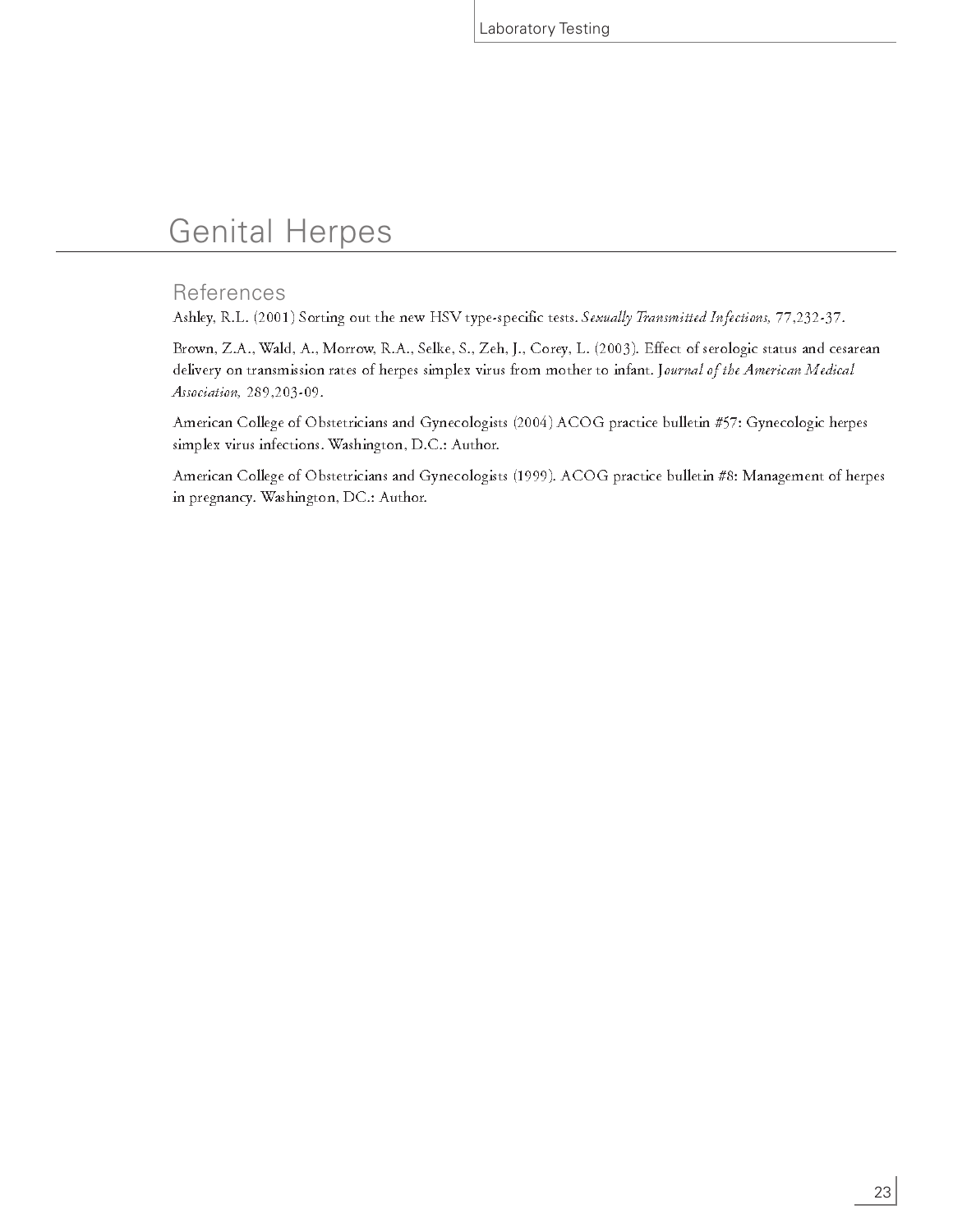# Gestational Diabetes

### Recommendation

Universal screening for gestational diabetes mellitus (GDM) is no longer recommended. Rather, selective screening in moderate and high-risk populations should be conducted, based on the recommendations of the American Diabetes Association and the American College of Obstetricians and Gynecologists.

At the first prenatal visit, a health care provider should conduct a risk assessment. Patients are stratified into:

#### Low Risk:

- $•$  Age  $<$  25
- Prepregnancy BMI < 25
- Not a member of a population with a high risk for GDM
- No known diabetes in first-degree relatives
- No history of abnormal glucose tolerance
- No previous history of adverse obstetric outcomes usually associated with GDM

### Moderate Risk:

- Member of a population with a high prevalence of GDM (Latinas, African Americans, American Indians, Southeast Asians and Pacific Islanders)
- Age  $\geq 25$  years
- History of adverse obstetric outcomes usually associated with GDM
- Prepregnancy BMI 26-34
- Known diabetes in a first-degree relative
- History of abnormal glucose tolerance

High Risk: High risk women have the following characteristics in addition to those risks listed for moderate risk women

- Prepregnancy BMI ≥ 35
- Strong family history of Type II DM
- Personal history of gestational DM
- Glycosuria
- Prior macrosomic infant

Patients at high risk should be screened early in pregnancy and at 24-28 weeks. Patients at moderate risk should be screened at 24-28 weeks. Low risk patients need not be screened unless they develop risk factors.

### Clinical Considerations and Rationale for Testing

The prevalence of carbohydrate intolerance of pregnancy is 1.5-5% depending upon the population being screened. Considerable controversy exists regarding the clinical significance of gestational diabetes and appropriate screening methodology. Advantages of screening and treating gestational diabetes include preventing fetal macrosomia and its attendant neonatal complications such as hypoglycemia and hyperbilirubinemia, preventing intrauterine death and preventing fetal hyperinsulinemia. Some studies have suggested that fetal hyperinsulinemia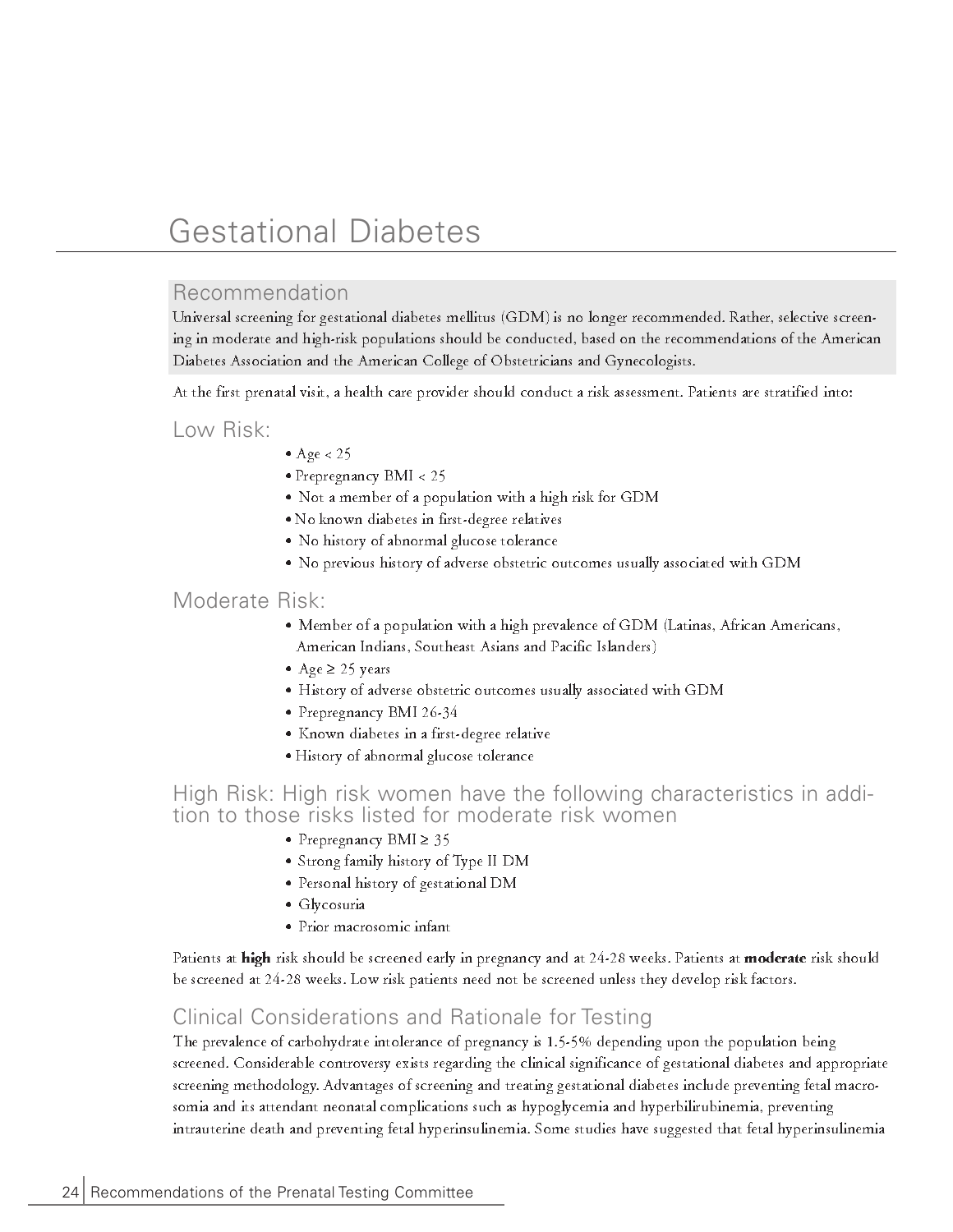### Gestational Diabetes

may have long term consequences such as an increased risk of obesity, hypertension and diabetes in adult life. Disadvantages of screening for gestational diabetes include an increased cesarean rate independent of birthweight. Some studies have failed to demonstrate significant differences in outcomes between patients with treated and untreated gestational diabetes.

### Testing Procedure

#### Screening:

1 hour 50 gram glucose Abnormal > 140 Fasting not necessary

#### Diagnosis:

3 hour 100 gram oral glucose tolerance test (GTT) NPO for at least 8 hours before test Obtain fasting, one-, two- and three-hour values Diagnosis is made from 2 abnormal glucose values

Providers usually use one of the two following methods for diagnosis. Normal values are less than the following numbers:

| 100g Oral Glucose Tolerance Test                    | O' Sullivan | Fourth International Workshop |  |  |
|-----------------------------------------------------|-------------|-------------------------------|--|--|
|                                                     |             | (Carpenter and Coustan) $*$   |  |  |
|                                                     | 105         | 95                            |  |  |
| $\frac{Fasting}{1-hr}$                              | 190         | 180                           |  |  |
| $\frac{2\text{-}\mathrm{hr}}{3\text{-}\mathrm{hr}}$ | 165         | 155                           |  |  |
|                                                     | 145         | 140                           |  |  |

\* Referenced in Metzgler, B.E. & Coustan, D.R. below

#### References

American College of Obstetricians and Gynecologists (2001, Sept.). ACOG practice bulletin #30: Gestational diabetes. Washington, D.C.: Author.

Metzgler, B.E. & Coustan, D.R. (1998). Summary and recommendations of the fourth International Workshop Conference on Gestational Diabetes Mellitus. Diabetes Care 21(supplement 2),B161-67.

Naylor, C.D., Sermer, M., Chen, E., & Sykora, K. (1996). Cesarean delivery in relation to birth weight and gestational glucose intolerance: Pathophysiology or practice style? Journal of the American Medical Association 275 (15),1165-70.

Wisconsin Diabetes Advisory Group (2004). Wisconsin Essential Diabetes Mellitus Care Guidelines, http://www.dhfs.state.wi.us/health/diabetes/pdf\_files/DMCG/Section12.pdf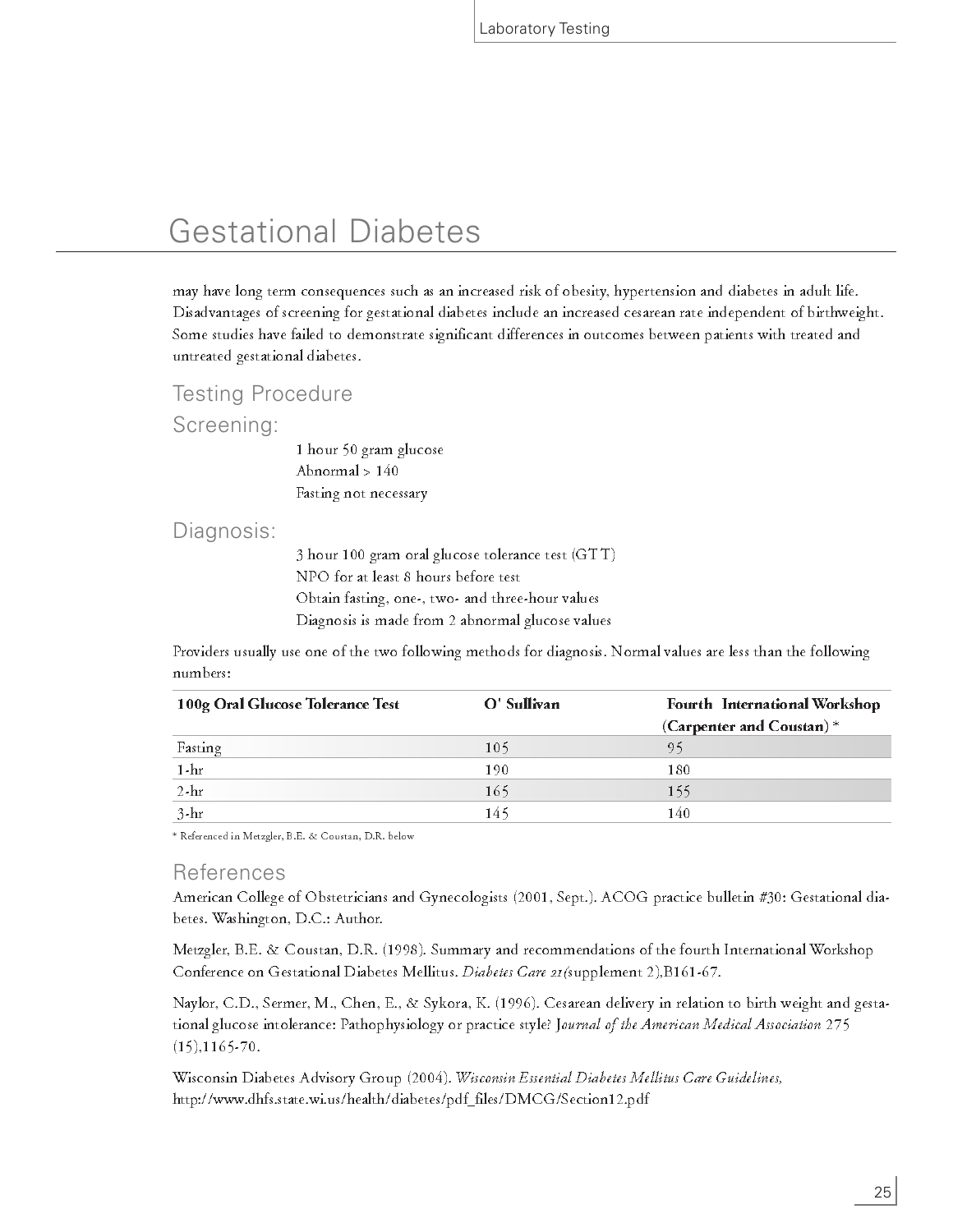### Gonorrhea

### Recommendation

For women with risk factors, gonorrhea testing should be obtained early in pregnancy and in the third trimester.

### Clinical Considerations and Rationale for Testing

The incidence of gonorrhea in pregnancy is considerably less than that of chlamydia. In populations with risk factors, the incidence may be as high as 7%. These risk factors include:

- Young age (less than 25 years)
- Past or present history of other sexually transmitted infections
- History of drug abuse
- Multiple sexual partners, new sexual partner within three months, or partner with multiple sexual partners

Maternal gonorrhea infection may cause cervicitis or urethritis. Salpingitis during pregnancy is uncommon, and probably does not occur after 12 weeks gestation. There is some evidence that there is an increased incidence of preterm labor and preterm rupture of the membranes in women with gonococcal infections.

Gonorrheal infections are a cause of neonatal conjunctivitis. Routine neonatal ophthalmic prophylaxis is quite effective in preventing this condition, however.

### Testing Procedure

The gonococcus organism is detected from samples obtained from the endocervical canal by either culture methods or by non-culture methods based on nucleic acid amplification, such as ligase chain reaction (LCR) or polymerase chain reaction (PCR). These molecular methods have been shown to be 98% sensitive and 100% specific.

### References

Centers for Disease Control (2002, May 10). Sexually transmitted diseases treatment guidelines. Mortality and Mortality Weekly Report (Accessed online at http://www.cdc.gov/mmwr/preview/mmwrhtml/rr5106a1.htm)

Henry, J. (2001). Clinical diagnosis and management by laboratory methods, 20th ed. W. B. Saunders Co.: Philadelphia, PA.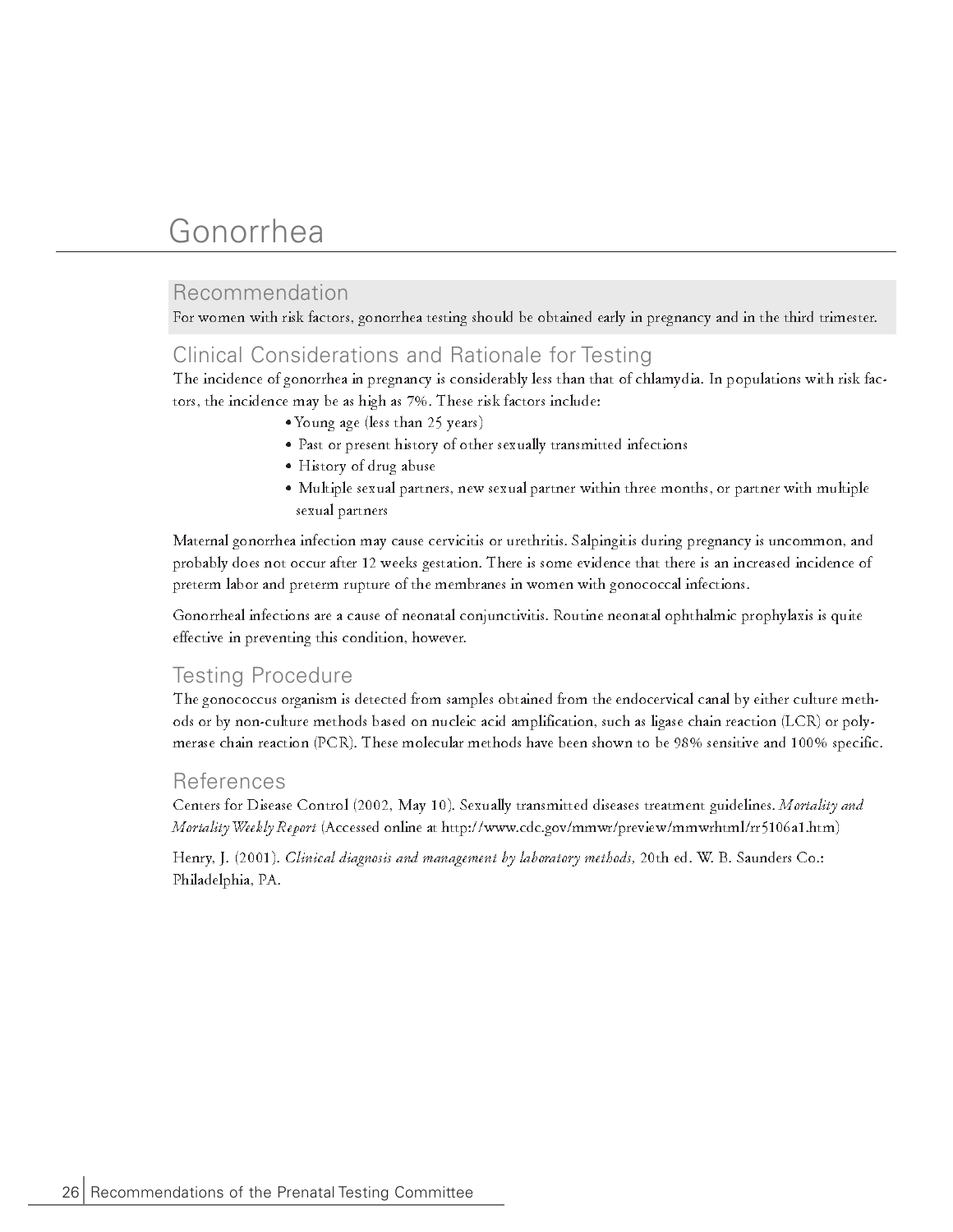### Group B Streptococcus (GBS)

#### Recommendation

All pregnant women should be screened for group B streptococcal (GBS) colonization at 35 to 37 weeks gestation. Results should be communicated in a timely fashion to labor and delivery and pediatric personnel.

### Clinical Considerations and Rationale for Testing

Group B streptococcus is found in the intestinal, lower genital and urinary tracts of 20-35% of reproductive age women. Fifty percent of infants born to colonized women become colonized and 2% of colonized infants will develop early-onset sepsis (EOS) with GBS. Prior to the initiation of intrapartum antibiotic prophylaxis (IAP) regimens in the mid 1990's, over 6,000 infants developed EOS annually. Vertical transmission of GBS to the neonate during labor and delivery accounts for 80% of early onset (<7 days of age) GBS disease.

EOS disease may be complicated by meningitis or pneumonitis with the occurrence rate having decreased substantially from 1.70 cases / 1,000 live births in 1992 to 0.32 cases / 1,000 live births in 2003. EOS fatality rates range from 5- 10% with premature infants particularly devastated with case fatalities exceeding 22%. Long-term neurological deficits are seen in 15-30% of GBS survivors when meningitis occurs.

Although a number of maternal and infant risk factors have been associated with neonatal GBS sepsis, a prevention strategy predicated on risk assessment alone will only prevent 68% of EOS. Women with the following risk factors should receive IAP:

- History of GBS bacteriuria
- Previous pregnancy resulting in an infant with EOS
- Intrapartum fever > 38 $\rm{^{\circ}C}$  (100.4 $\rm{^{\circ}F}$  ),
- Premature delivery <37 weeks gestation
- Prolonged rupture of membranes >18 hours

IAP of pregnant women who undergo universal screening for GBS colonization at 35 to 37 weeks gestation results in an 86% reduction of EOS cases, the lowest limits of disease incidence experienced currently. A universal sreening strategy does the following:

- Allows more timely initiation of IAP earlier in the course of labor which better ensures a critical 4 hour interval between the onset of antibiotic prophylaxis and delivery of the infant
- Allows identification of GBS antibiotic resistance patterns well in advance of the onset of labor and the subsequent proper choice for IAP
- Provides more time to determine the nature of a history of maternal antibiotic allergy so the correct IAP choice can be made at the onset of labor
- Allows for eliminating the necessity of IAP should a cesarean delivery occur before the onset of labor or the rupture of membranes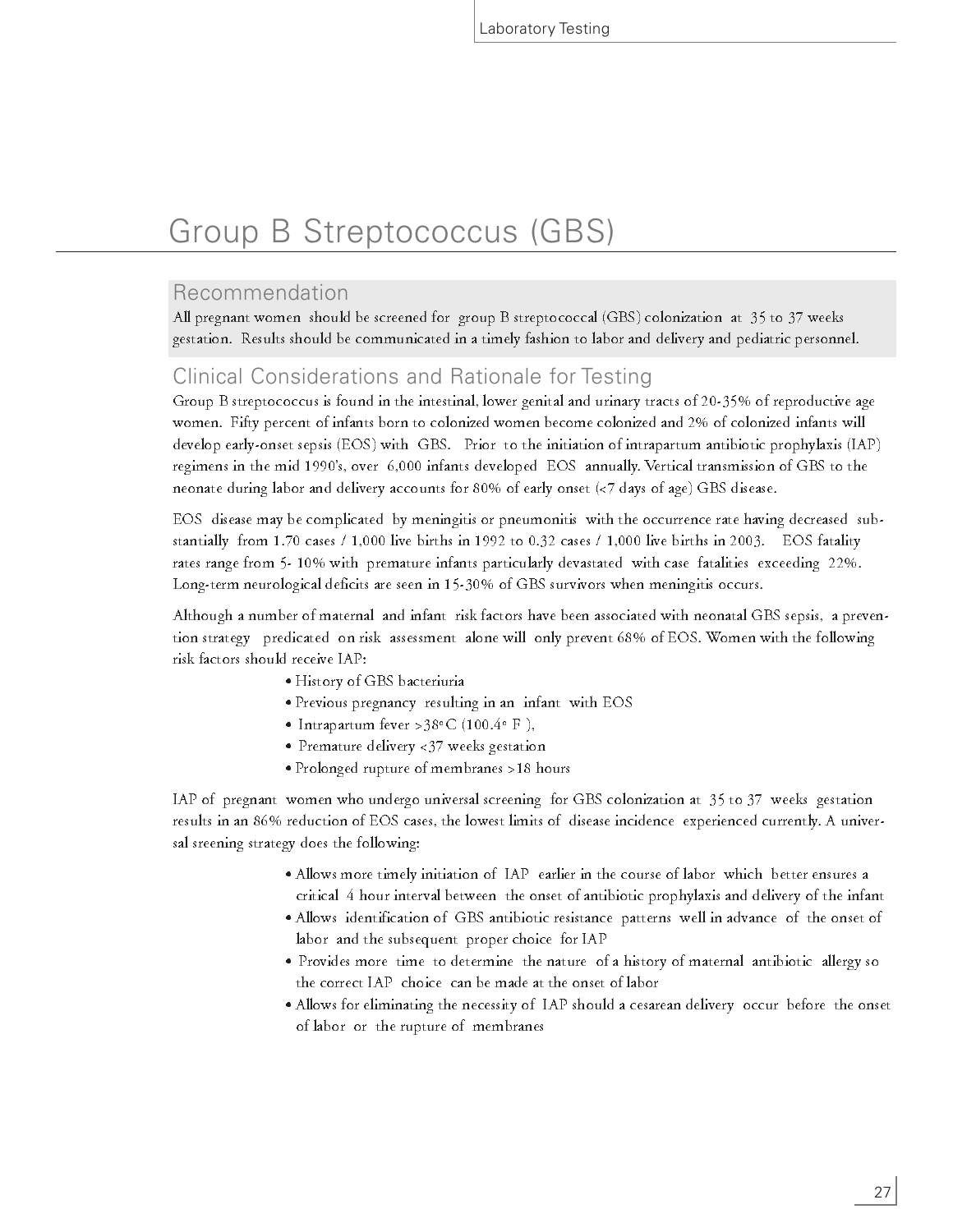### Group B Streptococcus (GBS)

### Testing Procedure

The Centers for Disease Control and Prevention, American College of Obstetricians and Gynecologists and American Academy of Pediatrics recommend that practitioners use screening techniques that incorporate transsphincter anorectal and lower vaginal sampling inoculated jointly into a selective enriched growth media to enhance isolation of GBS. Cervical cultures are not reliable and the use of a speculum to obtain a culture is not necessary. Patients with positive GBS cultures at 35 to 37 weeks gestation should always be provided with IAP at the onset of labor . Mothers with unknown or incomplete culture results at the onset of labor but who have a fever >38ºC (100.4ºF) or ruptured membranes >18 hours should also be given IAP. GBS PCR tests are currently in development, which may allow identification of GBS colonized pregnant women much closer to the onset of labor. Falsely negative cultures at the time of screening occur secondary to sampling of the wrong site (cervix), poor swab storage, inappropriate sample transfer practices and the use of the wrong culture media.

### Additional Considerations when Employing the GBS Screening Strategy

- •Mothers who present with identifiable risk factors before undergoing GBS screening (GBS bacteriuria, prior delivery of another infant with EOS, GBS disease, preterm delivery < 37 weeks gestation) and mothers with undetermined GBS status who are laboring with risk factors (rupture of membranes > 18 hours, a fever > 38ºC (100.4º F) , delivery of their infant < 37 weeks gestation) are candidates for IAP.
- Penicillin remains the IAP of choice. The use of broader spectrum ampicillin as an alternative therapy has been associated with an increased incidence of early neonatal fulminant disease due to ampicillin-resistant gram negative bacteria.
- Although most GBS remain sensitive to penicillin, antibiotic resistance to beta-lactam antibiotics has grown in some regions of the country. It would be prudent to periodically test GBS isolates from samples obtained at 35 to 37 weeks gestation for penicillin sensitivity while there is still time to select another more appropriate antibiotic before the onset of labor.
- GBS colonized mothers undergoing cesarean delivery prior to the onset of labor or the rupture of membranes are not candidates for IAP.
- Pregnant women treated for GBS bacteriuria must receive IAP.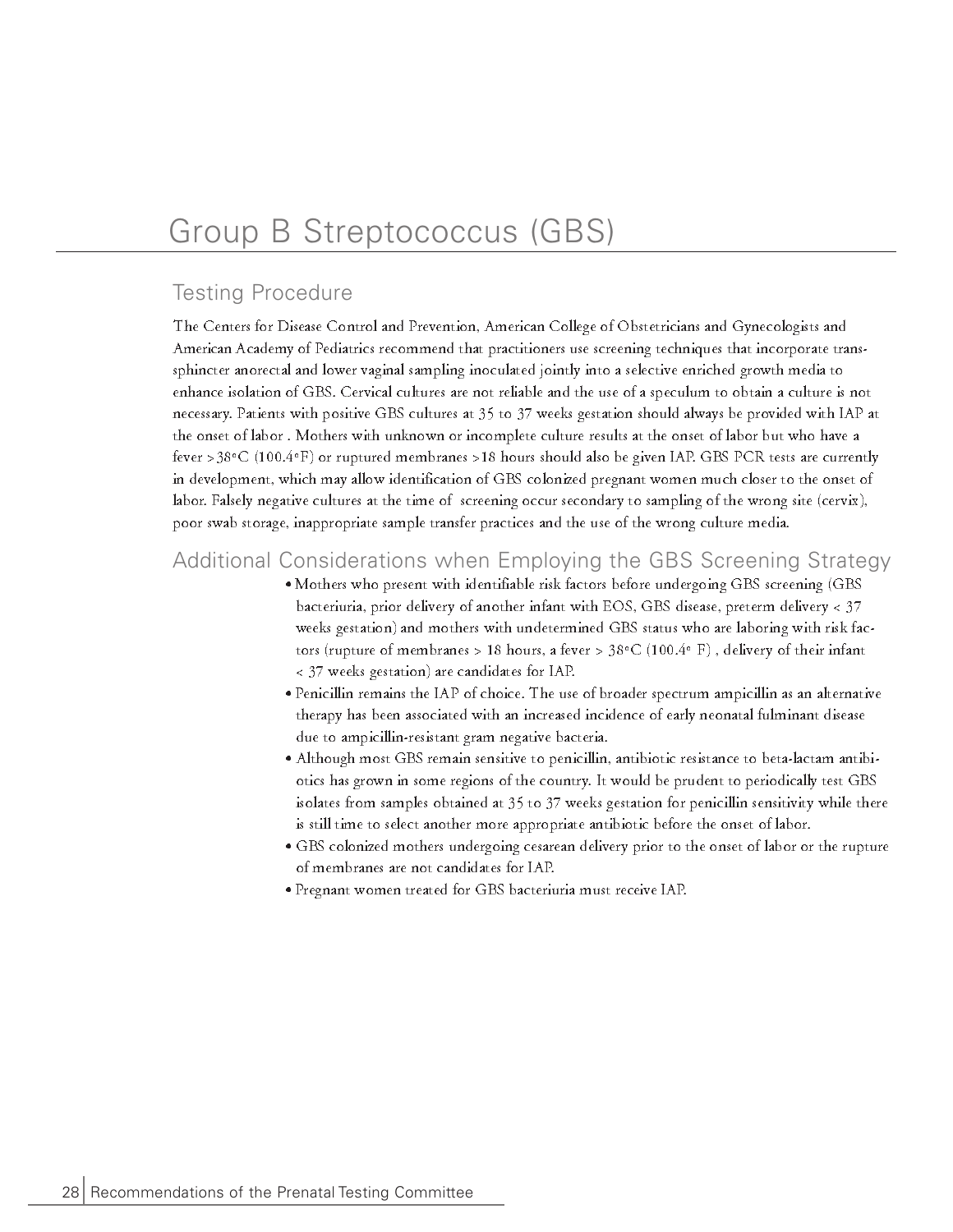# Group B Streptococcus (GBS)

### 2005 Perinatal GBS Prevention Strategy: Screening-Based



### References

American College of Obstetricians and Gynecologists (2002, Dec.). ACOG committee opinion #279: Prevention of early-onset group B streptococcal disease in newborns. Washington, D.C.: Author.

Centers for Disease Control and Prevention (2002, Aug.). Prevention of perinatal Group B streptococcal disease. Morbidity and Mortality Weekly Report 51( RR11 ),1-22.

Puopolo, K.M., Madoff, L.C., & Eichenwald, E.C. (2005) Early-onset Group B streptococcal disease in the era of maternal screening. Pediatrics 115( 5 ),1240-46.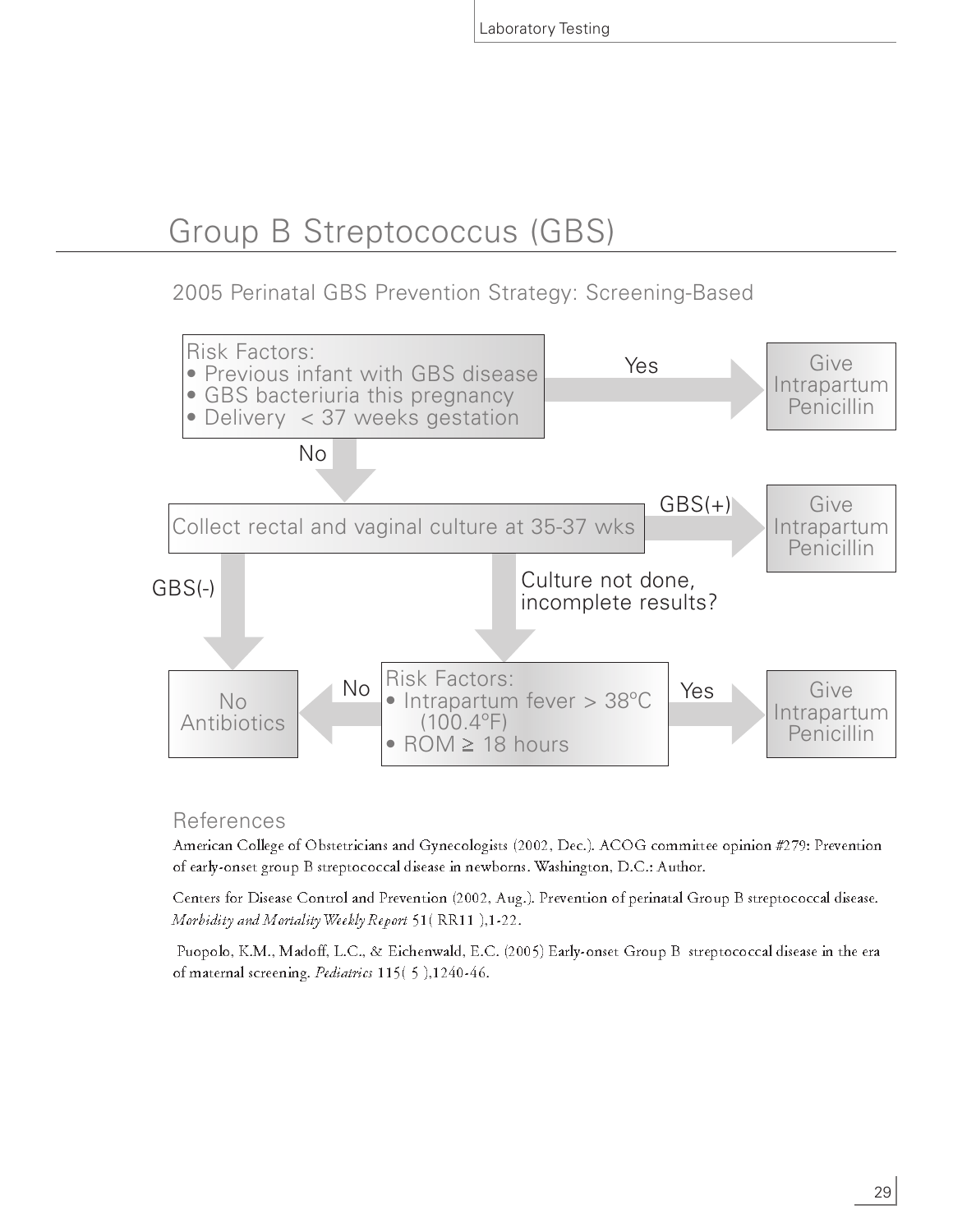### Hepatitis B

### Recommendation

All women should be screened for hepatitis B surface antigen as early as possible in the course of each pregnancy.

#### Rationale for Testing

Twenty-two thousand infants are born each year in the United States to women with chronic hepatitis B disease. Of the 6,000 infants subsequently infected, most are free of symptoms. Nonetheless, up to 90% of infected infants become chronic carriers of the hepatitis B virus (HBV), and 25% of those will eventually succumb to chronic cirrhosis and hepatocellular carcinoma. Selective screening based on maternal risk factors fails to identify more than half of those women who are found infected. Prenatal hepatitis B surface antigen (HBsAg) screening of all pregnant women ensures that every infant at risk is afforded the benefits of hepatitis B immune globulin (HBIG) and HBV vaccine. Immunoprophylaxis of infants is up to 95% effective in preventing the HBV chronic carrier state that is associated with most fatal outcomes. Early identification of HBsAg(+) pregnant women will also permit screening and immunoprophylaxis of household and personal contacts who are put at risk through horizontal transmission or who may themselves harbor unrecognized HBV infection.

HBsAg(-) pregnant women identified as high risk for acquiring hepatitis B (see first paragraph after "Testing Procedure" below) may safely start a full series of hepatitis B vaccine in any trimester. Immunization of high-risk mothers may afford protection to both the 10% of infants who silently acquire hepatitis B in the course of gestation and the 90% of infants who contract the disease from exposure to maternal blood and secretions in the immediate peripartum period.

Perinatal hepatitis B infection is a significant problem in Wisconsin with between 200 and 250 pregnant women documented to have hepatitis B infection in each year. All five Wisconsin public health regions continue to report women found to have hepatitis B surface antigenemia. Although an estimated 86% of all Wisconsin pregnancies are currently screened for hepatitis B, unscreened women who receive limited prenatal care remain the highest risk group for transmitting hepatitis B to their infants. Women who are HIV positive are at an increased risk for hepatitis B.

The American College of Obstetricians and Gynecologists, the American Academy of Pediatrics, the American Academy of Family Practice and the Advisory Committee on Immunization Practices of the Centers for Disease Control and Prevention have supported hepatitis B surface antigen testing of all pregnant women in the United States since 1990.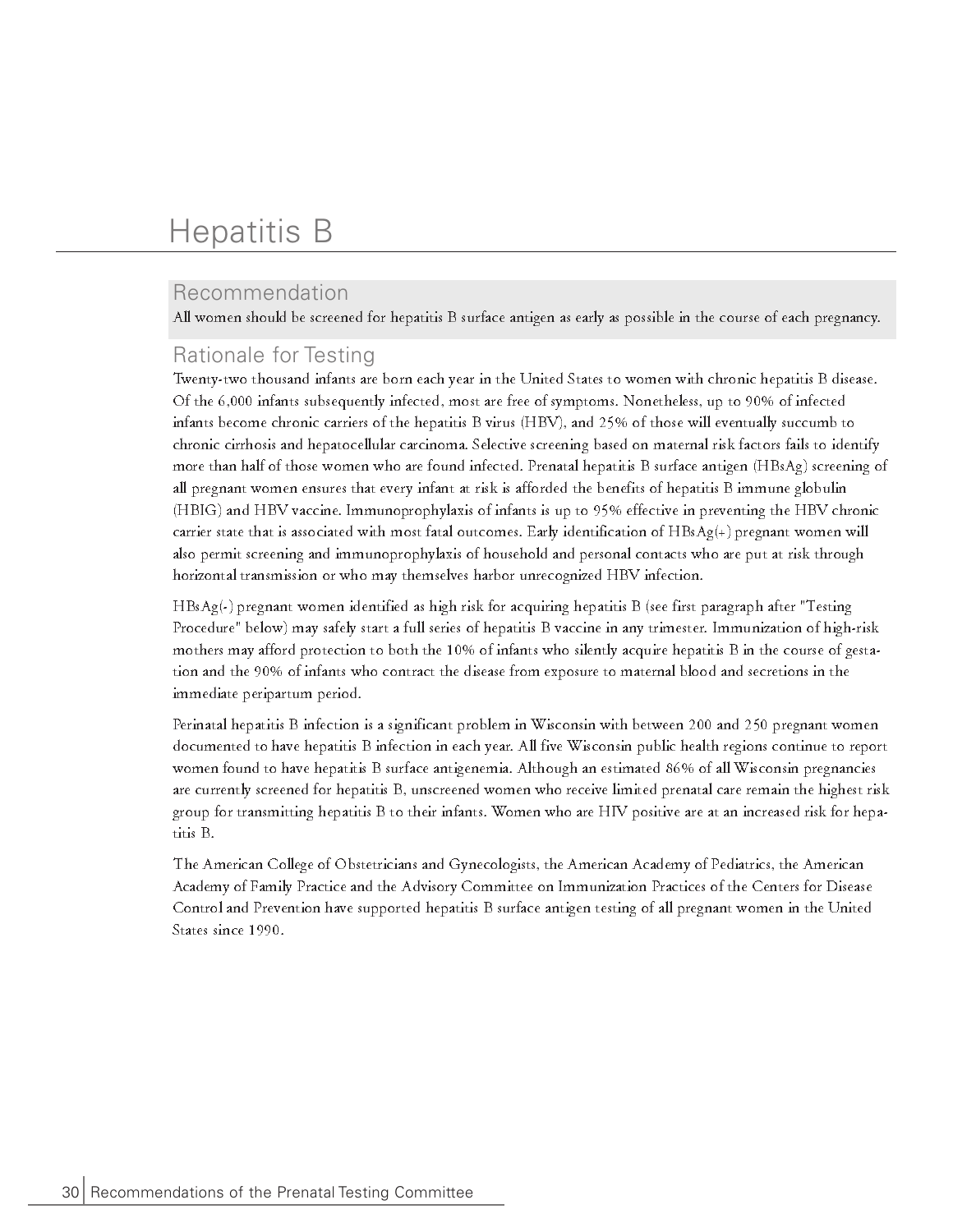### Hepatitis B

### Testing Procedure

HBsAg testing should be performed on a blood sample obtained in the first trimester of pregnancy at the same time other routine prenatal screening tests are done. Women who are initially found to be HBsAg(-) but who are identified as high risk should have additional HBsAg testing done later in the pregnancy if hepatitis B immunization is deferred. Risk factors include:

- •Multiple sex partners
- Household and/or sexual contact with the carriers of the hepatitis virus
- Illicit intravenous drug use
- Body piercing or tattooing
- Immigration from highly endemic regions of the world
- •Membership in a population with high endemicity (Alaskan Native, Pacific Islander)

Women who arrive at the hospital for delivery without documentation of prenatal hepatitis B screening should have HBsAg testing done on admission or as soon as possible thereafter. Infants of mothers who are found to be HBsAg(+) may still expect full benefit from receiving HBIG and HBV vaccine as effective postpartum prophylaxis for up to one week after delivery.

The long incubation period of HBV (45-160 days; average 120 days), may create a "window" period in which a recently infected woman lacks a positive HBsAg result at the time of testing. Repeat testing later in pregnancy of a HBsAg(-) pregnant woman who fits a high risk profile will reduce the chances of a false negative test, delaying timely immunoprophylaxis of the infant in the immediate postpartum period. Women who are known to be immune and possess hepatitis B surface antibody [HBsAb(+)] through vaccination or prior HBV infection do not require testing.

#### References

http://www.cdc.gov/ncidod/diseases/hepatitis

American Academy of Pediatrics, Committee on Infectious Diseases (2003). Report of the Committee on Infectious Diseases, 26th ed. Elk Grove Village, IL.: Author.

American College of Obstetricians and Gynecologists (1998, July). ACOG educational bulletin #248: Viral hepatitis in pregnancy. Washington, DC.: Author.

Centers for Disease Control and Prevention (1990). Protection against viral hepatitis: Recommendations of the Immunization Practices Advisory Committee (ACIP). Morbidity and Mortality Weekly Report 39(RR-2),1-26.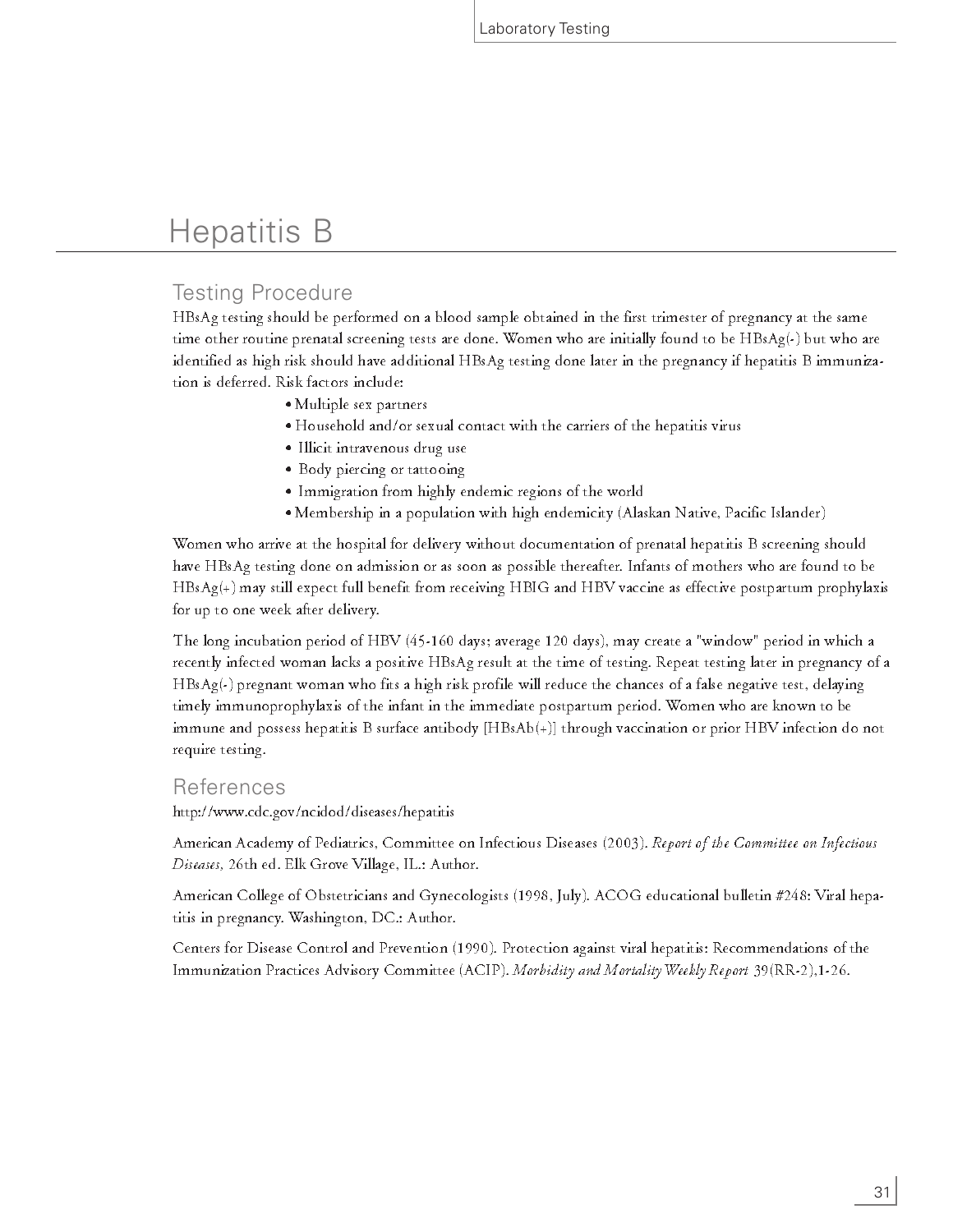# Human Immunodeficiency Virus (HIV)

#### Recommendation

All pregnant women should be counseled about human immunodeficiency virus (HIV) risk factors and disease prevention. Every pregnant woman should be offered and encouraged to undergo HIV testing during pregnancy. Women at increased risk should be offered repeat testing later in pregnancy. Women in labor with unknown serostatus should be offered rapid HIV testing. Early identification of HIV infection leading to aggressive multidrug antiretroviral therapy markedly reduces the risk of perinatal transmission to the neonate.

### Clinical Considerations and Rationale for Testing

Heterosexual women comprise the most rapidly increasing group infected with HIV in the United States. Seven thousand HIV infected women give birth each year in the U.S., resulting in a 13% to 40% vertical transmission rate of the virus from mother to infant. Since 1994, nearly 99% of all new HIV infections in children have occurred by the perinatal route. Between 1996 and 2002, 134 infants were delivered to Wisconsin mothers with HIV, resulting in 11 neonatal infections. Seventy percent of perinatal HIV exposures occurred in southeastern Wisconsin with the remaining cases scattered evenly throughout the rest of the state.

In 1994, the National Institute of Health "AIDS Clinical Trial 076" report demonstrated that the use of zidovudine (AZT) during pregnancy and for the exposed infant during the postpartum period could reduce the perinatal transmission rate to infants from 25% to 8%. Current recommendations now endorse the use of triple antiretroviral therapy for infected mothers as the most effective means to reduce viral loads at the time of delivery. Mothers with undetectable viral loads at parturition reduce the risk of HIV transmission to their infants to less than 1%. Cesarean delivery prior to the onset of labor of mothers with significant viral loads in the third trimester can further reduce transmission risk to the infant. Clinical management issues affected by early maternal HIV identification would allow:

- Assessment of the mother's level of disease activity (CD4+ cell count and viral load).
- Avoidance of increased infant exposure to maternal blood and secretions (scalp electrode and pH testing, early artificial rupture of membranes).
- Timely planning for the route of delivery.
- Advisement against breastfeeding of the infant.
- Early detection of the infant's HIV status to initiate infant treatment protocols.

Counseling and testing strategies restricted to women who report high risk behaviors fail to identify up to 70% of infected women. Risk factors include personal intravenous drug use or sexual partner intravenous drug use, multiple sex partners, partner bisexuality and recipient of blood transfusions or blood products before 1985. Universal counseling and testing provides uniform HIV prevention education as well as testing opportunities for pregnant women in all regions of the state.

The United States Public Health Service, the American College of Obstetricians and Gynecologists and its Wisconsin Chapter, the American Academy of Pediatrics and its Wisconsin Chapter, the Wisconsin Division of Public Health, and the State Medical Society of Wisconsin recommend universal, confidential HIV counseling and HIV testing of all pregnant women. The Wisconsin Association for Perinatal Care Statewide Workgroup on HIV Education and Testing authored a revised and updated HIV prevention position statement in 2003 that provides additional details on implementing office based HIV counseling and testing services.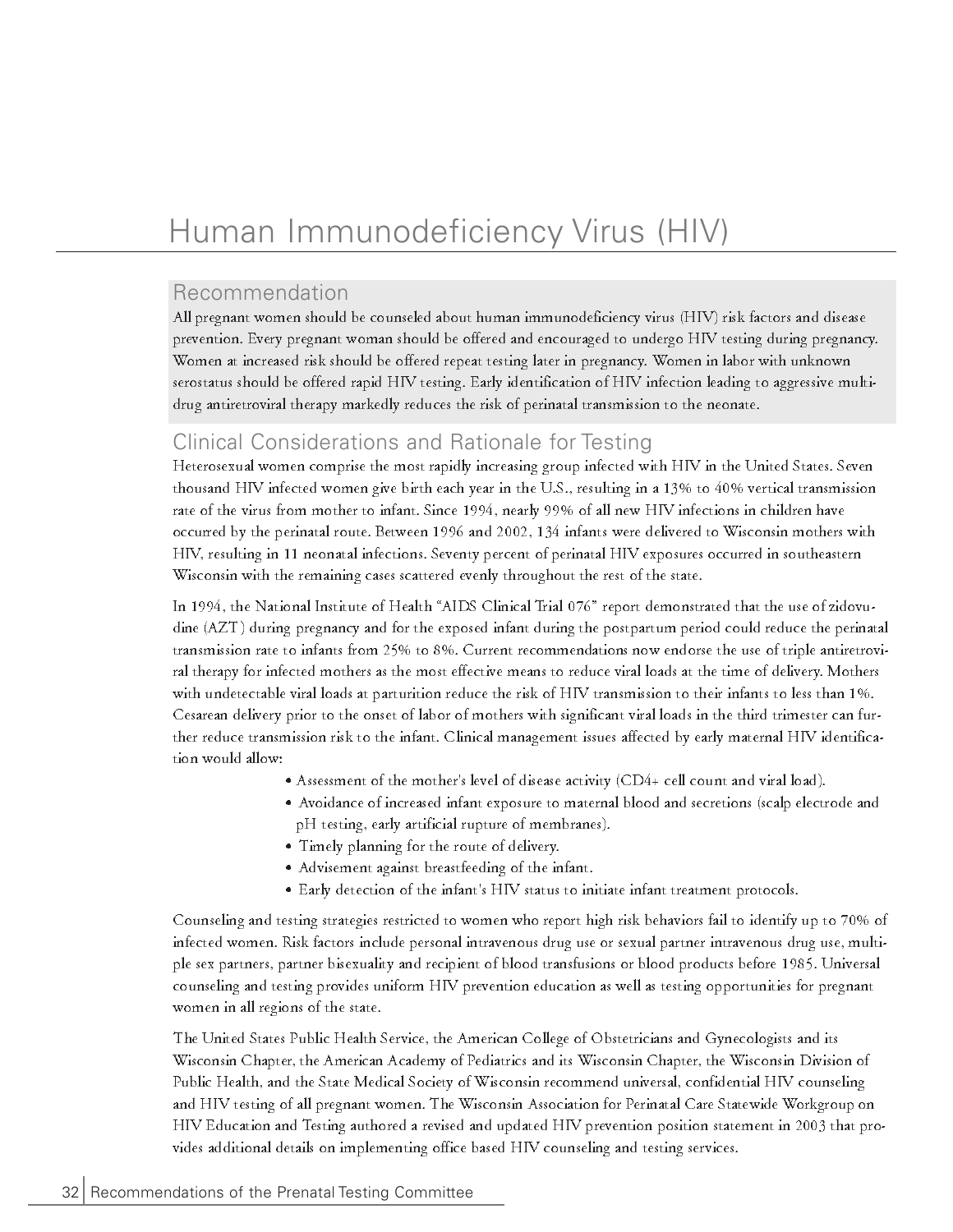### Human Immunodeficiency Virus (HIV)

### HIV Counseling

All pregnant Wisconsin women should be provided with information about HIV risk factors and prevention. Every pregnant woman should be made aware of the benefit of early maternal HIV detection and subsequent treatment to reduce the opportunity for fetal infection and to maximize maternal health. Women not tested during pregnancy should be tested in the peripartum period so that informed decisions regarding breastfeeding and infant management can occur. Wisconsin statutes, as well as those of many other states, require counseling and written informed consent prior to HIV testing. In Wisconsin, this means that, unlike other prenatal tests, specific written informed consent must be obtained prior to conducting HIV testing. The Wisconsin Division of Public Health supports universal counseling and universal voluntary testing of pregnant women for HIV.

### HIV Antibody Testing

Women can be tested for the presence of HIV antibody using an enzyme-linked immunosorbent assay (ELISA) at the same time other routine prenatal screening blood tests are done early in pregnancy. A positive ELISA test is repeated on the original sample of blood and, if found positive again, Western blot testing is performed to identify antibodies specific to HIV viral proteins. A positive sequence of ELISA-ELISA-Western blot testing has a false positive rate below 1:100,000. A woman with a negative ELISA test who continues to experience risk factors during her pregnancy should consider repeat testing in the third trimester.

Women who are admitted for labor without documented HIV test results should be strongly encouraged to have a rapid HIV antibody test. There are several FDA approved antibody tests that provide screening results (similar to the ELISA described above), within minutes. A reactive result indicates that the patient may be infected with HIV and must have a Western blot test to confirm infection. Given the turnaround time for a Western blot result, the provider may recommend that the woman begin therapy immediately rather than wait for the Western blot results.

Indeterminate Western blot results can occur as nonspecific cross-reactions in pregnant and parous women, as well as in those with autoimmune diseases who are not HIV infected. Similar indeterminate responses can result from incomplete antibody formation in those who are in the early stages of HIV seroconversion or, alternatively, are in the end-stages of AIDS. Indeterminate results should in no way be considered a positive test, and another blood sample must be immediately sent for repeat testing. Depending on local laboratory processing times, HIV deoxyribonucleic acid (DNA) polymerase chain reaction (PCR) testing may be the preferred testing option for follow up of indeterminate Western blot results, particularly in the third trimester.

A positive HIV testing sequence should be discussed directly with the patient as soon as possible. Recommendations should include:

- Use of AZT during pregnancy for the prevention of perinatal HIV transmission
- Consideration of multi-antiretroviral drug treatment of the pregnant woman to maximize maternal health and minimize HIV viral load (Note: AZT is the only antiretroviral drug approved for the prevention of perinatal spread of HIV and must be included as one of the components of multi-antiretroviral combinations.)
- Discussion about the route of delivery
- •Avoidance of breastfeeding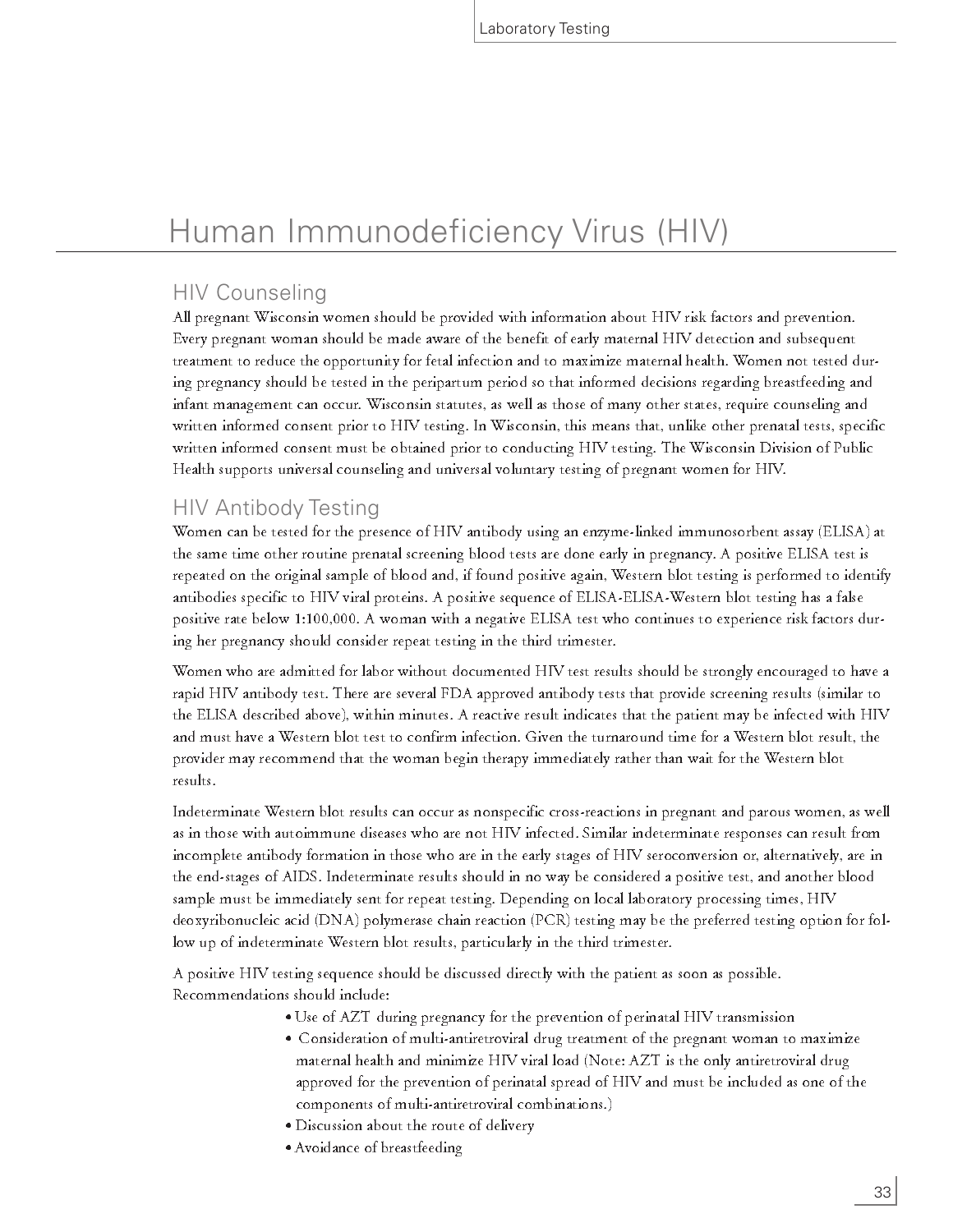# Human Immunodeficiency Virus (HIV)

Hepatitis C testing is not routinely recommended for pregnant women. However, women who have risk factors for Hepatitis C, such as HIV, should be offered testing.

Counseling resources, professional support services and access to community HIV/AIDS programs are available throughout Wisconsin.

References http://www.aidsinfo.nih.gov

http://www.mcw.edu/peds/infectdis

Agency for Healthcare Research and Quality (AHRQ), U.S. Preventive Services Task Force (2005, July). Screening for Human Immunodeficiency Virus infection. http://www.ahrq.gov/clinic/uspshivi.htm.

Centers for Disease Control and Prevention, U.S. Public Health Service Task Force (2002). Recommendations for use of antiretroviral drugs in pregnant HIV-1 infected women for maternal health and interventions to reduce perinatal HIV-1 transmission in the United States. Morbidity and Mortality Weekly Report 51(RR-18), 1-18.

Wisconsin Association for Perinatal Care (2003). Position statement: HIV testing in the perinatal period. Madison, WI.: Author. http://www.perinatalweb.org.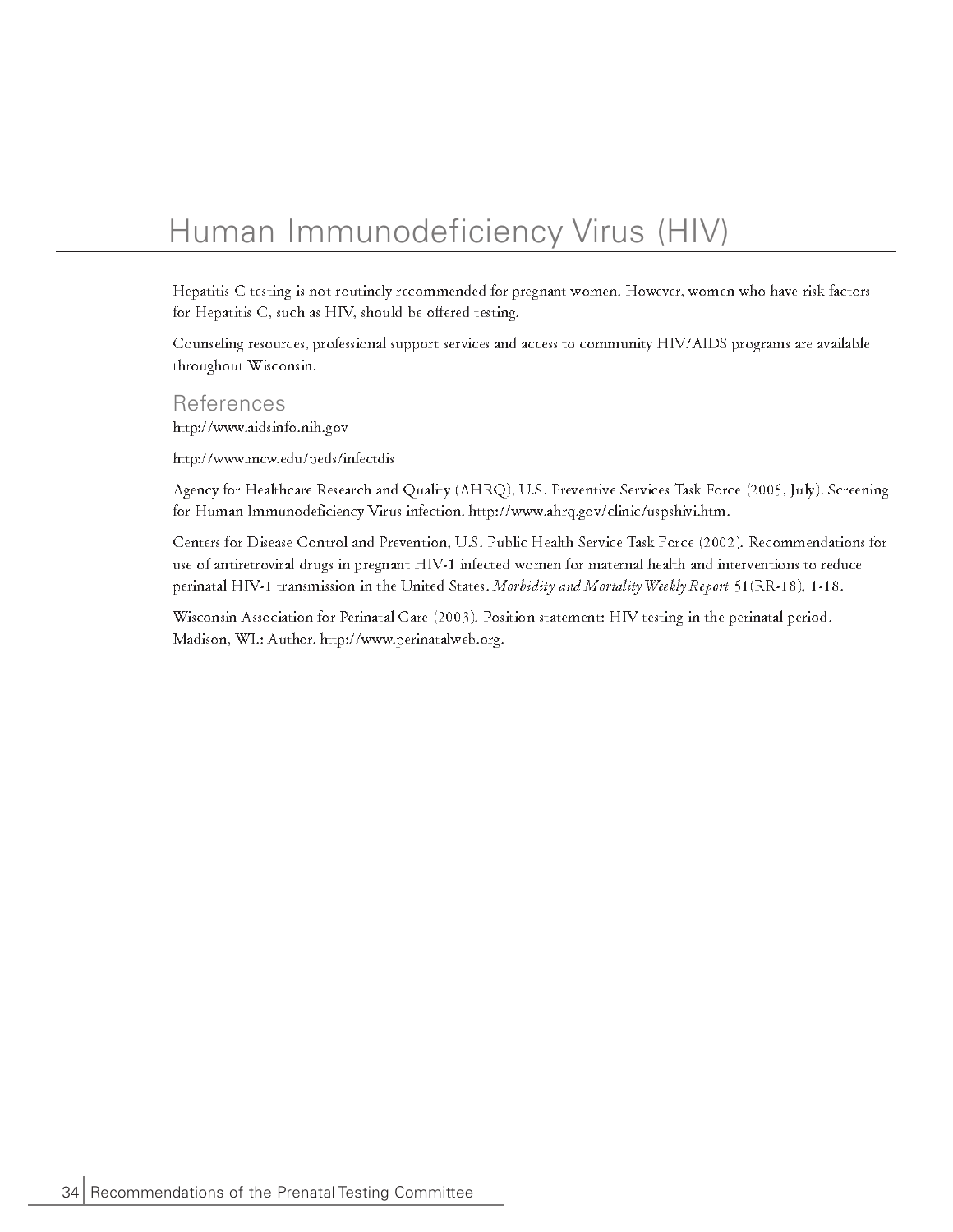# Neural Tube Defects

### Recommendation

All pregnant women should be counseled about and offered maternal serum alpha-fetoprotein screening for the detection of open neural tube defects. This may be done as part of the triple screen for Down syndrome and trisomy 18.

### Clinical Considerations and Rationale for Testing

In the United States, the incidence of neural tube defects (NTDs) is approximately 1 - 2/1,000 births. More than 90% of NTDs occur in pregnancies in which no previous increased risk has been identified. Amniotic fluid and maternal serum alpha-fetoprotein (MS-AFP) levels are elevated in 89-100% of pregnancies complicated by fetal NTDs. Maternal serum screening offers identification of an at-risk woman who can then be offered specific diagnostic testing.

Several developmental abnormalities are associated with an increased concentration of MS-AFP. These include open neural tube defects such as spina bifida or anencephaly. Other developmental defects such as open ventral wall defects are also associated with elevated MS-AFP. In addition to the use of MS-AFP as an aid in diagnosing fetal defects, there is evidence to support that patients who have an elevated level may be at higher risk for complications later in pregnancy. Reported complications include preterm delivery, fetal growth restriction, antepartum hemorrhage and stillbirth.

Maternal serum testing is a screening process, and the results should be used by the clinician and the patient to determine if further testing is appropriate and desirable. Screening test results by definition, whether positive or negative, do not necessarily mean that there is or is not an abnormal fetus.

### Testing Procedure

Screening is most accurate when performed between 15 and 20 weeks gestation. Interpretation of the results is dependent upon maternal age, race, weight and gestational age.

Approximately 3% of maternal specimens initially will be considered elevated. The definition of an elevated result varies somewhat among laboratories. A positive result is generally considered to be 2.2 to 2.5 multiples of the median (MoMs) or higher. Exceptions include pregnancies in women with insulin dependent diabetes, which may have a lower MoM cut-off, and multiple gestations which have a higher cut-off. With mildly elevated samples, redrawing the sample may be performed to reduce the risk of a false positive.

When test results are positive, an ultrasound should be performed to confirm gestational age and to identify pregnancies with multiple fetuses, fetal death or fetal structural defects. Using biparietal diameter (BPD) to recalculate the MoM will increase detection rates because fetuses with NTDs have smaller BPDs. Amniocentesis to measure amniotic fluid AFP and acetylcholinesterase (AChE) may help with identification as well, especially in women who are difficult to scan.

### Reference

American College of Obstetricians and Gynecologists (2003, July). ACOG practice bulletin #44: Neural tube defects. Washington, D.C.: Author.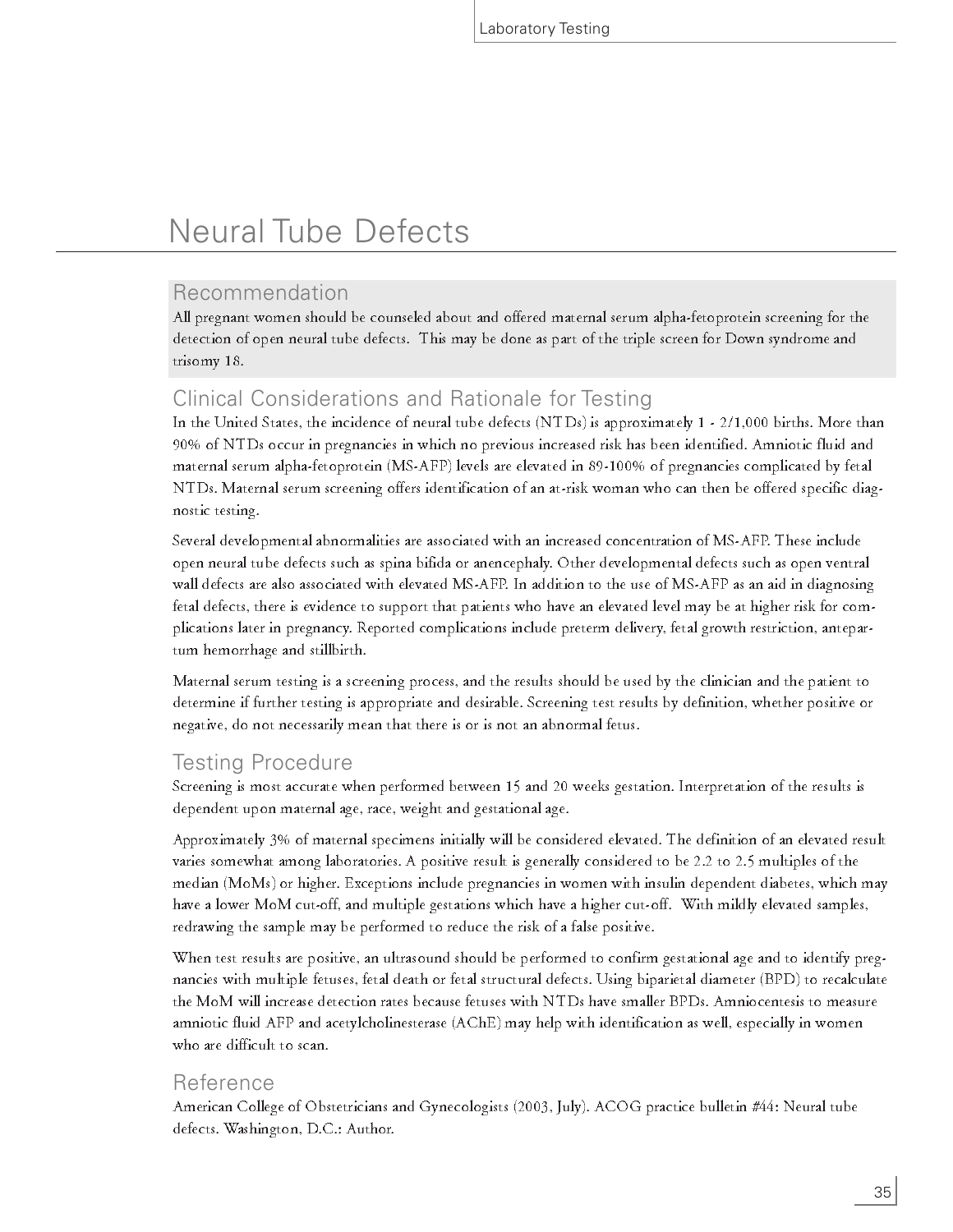# Papanicolaou (Pap) Smear

#### Recommendation

All pregnant women should have a Pap smear early in pregnancy unless there is a documented normal Pap smear in the previous 6 months. A Pap smear should also be taken during the puerperium.

### Clinical Considerations and Rationale for Testing

The Pap smear is a screening test for cervical cancer and precancerous lesions (dysplasia). Since the introduction of the test, the mortality rate from invasive cervical cancer has declined by 70%. However, cervical cancer remains a public health problem. Approximately 15,000 cases of invasive cervical cancer occur each year in the United States, and 4,500 women die of the disease. A majority of these deaths occur in women who have not been screened regularly. In addition to screening for cervical cancer and precancerous lesions, the Pap smear detects some cases of human papilloma virus infection, herpes simplex virus infection, and trichomonas and monilial vaginitis. However, it is not considered a screening test for any of these infections.

### Testing Procedures and Limitations

While the Pap smear has proven to be one of the most effective tools for cancer screening and cancer prevention, one limitation of its diagnostic accuracy is the reporting of false positives and false negatives. Consequently, these smears should be interpreted in laboratories whose basic quality is known and have licensure through the Center for Medicare and Medical Services, formerly the Health Care Financing Administration, and have been granted a Clinical Laboratory Improvement Act (CLIA) license. Further quality indicators which should be useful in assessing overall quality of interpretation would include the credentials (pathology board-certification and/or cytopathology fellowship and certification) of the pathologist(s) of a given laboratory.

New technologies have become available in the field of gynecologic cytopathology, which include monolayer sample preparation and computerized screening and re-screening. These newer technologies appear to enhance the adequacy and accuracy of Pap smear testing and result in fewer "repeat" Pap smear procedures secondary to inadequate specimens.

### References

American College of Obstetricians and Gynecologists (2002, Dec.). ACOG technology assessment #2: Cervical cytology screening. Washington, D.C.: Author.

Lee, K., Ashfaq, R., Birdsong, G.G., Corkill, M.E., McIntosh, K.M., & Inhorn, S.L. (1997, August). Comparison of conventional Papanicolaou smears and a fluid-based, thin-layer system for cervical cancer screening. Obstetrics and Gynecology 90(2),278-84.

Fletcher, A. (1997, June 23). Thin prep Pap test proves to be 'significantly more effective' at FAHC. Health Care in Alliance, University of Vermont.

Papillo, J., Zarka, M.A. & St. John, T.L. (1998, January-February). Evaluation of the thin prep Pap test in clinical practice: A seven-month, 16,314 case experience in Northern Vermont. Acta Cytologica, 42(1),203-13.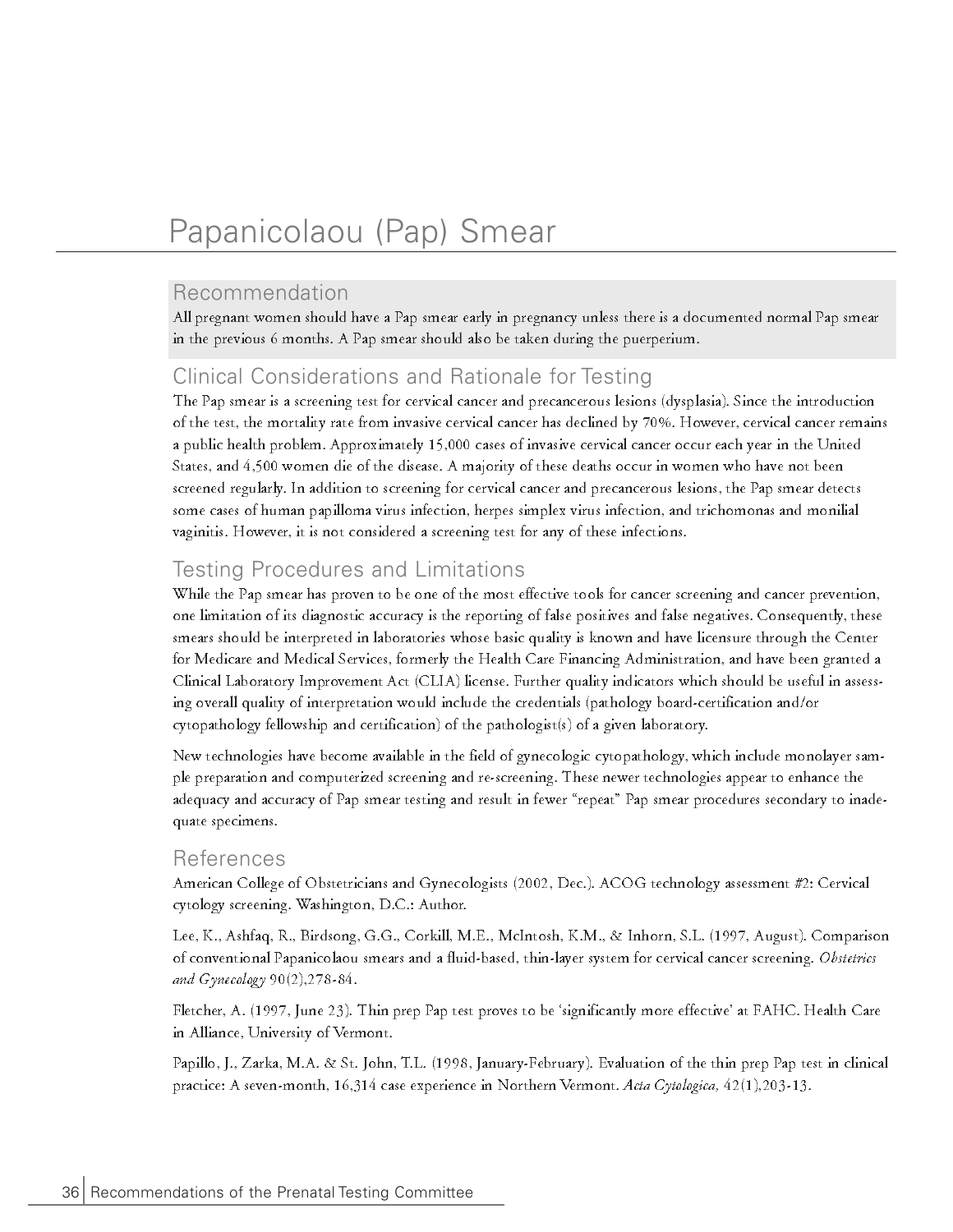# Red Cell Antibody

### Recommendation

All pregnant women should be screened for red cell antibodies early in each pregnancy. Additional testing should be performed as clinically warranted.

### Clinical Considerations and Rationale for Testing

Maternal sensitization to certain red blood cell antigens present in the fetus puts the fetus at risk for erythroblastosis fetalis and the baby at risk of hemolytic disease of the newborn (HDN). Rh antibody (anti-D) is most commonly responsible for this problem; however, maternal IgG antibodies to several red cell antigens including C, c, E, e, Kell, Duffy, and Kidd may also put the fetus and newborn at risk. The two ways a woman can develop this type of isoimmunization are a previous pregnancy or previous exposure to blood products.

Because of the potential for fetal and neonatal morbidity and mortality in isoimmunized women, it is essential to identify them. Antenatal monitoring with serial antibody titers, ultrasound examinations, and non-stress tests are usually indicated in such individuals. Invasive tests such as amniocentesis and umbilical blood sampling may become necessary, as may therapeutic interventions such as intrauterine fetal transfusion or preterm delivery.

### Testing Procedure

The test involves an indirect Coombs' test, also known as an antibody screen. The test is done on maternal serum for the detection of antibodies to red cell antigens. The mother's serum is mixed with pooled red cells containing alll of the known red cell antigens. If a mother has antibodies to any of these antigens, her antibodies will coat those cells. Coombs' serum, which is anti-IgG, is then added, and will cause those cells coated with maternal antibody to clump, creating a positive test. If the test is positive, it must be repeated using a "panel" of red cells rather than pooled cells, so that the specific maternal antibody can be identified. It is then necessary to determine the maternal titer of the particular antibody.

### Reference

American College of Obstetricians and Gynecologists (1996, August). ACOG educational bulletin #227: Management of isoimmunization in pregnancy. Washington, D.C.: Author.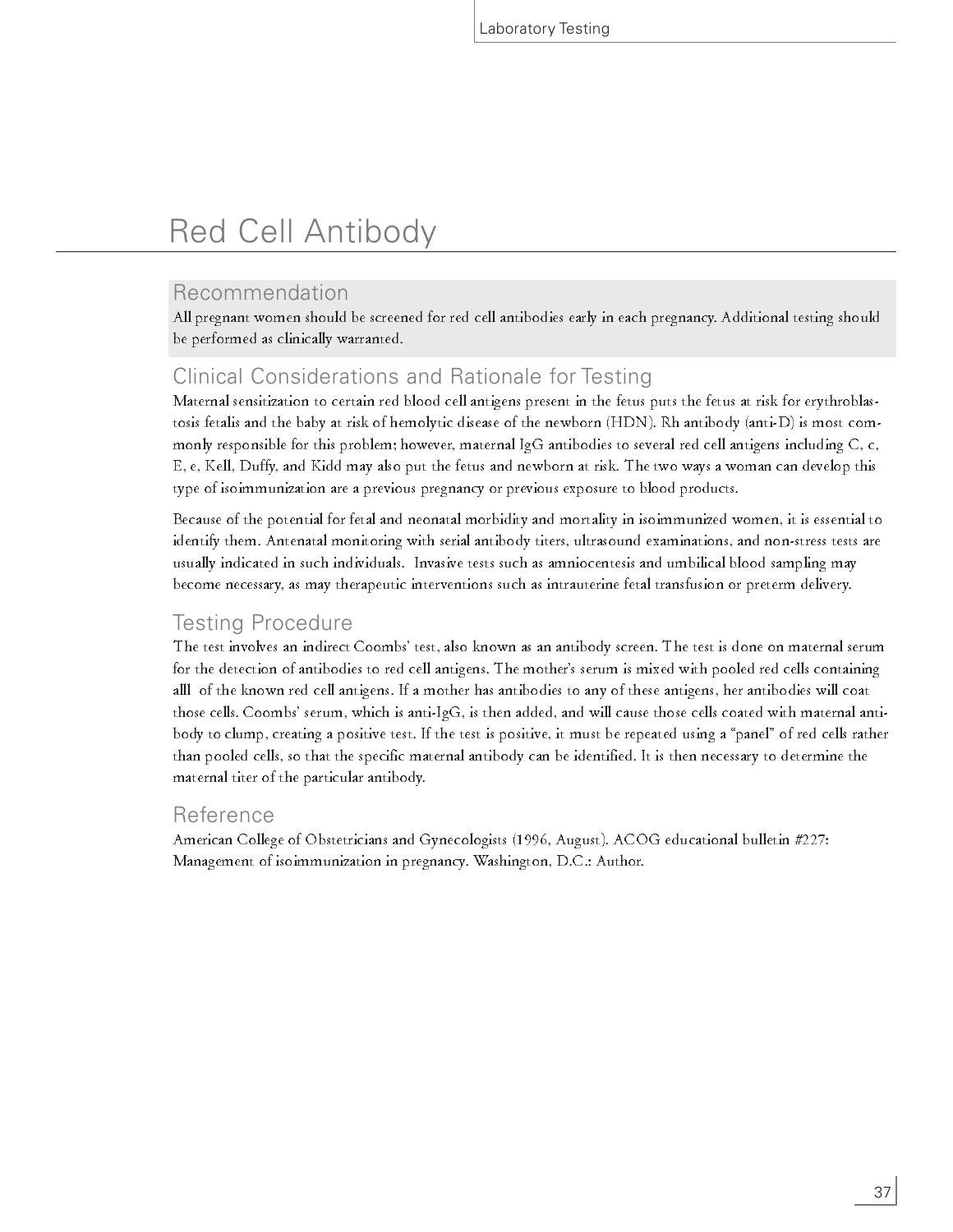# Rubella Immunity

### Recommendation

All women should be tested for rubella immunity preconceptionally or early in their first pregnancy as well as in any subsequent pregnancy if their rubella status is unknown.

### Clinical Considerations and Rationale for Testing

Rubella (German measles) is a mild exanthematous disease caused by an RNA virus. This disease has catastrophic effects during pregnancy. The last rubella epidemic in the United States, in 1965, infected 12.5 million people and caused more than 11,000 miscarriages, abortions and stillbirths and 20,000 cases of the congenital rubella syndrome. In 1969, mass immunization of susceptible individuals with live attenuated rubella vaccine was begun. Only nine cases of rubella were reported in the United States in 2004.

Congenital rubella infection may lead to a constellation of abnormalities in the fetus including sensorineural deafness, mental retardation, cardiac malformations, cataracts, retinopathy, microphthalmia, and intrauterine growth restriction. Other findings may include hepatosplenomegaly and thrombocytopenia. The incidence of congenital rubella infection depends on the gestational age at which the mother was infected. Malformations are more common in women infected prior to 12 weeks gestation, whereas other manifestations such as hepatosplenomegaly and thrombocytopenia are more common when infection occurs later in pregnancy.

Immunization of rubella nonimmune women is contraindicated during pregnancy because the live virus crosses the placenta. It should be noted however, that this is a theoretical risk. No congenital anomalies have been reported in the offspring of women inadvertently immunized during pregnancy.

It is important to know the rubella immunity status of a pregnant woman so that she can be alerted to avoid situations where people with rubella may be present, and to immediately report any possible exposure to rubella. It is also useful to know her immune status so that she can be immunized in the immediate puerperium if she is not immune.

### Testing Procedure

Serologic testing is the primary method for diagnosing rubella immunity. Several such tests include hemagglutination inhibition, ELISA, immunofluorescence, and radioimmunoassay. All of these tests should be within the capability of any general medical laboratory.

Individuals whose tests are reported as low positive, mid positive, or high positive can be considered immune. Those whose tests are negative are not immune. Those with equivocal tests should be retested.

### References

American College of Obstetricians and Gynecologists (2002, Dec.). ACOG committee opinion #281: Rubella vaccination. Washington, D.C.: Author.

Centers for Disease Control and Prevention (2005, March 25). Achievements in public health: Elimination of rubella and congenital rubella syndrome – United States 1969 – 2004. Morbidity and Mortality Weekly Report 54(11),279-282.

Centers for Disease Control and Prevention (2001, July 13). Control and prevention of rubella: Evaluation and management of suspected outbreaks, rubella in pregnant women and surveillance for congenital rubella syndrome. Morbidity and Mortality Weekly Report 50(RR12),1-23.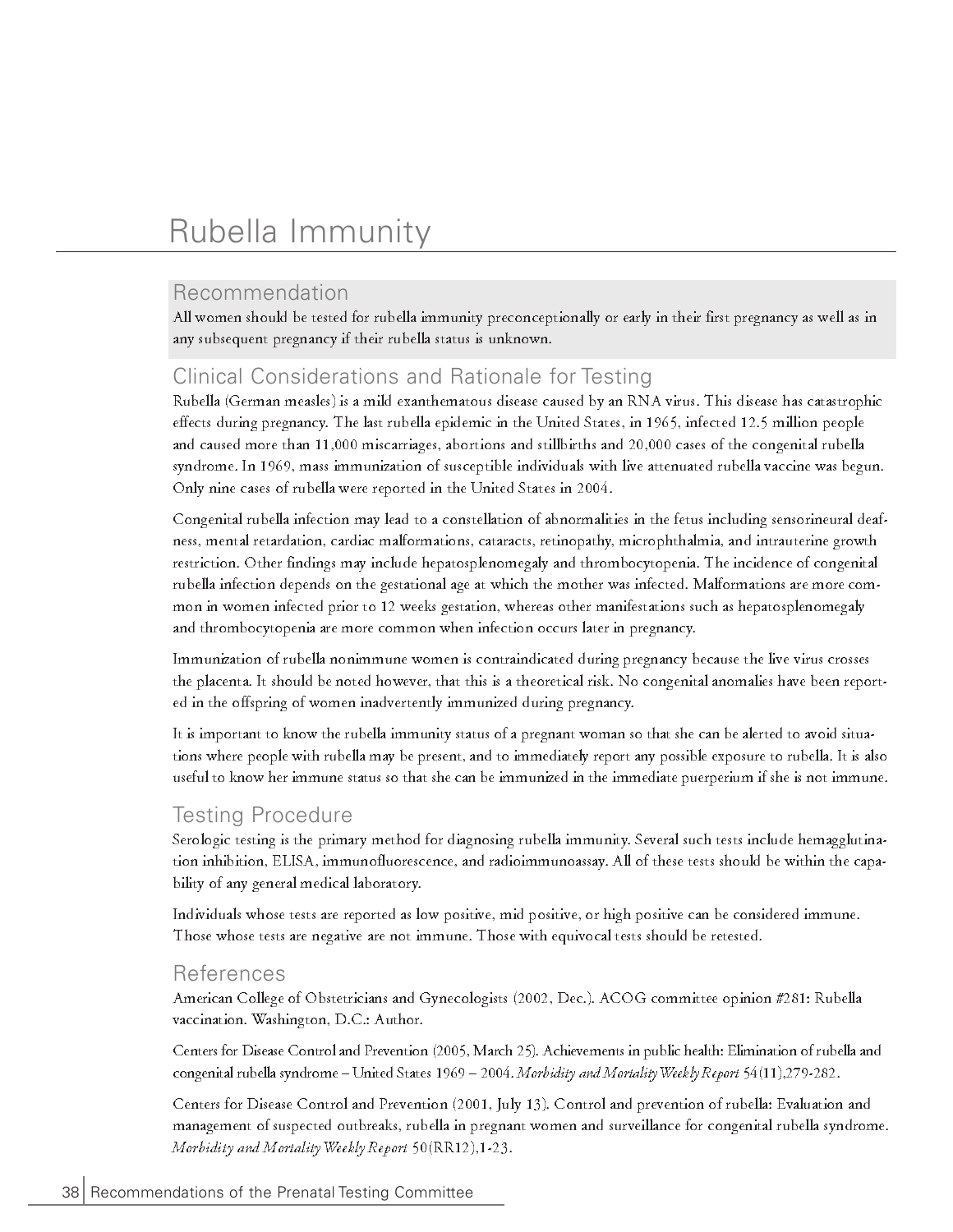# **Syphilis**

### Recommendation

All pregnant women should be screened for syphilis early in pregnancy. A second screen should be performed between 28-30 weeks gestation for those women considered to be at high risk for the disease. Repeat serological screening should also be performed at delivery in high risk patients.

### Clinical Considerations and Rationale for Testing

Syphilis is a chronic infection by a spirochete that causes lesions that include granuloma formation in many organs. Sexual contact is the usual means of transmission. Any stage of syphilis during pregnancy can result in an infected or affected fetus. Congenital syphilis occurs when maternal spirochetes cross the placenta after the 16th to 18th week of gestation. In rare instances, infection may occur from contact with an infectious lesion during passage through the birth canal. Clinical findings in the infected fetus and baby can range from the totally asymptomatic to severe disease. The disease can be fatal as a consequence of liver failure, pneumonitis, or bleeding diatheses. Evidence of central nervous system disease, as well as involvement of bone, skin, and cartilage may also be present.

One hundred and eleven cases of syphilis were reported in Wisconsin in 2003. However, there was only one reported case of primary or secondary syphilis among women in Wisconsin in the same year and 1,063 cases among women of childbearing age nationwide. In 2000, four cases of congenital syphilis were reported in Wisconsin.

The current Centers for Disease Control and Prevention (CDC) requirements call for reporting of all stillbirths and infants born to women with untreated or inadequately treated syphilis. Penicillin is the treatment of choice. If a woman is allergic to penicillin, proceed with a skin test and desensitization, if necessary. Use of any drug other than penicillin, and treatment <30 days prior to delivery is considered inadequate treatment.

### Testing Procedure

Serological tests will almost always be positive by 4 to 6 weeks after contracting the disease. A serological screening test such as the VDRL (Venereal Disease Research Laboratory) or RPR (rapid plasma reagin) should be performed early in pregnancy. A second test should be done between 28-30 weeks gestation for those women considered to be at high risk for the disease. Risk factors include:

- History of drug abuse
- •Multiple sexual partners
- New sexual partner within three months
- Partner with multiple sexual partners
- Past or present history of other sexually transmitted infections

Repeat serological screening should be performed at delivery on high risk women. Infant serologic testing should not be conducted on cord blood because the incidence of false positives and false negatives is high. No infant should be discharged from the nursery until the mother's serologic status is known.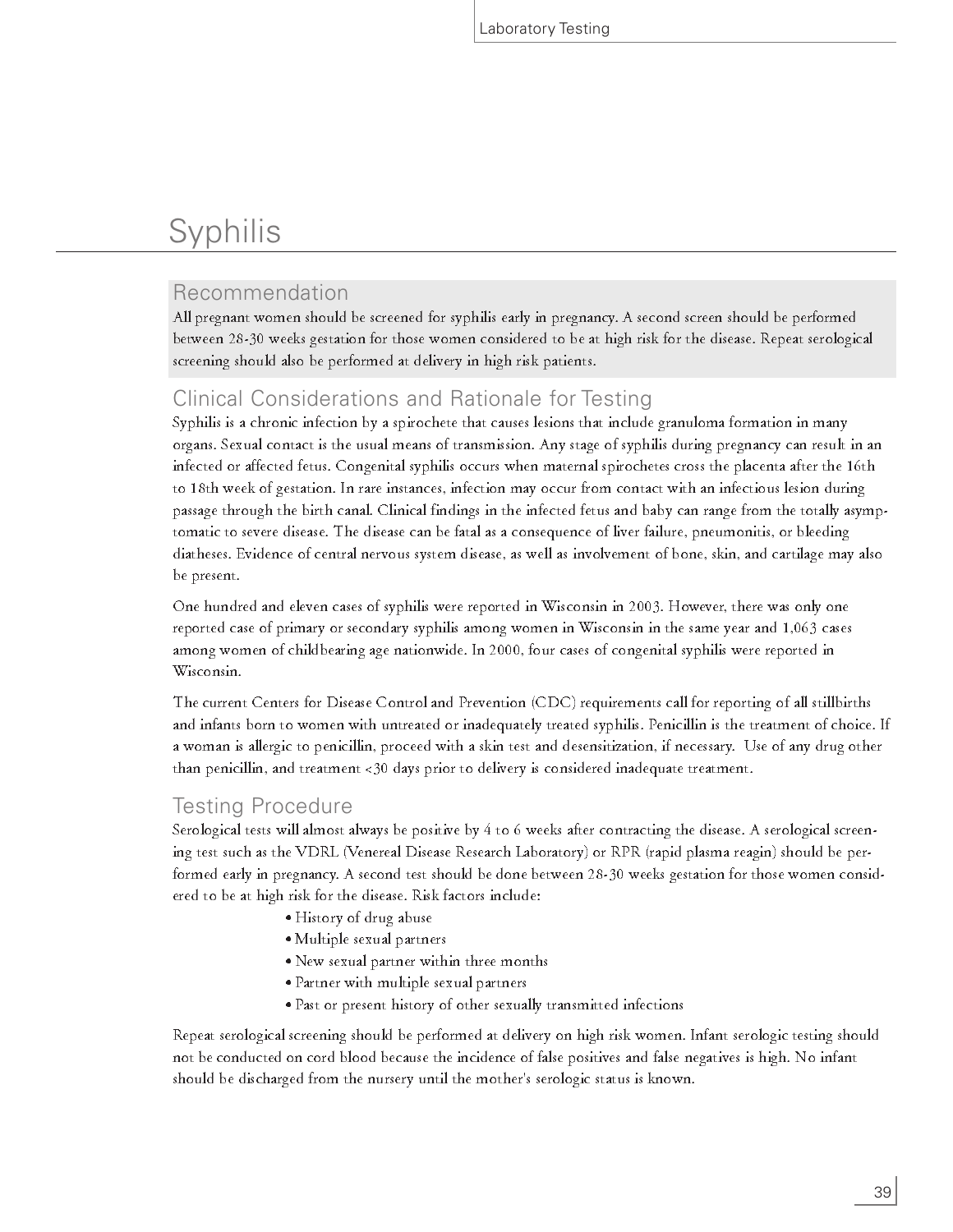### Syphilis

### References

http://www.cdc.gov/std/Press/RankCSyph.2000.htm

American Academy of Pediatrics and American College of Obstetricians and Gynecologists (2002). Guidelines for perinatal care, 5th ed. Elk Grove Village, IL & Washington, DC.

Centers for Disease Control and Prevention (2004). Sexually transmitted disease surveillance, 2003. Atlanta, GA: United States Department of Health and Human Survices.: Auhtor.

Centers for Disease Control and Prevention (2002). Sexually transmitted diseases treatment guidelines. Morbidity and Mortality Weekly Report 51(RR-6),1-78.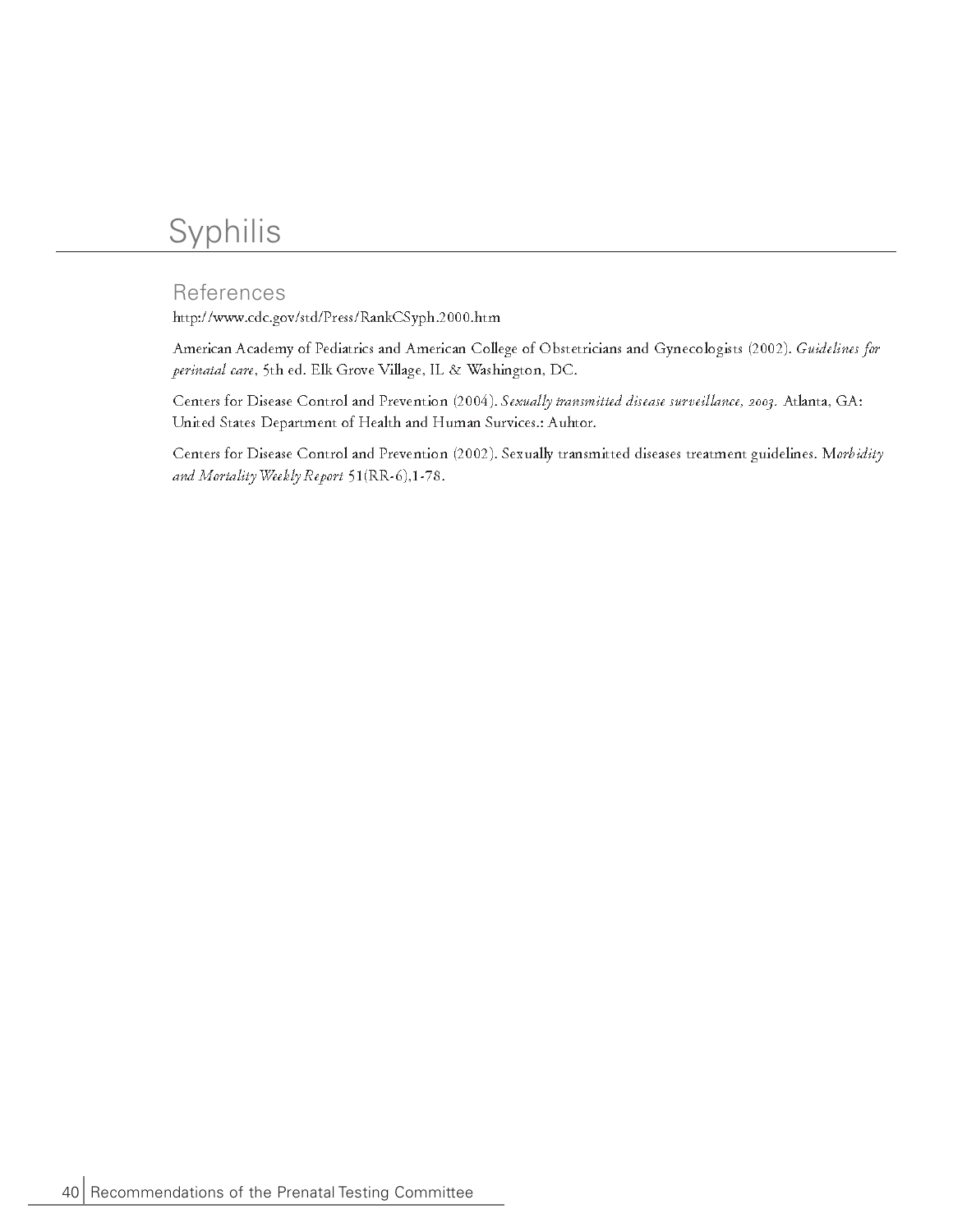### Tay-Sachs and Canavan Disease

### Recommendation

Screening for the carrier state of Tay-Sachs and Canavan Disease should be offered preconceptionally or in early pregnancy to couples in which one or both are of Ashkenazi Jewish (Eastern European), French Canadian or Cajun descent.

### Clinical Considerations and Rationale for Testing

Tay-Sachs disease is an autosomal recessive inborn error of sphingolipid metabolism. Infants born with this disease cannot synthesize biologically active hexosaminidase A (HEXA), the enzyme needed to break down a type of sphingolipid called Gm2 ganglioside. Because infants are unable to break down this substance, it accumulates in body tissues, especially in the brain. This brings on a progressive decline in nervous system function, and death usually occurs by four years of age.

Specifically, Tay-Sachs disease is due to the deficiency of the alpha subunit of hexosaminidase A. Over 50 mutations have been identified in the HEXA gene that affect the subunit and cause Tay-Sachs disease. This disease is found at high frequency in the Ashkenazi Jewish, French Canadian and Cajun populations with carrier frequency of 1/30. Non-Jewish populations and individuals of Sephardic Jewish descent have a carrier frequency of 1/300.

Canavan disease is also an autosomal recessive disorder leading to neurological degeneration and death within the first decade of life. Canavan disease is characterized by a deficiency of the enzyme aspartoacylase, which leads to increased levels of its substrate, N-acetylaspartic acid (NAA). Elevated levels of NAA lead to demyelination and spongy degeneration of the brain. This disease is found predominantly in Ashkenazi Jewish populations. The carrier frequency is 1/40, resulting in clinical disease in 1/6,400 births.

### Testing Procedure

Because Tay-Sachs and Canavan Disease are autosomal recessive disorders, both parents need to be carriers to be at risk of having an affected child. The usual screening strategy is sequential. The woman is offered screening during preconception counseling or early in prenatal care, and only if she tests positive is screening of her partner carried out. However, in high-risk couples where time may be important for early prenatal diagnosis of the fetus, concurrent screening of both parents may be preferred.

Carrier detection is based on the amplification of DNA in white blood cells by polymerase chain reaction (PCR) to detect the most common disease-producing mutations. The detection rate is 94% for a Tay-Sachs mutation, 97% for a Canavan mutation in Ashkenazi Jewish populations and 40-50% for non-Jewish carriers of the Canavan mutation.

Other disorders of increased frequency in the Ashkenazi Jewish population that can be tested for include: Bloom syndrome, familial dysautonomia, Fanconi anemia, Gaucher disease, Mucollpidosis IV, Niemann-Pick disease Type A, torsion dystonia and cystic fibrosis. These are combined and the test is referred to as a "Jewish panel."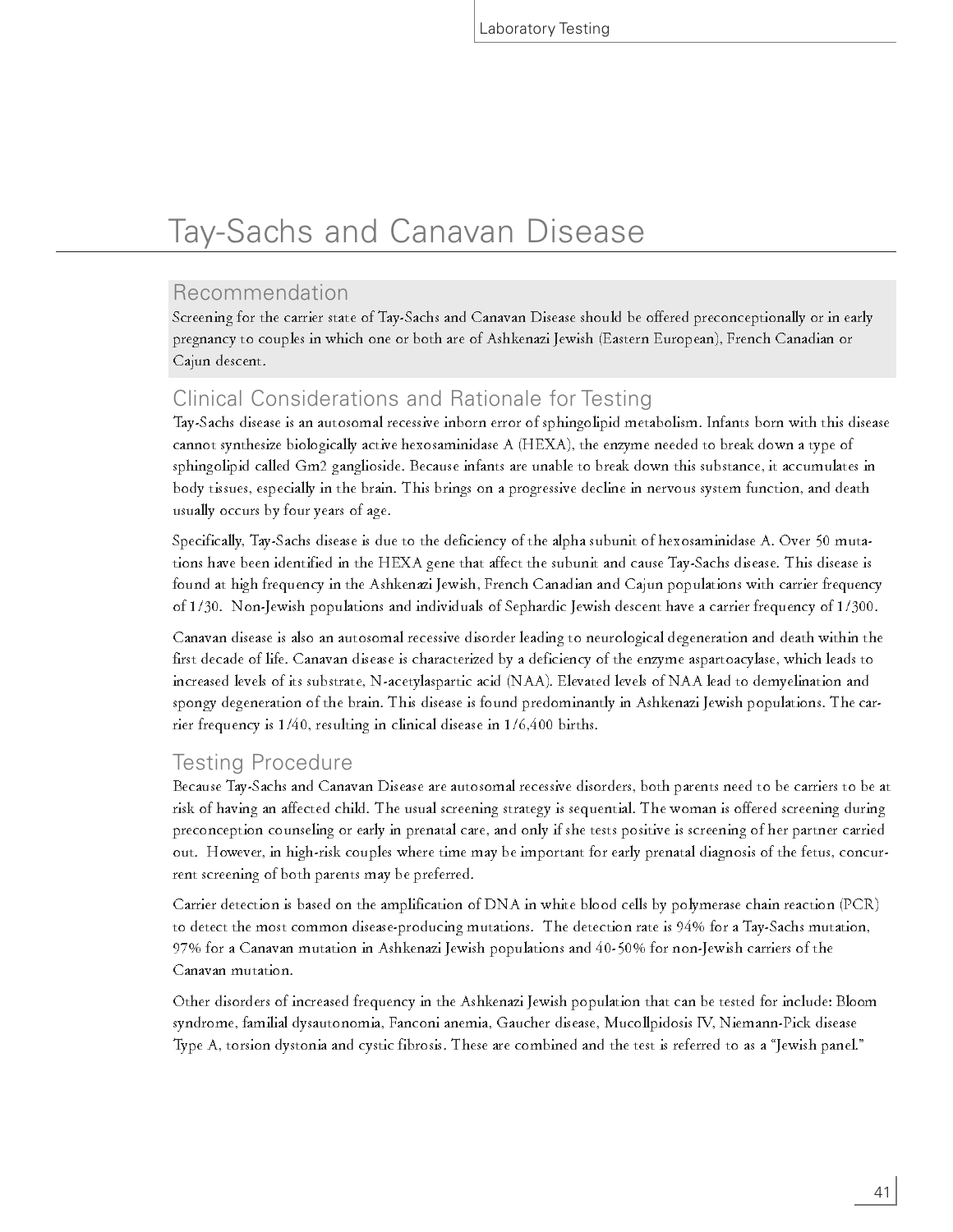### Tay-Sachs and Canavan Disease

### References

American College of Obstetricians and Gynecologists, Committee on Genetics (2004, Aug.). ACOG committee opinion #298: Prenatal and preconceptional carrier screening for genetic diseases in individuals of Eastern European Jewish descent. Obstetrics and Gynecology 104(2),425-8.

Kaback, M., Lim-Steele, J., Dabholkar, D., Brown, D., Levy, N., & Zeiger, K. (1993, November 17). Tay-Sachs disease-carrier screening, prenatal diagnosis and the molecular era. Journal of the American Medical Association 270(19),2307-15.

Matalon, R. & Matalon, K.M. (2002). Canavan disease prenatal diagnosis and genetic counseling. Obstetric and Gynecology Clinics of North America. 29(2),297-304.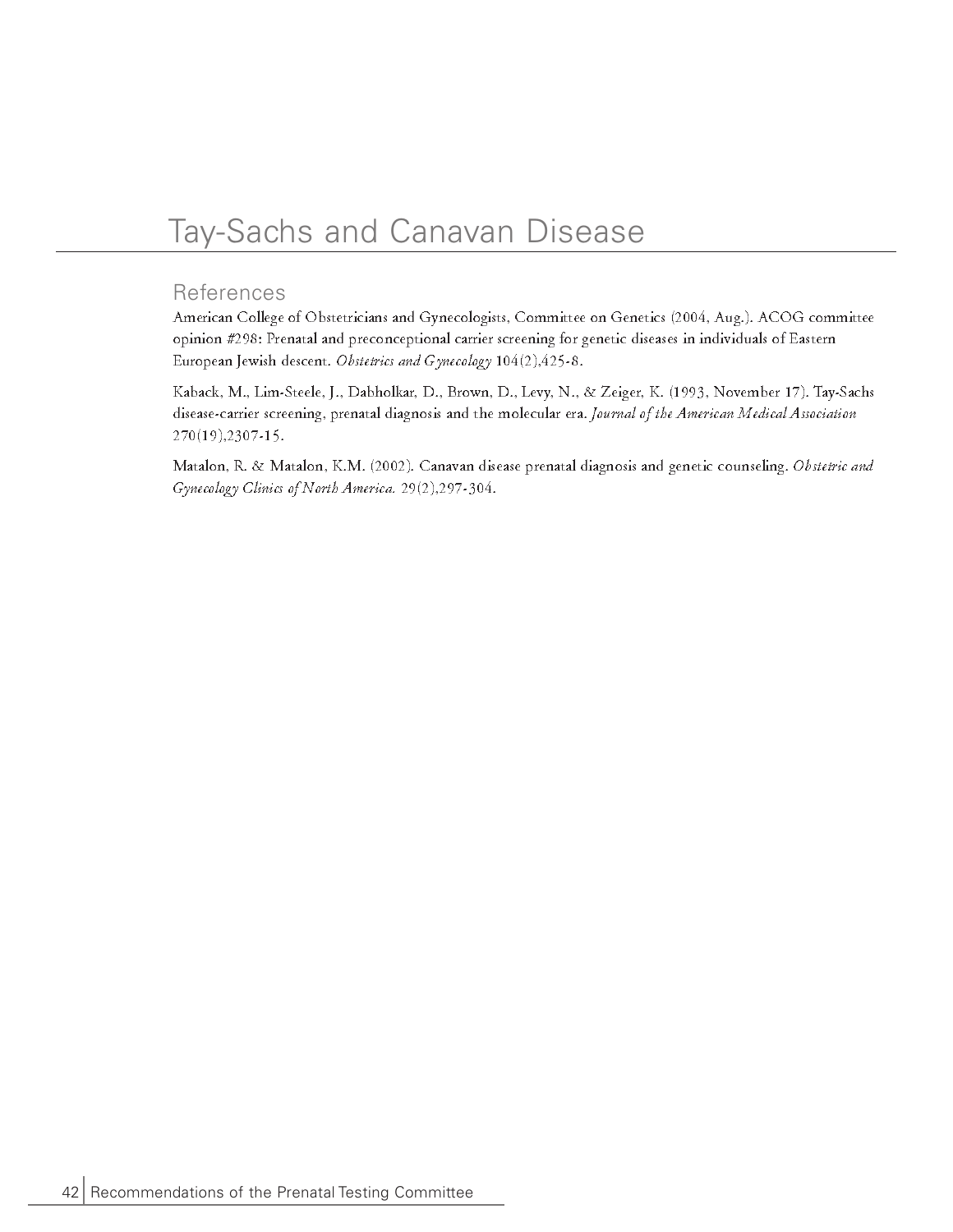### Toxoplasmosis

### Recommendation

Routine screening is not recommended. Pregnant women should:

- •Avoid disposing of cat litter.
- Cook meat.
- Wash fruits and vegetables.
- Wear gloves when working in the garden.

### Clinical Considerations and Rationale for Testing

Toxoplasmosis is a parasitic infection acquired by ingesting or inhaling oocytes of the protozoan Toxoplasma gondii. Oocysts can be found in raw meat or in the feces of domestic cats who hunt rodents. Infection in human adults may be asymptomatic or result in a mild flu-like syndrome. Acute infection occurs in approximately 0.1% of pregnancies.

Congenital infection with toxoplasmosis has been well documented. The incidence of congenital infection varies by gestational age at exposure. Approximately 5% of pregnant women infected in the first trimester will develop intrauterine infection. This rate rises to 30% in the third trimester. The sequelae of congenital toxoplasmosis can be severe, including chorioretinitis, hydrocephaly and microcephaly. Serious sequelae are more common if infection occurs during the first trimester. Three fourths of infected newborns are asymptomatic at birth. It appears that most of these will eventually develop some sequelae of congenital toxoplasmosis infection, which can include chorioretinitis, anemia and convulsions.

If a woman develops toxoplasmosis during pregnancy, therapy with spiramycin should be initiated to decrease the probability of fetal infection. Prenatal diagnosis of fetal toxoplasmosis is possible by amniocentesis. If fetal infection is documented, then additional therapies are added to the regimen. At present, spiramycin is only available in the U.S. specifically for this indication. The pharmaceutical company will provide the drug free of charge if an investigational FDA number is obtained. To obtain the drug, call the Food and Drug Administration (FDA) Division of Special Pathogens at (301)796-1600.

### Testing Procedure

Diagnosis of acute or chronic maternal toxoplasmosis infection is made serologically. A rise in IgM on paired specimens drawn three weeks apart is usually required to make the diagnosis. Hemagglutination, immunofluorescence and ELISA antibody determinations are the most common methodologies available. There is great variability in the reliability of toxoplasmosis testing between laboratories. For this reason, the FDA has required confirmation of suspected acute cases at a single reference laboratory.

The low incidence of acute toxoplasmosis during pregnancy, as well as difficulty in diagnosis has led the American College of Obstetricians and Gynecologists to recommend against routine toxoplasmosis testing during pregnancy.

### References

American College of Obstetricians and Gynecologists (2000). Practice bulletin #20: Perinatal viral and parasitic infections. Washington, D.C.: Author.

Behrman, R.E. (2004) Nelson textbook of pediatrics, 17th ed. W.B. Saunders Company: Philadelphia, PA.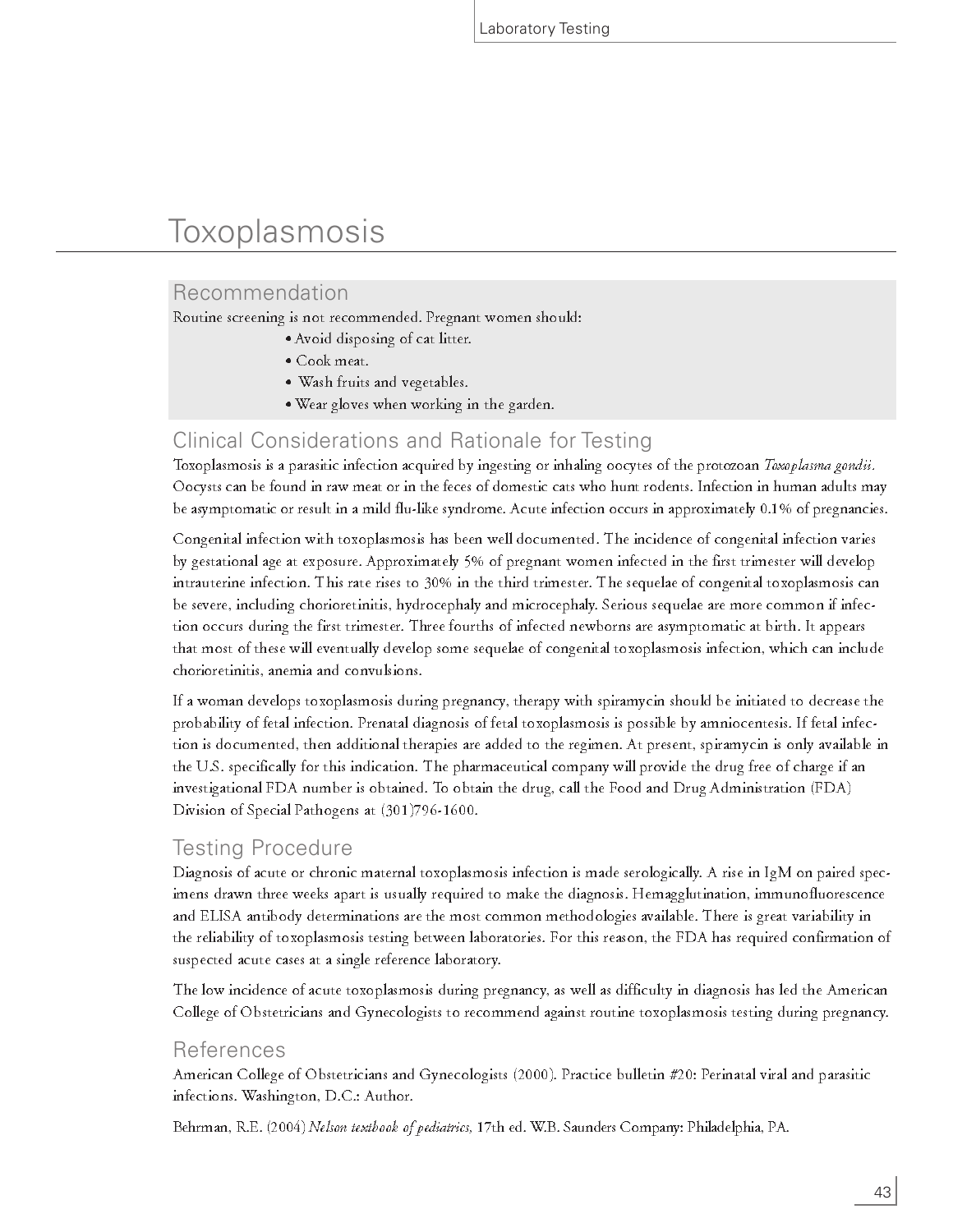### **Tuberculosis**

### Recommendation

Tuberculosis (TB) testing should be performed early in pregnancy on all women in high risk categories.

### Clinical Considerations and Rationale for Testing

Tuberculosis is an infection, often life long in duration, caused by one of two species of mycobacterium - Mycobacterium tuberculosis and Mycobacterium bovis. Reported cases of TB in the United States had declined nearly every year until 1984 when the increase in HIV infections began to reverse this trend. In 2004, there were 95 tuberculosis cases reported in Wisconsin; seven of those cases were also infected with HIV.

The spread of TB infection in the United States is due to two factors: crowded living conditions and individuals who are immunocompromised. Tuberculosis in the United States is concentrated in certain high risk groups that include:

- Those infected with HIV
- •Medically underserved populations
- Urban poor
- Alcoholics
- Intravenous drug users
- Homeless people
- •Migrant farm workers
- International adoptees
- Employees and residents of correctional and health facilities
- Immigrants from regions with high prevalence of TB

Mode of spread is different for the two species of mycobacteria. Infections of M. tuberculosis are caused by the inhalation of infectious particles that are aerosolized by coughing, sneezing, or talking. M. bovis results from ingesting unpasteurized milk.

### Testing Procedure

Tuberculin testing is best done by intradermal injection of PPD in 0.1cc of solution usually on the volar aspect of the forearm, using a short, beveled needle. Precise injection producing a raised, blanched wheal is necessary. Deeper injection may result in a false-negative result. The reaction is usually read in 48-72 hours, although it can be read accurately up to one week later. A positive test is generally defined as greater than 10 mm of induration, not erythema.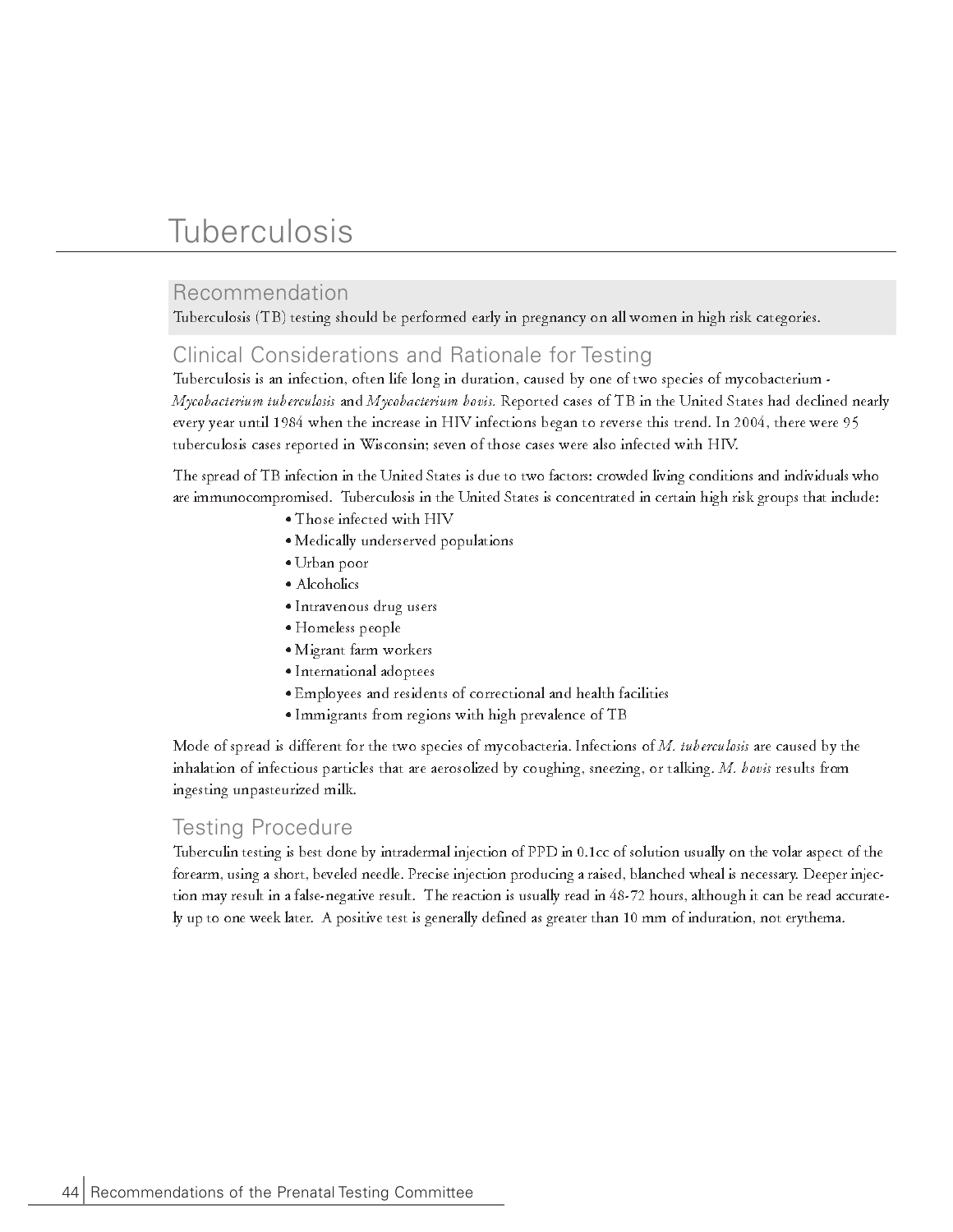### **Tuberculosis**

### References

American Thoracic Society, Centers for Disease Control and Prevention & Infectious Diseases Society of America (2003, June 20). Treatment of tuberculosis. Morbidity and Mortality Weekly Report 52(RR11),1-77.

Centers for Disease Control and Prevention (1998, Oct. 30). Prevention and treatment of tuberculosis among people infected with human immunodeficiency virus: Principles of therapy and revised recommendations. Morbidity and Mortality Weekly Report 47(RR-20),1-58.

Corbett, E.L., Watt, C.J., Walker, N., Maher, D., Williams, B.G., Raviglione, M.C. & Dye, C. (2003, May 12). The growing burden of tuberculosis: Global trends and interactions with the HIV epidemic. Archives of Internal Medicine, 163(9),1009-21.

W. Schell (personal communication, August 31, 2005.)

Jerant, A.F., Bannon, M. & Rittenhouse, S. (2000, May 1). Identification and management of tuberculosis. American Family Physician, 61,2667-68; 2681-2.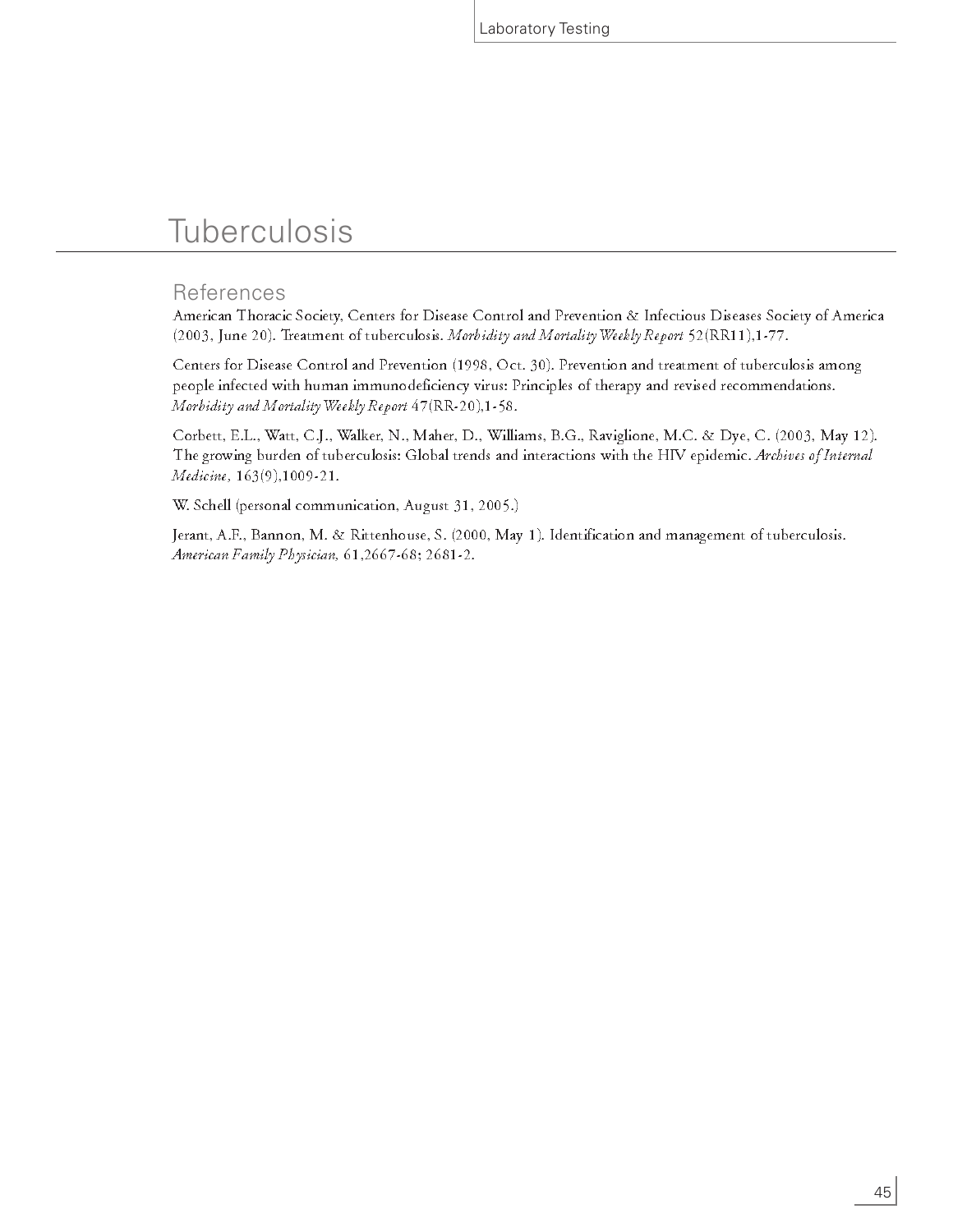# Ultrasound Examination

### Recommendation

All pregnant women should be offered a screening obstetric ultrasound between 18 and 20 weeks gestation.

### Clinical Considerations and Rationale for Testing

Having accurate information regarding the due date, number of fetuses and presence or absence of major structural fetal anomalies is basic to providing appropriate prenatal care. Standard screening obstetric ultrasound performed at 18 to 20 weeks gestation will provide this information. In addition, identification of placental location as well as uterine, cervical and adnexal anatomy may identify unexpected pathology, which may in turn affect the pregnancy.

Multiple studies have shown screening obstetric ultrasound to significantly reduce post dates pregnancy rates and thus reduce unnecessary testing and inductions of labor. Accurate dating of pregnancies also decreases the rate of tocolysis of erroneously dated preterm labors as well as improves the accuracy of maternal serum screening programs for spina bifida and chromosome abnormalities.

Early diagnosis of multiple gestation provides a wide variety of potential benefits to the infants and parents. Identification of a structurally normal fetus is reassuring to the parents. Detection of fetal anomalies prior to 20 weeks allows time for parental education on the diagnosis and therapeutic options, and gives the physician and other care providers valuable information on care of the affected neonate.

### Testing Procedure

Screening ultrasound scanning is best performed at 18 to 20 weeks to maximize the combination of benefits of evaluation of fetal age and identification of fetal anomalies. Individuals performing the scans should follow the established guidelines set by the American College of Obstetricians and Gynecologists and/or the American Institute of Ultrasound in Medicine.

Rates of detection of major fetal anomalies vary considerably. The accuracy of data obtained is directly related to the experience, knowledge and thoroughness of the operator conducting the scan. Some fetal anomalies are not detectable at 18 to 20 weeks gestation because they develop later in the pregnancy. In addition, measurements and visualization of fetal anatomy may vary slightly depending on such factors as the brand of the ultrasound machine, operator skill, position of the fetus and weight of the mother.

#### References

American College of Obstetricians and Gynecologists (2004, Dec.). ACOG practice bulletin #58: Ultrasonography in pregnancy. Washington, D.C.: Author.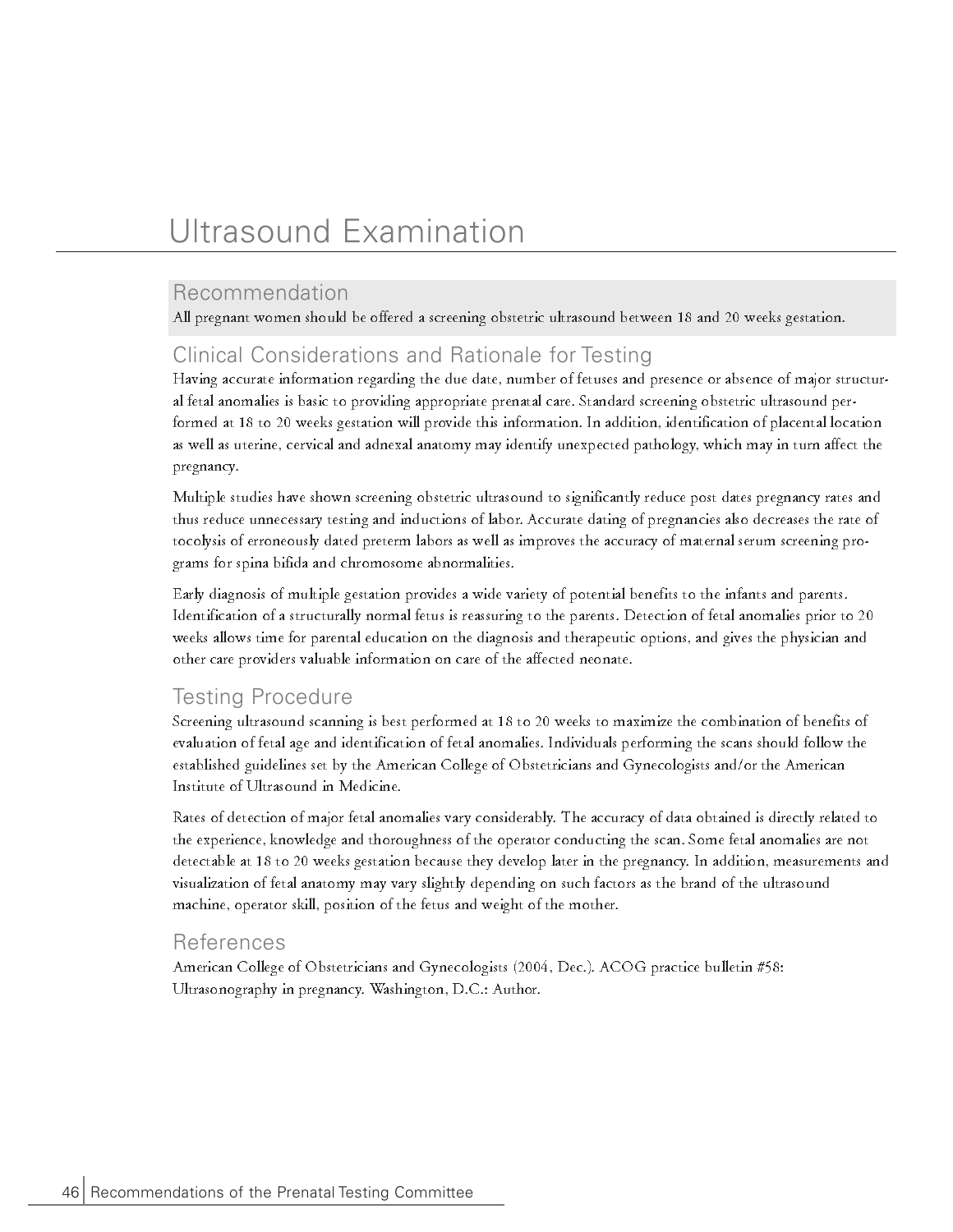# Varicella Immunity (Chickenpox)

### Recommendation

A reliable history of varicella disease or immunization is a valid measure of immunity. In the absence of a reliable history, a woman's serologic status should be determined early in pregnancy. If the patient is susceptible to varicella infection, she should be counseled to avoid exposure to infected persons.

### Clinical Considerations and Rationale for Testing

Varicella is a highly contagious disease caused by the varicella zoster virus (VZV). VZV has an attack rate of 61- 90% among susceptible contacts with an incubation period of 11-21 days (mean, 15 days). More than 90% of cases occur in persons <15 years of age. Approximately 95% of all adults are immune as the result of natural infection. VZV infection conveys lifelong immunity in the immunocompetent host. In addition, approximately 80% of adults who do not recall having infection actually do have immunity. It is anticipated that if current patterns of limited varicella vaccine use in children continue, more young women will enter childbearing age susceptible to varicella than in the past.

While 10% of cases occur in patients >15 years of age or older, 25% of deaths due to varicella are in this age group. The rate, type, scope and severity of complications in adults are substantially higher than in the pediatric population. The most common complications are secondary Group A streptococcal and Staphylococcal aureus bacterial infections of the skin, pneumonia (particularly in women who smoke), dehydration, encephalitis, and hepatitis.

The rate of varicella infection in pregnancy is approximately 1 in 7,000. Systemic maternal VZV infection can cause spontaneous abortion and stillbirth. Ten to 30% of infected pregnant women develop varicella pneumonia, which is associated with maternal mortality rates of 11-40%.

Intrauterine infection can occur regardless of the severity of maternal varicella. Fetal infection can lead to a pattern of birth defects identified as varicella embryopathy, which may include scarring, limb anomalies, growth retardation, microcephaly, cortical atrophy, seizures, developmental delay, chorioretinitis, cataracts, microphthalmia, and gastrointestinal and genitourinary defects. Some severe manifestations of fetal VZV infection may be apparent on ultrasound examination in the second or third trimester. The risk for varicella embryopathy appears to be greatest when maternal infection occurs between 8 and 20 weeks gestation. The risk is estimated to be 1-2%.

Severe varicella of the newborn infant with fatality rates as high as 30% can result when maternal lesions appear between five days before and two days after delivery. Antibody administered to a pregnant woman in the five days before delivery is unlikely to be absorbed and transported across the placenta in sufficient quantities to appreciably protect the infant.

### Testing Procedure

Varicella immunity should be determined early in pregnancy by a fluorescent antibody to membrane antigen (FAMA) or an enzyme-linked immunosorbent assay (ELISA). A pregnant patient with no history of VZV infection who is exposed to varicella should have a varicella titer done within 24 to 48 hours.